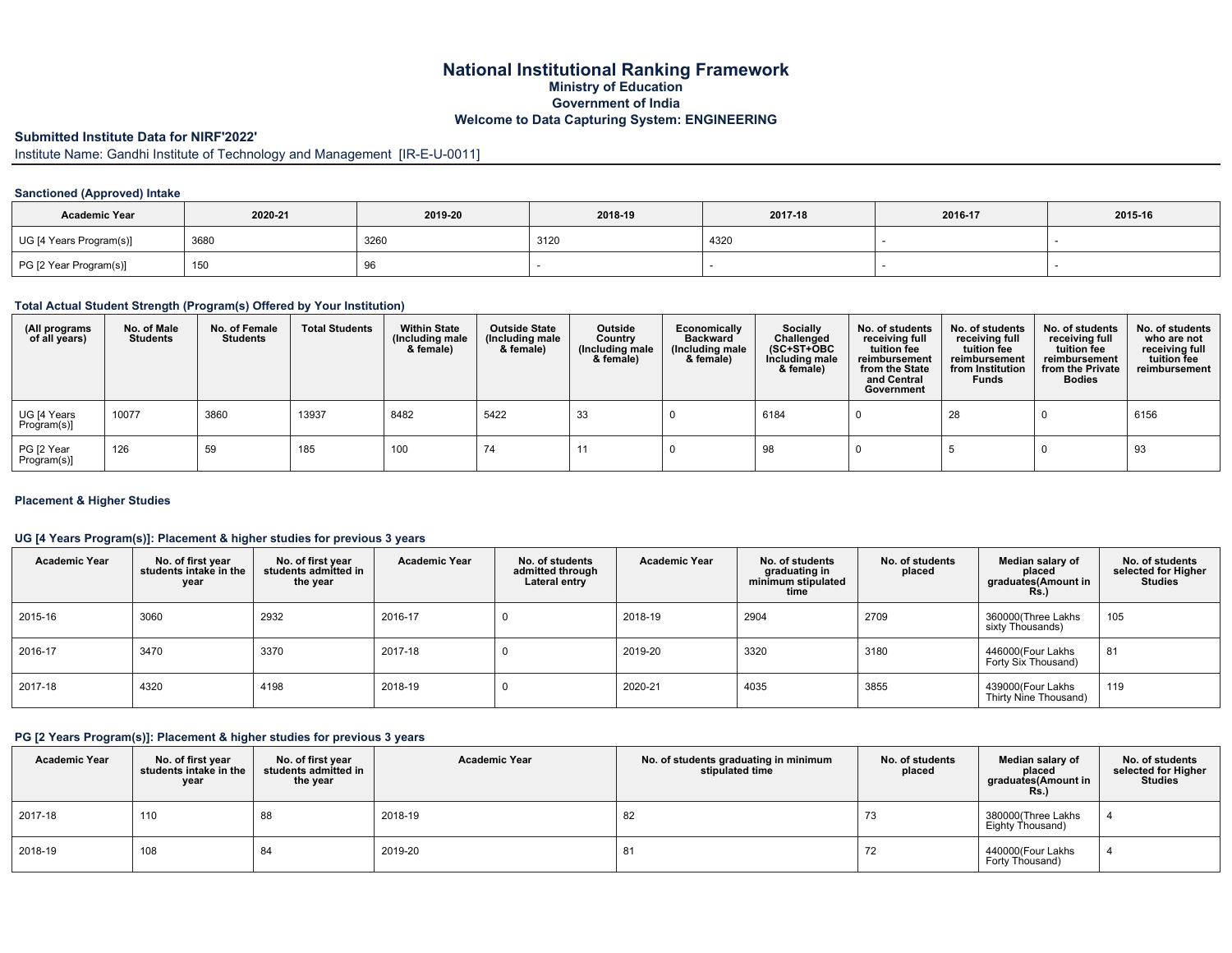| 2019-20 |  | 2020-21 | 60 | $440000$ (Fourl<br>∟akhs<br>Thousand<br>$-$ ort $-$ |  |
|---------|--|---------|----|-----------------------------------------------------|--|
|         |  |         |    |                                                     |  |

#### **Ph.D Student Details**

| Ph.D (Student pursuing doctoral program till 2020-21 Students admitted in the academic year 2020-21 should not be entered here.) |                                                            |         |         |  |  |  |  |
|----------------------------------------------------------------------------------------------------------------------------------|------------------------------------------------------------|---------|---------|--|--|--|--|
| <b>Total Students</b>                                                                                                            |                                                            |         |         |  |  |  |  |
| Full Time                                                                                                                        |                                                            | 85      |         |  |  |  |  |
| Part Time                                                                                                                        |                                                            | 755     |         |  |  |  |  |
|                                                                                                                                  | No. of Ph.D students graduated (including Integrated Ph.D) |         |         |  |  |  |  |
|                                                                                                                                  | 2020-21                                                    | 2019-20 | 2018-19 |  |  |  |  |
| Full Time                                                                                                                        |                                                            |         |         |  |  |  |  |
| Part Time                                                                                                                        | -59                                                        | 33      | 36      |  |  |  |  |

# **Financial Resources: Utilised Amount for the Capital expenditure for previous 3 years**

| <b>Academic Year</b>                                                                                                                                                                      | 2020-21                                                                                              | 2019-20                                                                                         | 2018-19                                                                                         |  |  |  |  |  |  |
|-------------------------------------------------------------------------------------------------------------------------------------------------------------------------------------------|------------------------------------------------------------------------------------------------------|-------------------------------------------------------------------------------------------------|-------------------------------------------------------------------------------------------------|--|--|--|--|--|--|
|                                                                                                                                                                                           | <b>Utilised Amount</b>                                                                               | <b>Utilised Amount</b>                                                                          | <b>Utilised Amount</b>                                                                          |  |  |  |  |  |  |
|                                                                                                                                                                                           | Annual Capital Expenditure on Academic Activities and Resources (excluding expenditure on buildings) |                                                                                                 |                                                                                                 |  |  |  |  |  |  |
| Library (Books, Journals and e-Resources only)                                                                                                                                            | 83306274 (Eight Crores Thirty Three Lakhs six Thousand Two<br>Hundred Seventy Three)                 | 14259999 (One Crore Forty Two Lakhs Fifty Nine Thousand<br>Nine Hundred Ninety Nine)            | 9819252 (Ninety Eight Lakhs nineteen Thousand Two Hundred<br>Fifty Two)                         |  |  |  |  |  |  |
| New Equipment and software for Laboratories                                                                                                                                               | 42590085 (Four Crores Twenty Five Lakhs Ninety Thousand<br>Eighty Nine)                              | 87333241 (Eight Crores Seventy Three Lakhs Thirty Three<br>Thousand Two Hundred Forty one)      | 56679203 (Five Crores Sixty Six Lakhs Seventy Nine<br>Thousand Two Hundred Three)               |  |  |  |  |  |  |
| <b>Engineering Workshops</b>                                                                                                                                                              | 13679605 (One Crore Thirty Six Lakhs Seventy Nine Thousand<br>Six Hundred Five)                      | 31104012 (Three Crores Eleven Lakhs Four Thousand Twelve)                                       | 19034878 (One Crore Ninety Lakhs Thirty Four Thousand<br>Eight Hundred Seventy Eight)           |  |  |  |  |  |  |
| Other expenditure on creation of Capital Assets (For setting up<br>classrooms, seminar hall, conference hall, library, Lab, Engg<br>workshops excluding expenditure on Land and Building) | 160152300 (Sixteen Crores One Lakh Fifty Two Thousand<br>Three Hundred)                              | 222298171 (Twenty Two Crores Twenty Two Lakhs Ninety<br>Eight Thousand One Hundred Seventy One) | 234556233 (Twenty Three Crores Forty Five Lakhs Fifty Six<br>Thousand Two Hundred Thirty Three) |  |  |  |  |  |  |

## **Financial Resources: Utilised Amount for the Operational expenditure for previous 3 years**

| <b>Academic Year</b>                                                                                                                                                                           | 2020-21                                                                                  | 2019-20                                                                                                  | 2018-19                                                                                              |  |  |  |  |
|------------------------------------------------------------------------------------------------------------------------------------------------------------------------------------------------|------------------------------------------------------------------------------------------|----------------------------------------------------------------------------------------------------------|------------------------------------------------------------------------------------------------------|--|--|--|--|
|                                                                                                                                                                                                | <b>Utilised Amount</b>                                                                   | <b>Utilised Amount</b>                                                                                   | <b>Utilised Amount</b>                                                                               |  |  |  |  |
| <b>Annual Operational Expenditure</b>                                                                                                                                                          |                                                                                          |                                                                                                          |                                                                                                      |  |  |  |  |
| Salaries (Teaching and Non Teaching staff)                                                                                                                                                     | 925167201 (Ninety Two Crores Fifty One Lakhs Sixty Seven<br>Thousand Two Hundred One)    | 779187251 (Seventy seven crores ninety one lakhs eighty<br>seventy thousand two hundred fifty one        | 757262947 (Seventy five crores seventy two lakhs sixty two<br>thousand nine hundred forty seven)     |  |  |  |  |
| Maintenance of Academic Infrastructure or consumables and<br>other running expenditures(excluding maintenance of hostels<br>and allied services, rent of the building, depreciation cost, etc) | 985404259 (Ninety eight crores fifty four lakhs four thousand<br>two hundred fifty nine) | 1169537252 (one hundred sixteen crores ninety five lakhs<br>thirty seven thousand two hundred fifty two) | 1175299403 (One hundred seventeen crores fifty two lakhs<br>ninety nine thousand four hundred three) |  |  |  |  |
| Seminars/Conferences/Workshops                                                                                                                                                                 | 623654 (Six lakhs twenty three thousand six hundred fifty four)                          | 1669663 (Sixteen lakhs sixty nine thousand six hundred sixty<br>three)                                   | 1243454 (Twelve lakhs forty three thousand four hundred fifty<br>four)                               |  |  |  |  |

**IPR**

| 2020<br>2018<br>2019<br>Calenda<br>21102 |  |
|------------------------------------------|--|
|------------------------------------------|--|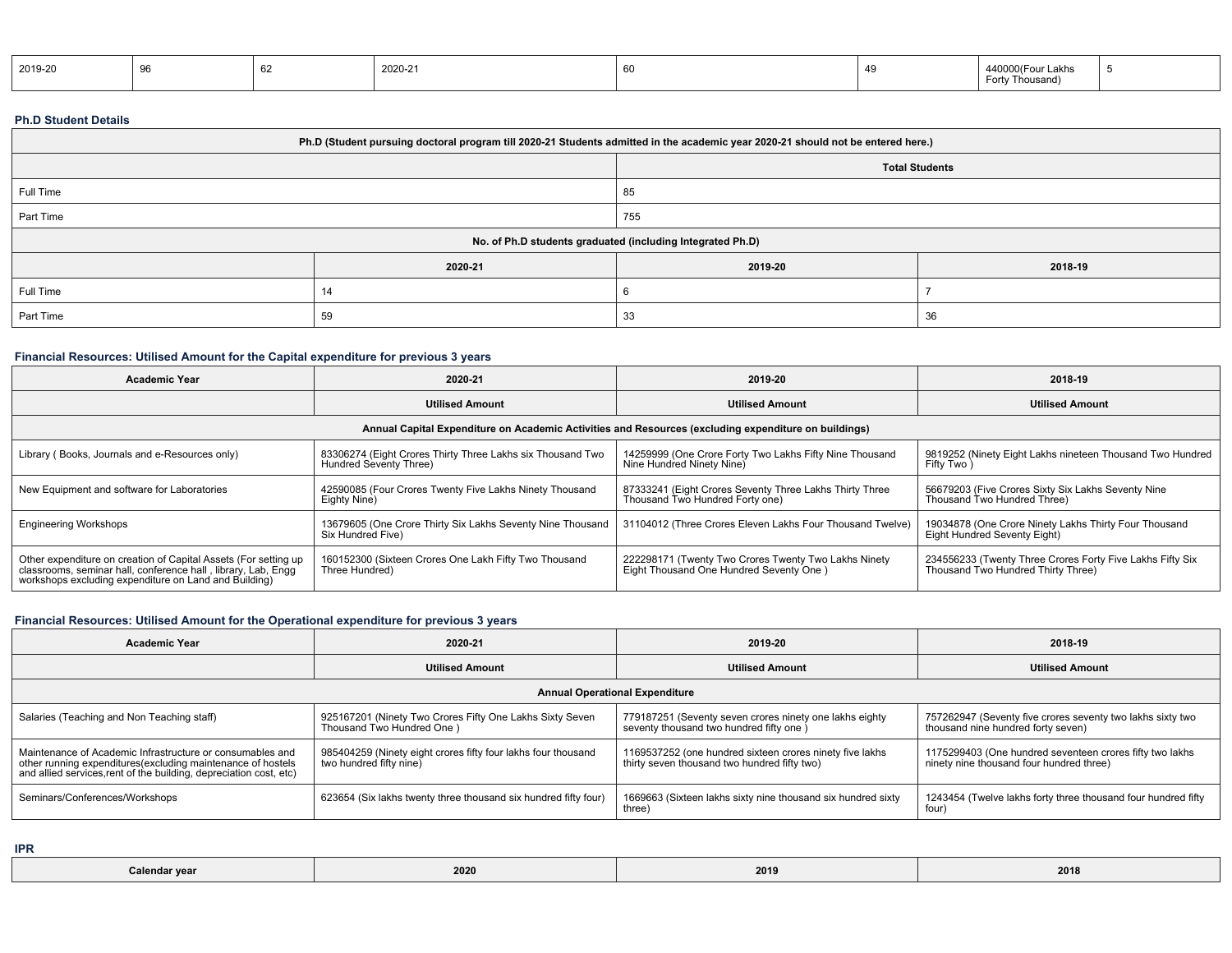| No. of Patents Published |  |  |
|--------------------------|--|--|
| No. of Patents Granted   |  |  |

### **Sponsored Research Details**

| <b>Financial Year</b>                    | 2020-21                                                                      | 2019-20                                                                     | 2018-19                                                                            |
|------------------------------------------|------------------------------------------------------------------------------|-----------------------------------------------------------------------------|------------------------------------------------------------------------------------|
| Total no. of Sponsored Projects          | 23                                                                           | 35                                                                          | 58                                                                                 |
| Total no. of Funding Agencies            |                                                                              |                                                                             |                                                                                    |
| Total Amount Received (Amount in Rupees) | 15339633                                                                     | 18986443                                                                    | 29416379                                                                           |
| Amount Received in Words                 | One Crore Fifty Three Lakhs Thirty Nine Thousand six<br>Hundred Thirty Three | One Crore Eighty Nine Lakhs Eighty Six Thousand Four<br>Hundred Forty Three | Two Crores Ninety Four Lakhs sixteen Thousand Three<br><b>Hundred Seventy Nine</b> |

#### **Consultancy Project Details**

| <b>Financial Year</b>                    | 2020-21                                | 2019-20                                      | 2018-19                                                   |
|------------------------------------------|----------------------------------------|----------------------------------------------|-----------------------------------------------------------|
| Total no. of Consultancy Projects        |                                        | 15                                           |                                                           |
| Total no. of Client Organizations        |                                        | 15                                           |                                                           |
| Total Amount Received (Amount in Rupees) | 984030                                 | 1526100                                      | 1268432                                                   |
| Amount Received in Words                 | Nine Lakhs Eighty Four Thousand Thirty | Fifteen Lakh Twenty Six Thousand One Hundred | Twelve Lakhs Sixty Eight Thousand Four Hundred Thirty Two |

# **PCS Facilities: Facilities of physically challenged students**

| 1. Do your institution buildings have Lifts/Ramps?                                                                                                         | Yes, more than 80% of the buildings |
|------------------------------------------------------------------------------------------------------------------------------------------------------------|-------------------------------------|
| 2. Do your institution have provision for walking aids, including wheelchairs and transportation from one building to another for<br>handicapped students? | Yes                                 |
| 3. Do your institution buildings have specially designed toilets for handicapped students?                                                                 | Yes, more than 80% of the buildings |

### **Faculty Details**

| Srno | Name                    | Age | Designation                | Gender | Qualification | <b>Experience (In</b><br>Months) | <b>Currently working</b><br>with institution? | <b>Joining Date</b> | <b>Leaving Date</b>                                 | <b>Association type</b> |
|------|-------------------------|-----|----------------------------|--------|---------------|----------------------------------|-----------------------------------------------|---------------------|-----------------------------------------------------|-------------------------|
|      | Ramesh Manikonda        | 43  | <b>Assistant Professor</b> | Male   | Ph.D          | 174                              | Yes                                           | 21-06-2010          | $-$                                                 | Regular                 |
|      | Manjunatha M            | 29  | <b>Assistant Professor</b> | Male   | M.Tech        | 8                                | Yes                                           | 01-01-2021          | $- -$                                               | Regular                 |
|      | Ranjitha B<br>Tangadagi | 25  | <b>Assistant Professor</b> | Female | M.Tech        | 8                                | Yes                                           | 01-05-2021          | --                                                  | Regular                 |
|      | <b>Bharath A</b>        | 26  | <b>Assistant Professor</b> | Female | M.Tech        | 8                                | Yes                                           | 01-05-2021          | $\hspace{0.05cm}$                                   | Regular                 |
|      | Reshma TV               | 29  | <b>Assistant Professor</b> | Female | M.Tech        | 8                                | Yes                                           | 01-05-2021          | $- -$                                               | Regular                 |
|      | Basuraj Bhowmik         | 28  | <b>Assistant Professor</b> | Male   | Ph.D          | 5                                | Yes                                           | 26-07-2021          | $- -$                                               | Regular                 |
|      | Ayesha Parveen          | 46  | <b>Assistant Professor</b> | Female | M.Tech        | 190                              | Yes                                           | 11-02-2006          | $- -$                                               | Regular                 |
|      | <b>B Ramesh Naik</b>    | 43  | <b>Assistant Professor</b> | Male   | Ph.D          | 138                              | Yes                                           | 17-06-2010          | $\overline{\phantom{a}}$                            | Regular                 |
|      | V Sandhya               | 41  | <b>Assistant Professor</b> | Female | M.Tech        | 138                              | Yes                                           | 21-06-2011          | $\hspace{0.05cm} -\hspace{0.05cm} -\hspace{0.05cm}$ | Regular                 |
| 10   | Sanjeev Kumar A N       | 37  | <b>Assistant Professor</b> | Male   | M.E.          | 102                              | Yes                                           | 03-06-2013          | $ -$                                                | Regular                 |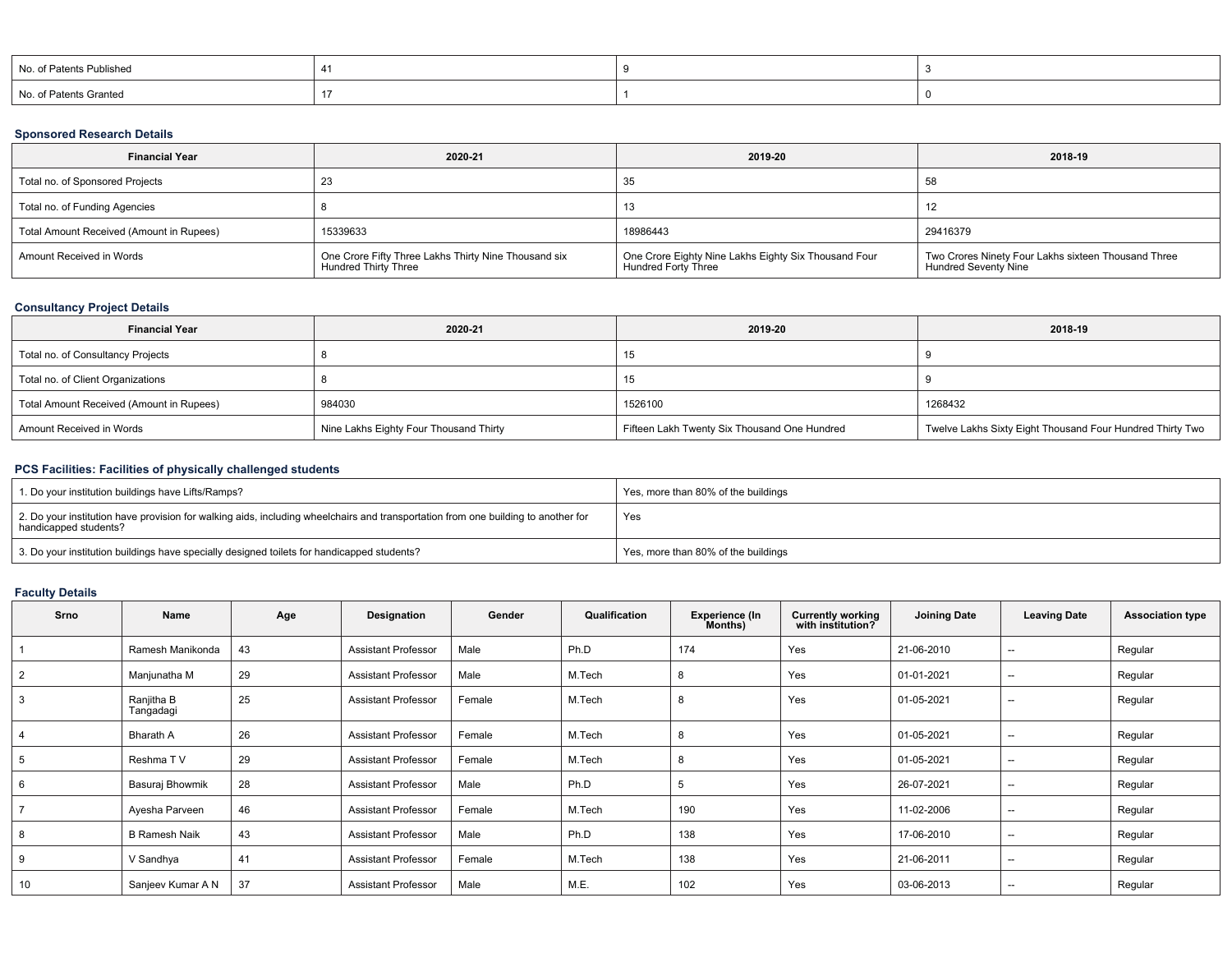| 11 | Sangameshwar                | 36 | <b>Assistant Professor</b> | Male   | M.Tech | 102 | Yes | 04-06-2013 | --                       | Regular |
|----|-----------------------------|----|----------------------------|--------|--------|-----|-----|------------|--------------------------|---------|
| 12 | Mohan Gowda V               | 37 | <b>Assistant Professor</b> | Male   | M.Tech | 102 | Yes | 06-06-2013 | --                       | Regular |
| 13 | Archana S Nadhan            | 38 | <b>Assistant Professor</b> | Female | M.Tech | 102 | Yes | 07-06-2013 | $\overline{\phantom{a}}$ | Regular |
| 14 | Brahmananda S H             | 49 | Professor                  | Male   | Ph.D   | 70  | Yes | 22-02-2016 | $\overline{\phantom{a}}$ | Regular |
| 15 | Shivaprasada K H            | 38 | <b>Assistant Professor</b> | Male   | M.Tech | 59  | Yes | 02-01-2017 | --                       | Regular |
| 16 | Rajesh S M                  | 32 | <b>Assistant Professor</b> | Male   | M.E.   | 59  | Yes | 02-01-2017 | $\overline{\phantom{a}}$ | Regular |
| 17 | Geetha K                    | 39 | <b>Assistant Professor</b> | Female | M.Tech | 59  | Yes | 02-01-2017 | --                       | Regular |
| 18 | Rekha K B                   | 34 | <b>Assistant Professor</b> | Female | M.Tech | 59  | Yes | 02-01-2017 | $\overline{\phantom{a}}$ | Regular |
| 19 | Chetana D T                 | 33 | <b>Assistant Professor</b> | Female | Ph.D   | 59  | Yes | 02-01-2017 | $\overline{\phantom{a}}$ | Regular |
| 20 | Rashmi K                    | 32 | <b>Assistant Professor</b> | Female | M.Tech | 32  | Yes | 15-04-2019 | $\overline{\phantom{a}}$ | Regular |
| 21 | Yathish D P                 | 28 | <b>Assistant Professor</b> | Male   | M.Tech | 32  | Yes | 15-04-2019 | --                       | Regular |
| 22 | Manjushree S                | 32 | <b>Assistant Professor</b> | Female | M.Tech | 32  | No  | 15-04-2019 | 31-12-2021               | Regular |
| 23 | K Hema                      | 34 | <b>Assistant Professor</b> | Female | M.Tech | 32  | Yes | 15-04-2019 | $\overline{\phantom{a}}$ | Regular |
| 24 | Kamala L                    | 30 | <b>Assistant Professor</b> | Female | M.Tech | 32  | Yes | 15-04-2019 | $\overline{\phantom{a}}$ | Regular |
| 25 | Kavya G                     | 30 | <b>Assistant Professor</b> | Male   | M.Tech | 32  | Yes | 15-04-2019 | $\overline{\phantom{a}}$ | Regular |
| 26 | <b>Tanveer Ahmed</b>        | 30 | <b>Assistant Professor</b> | Male   | M.Tech | 32  | Yes | 15-04-2019 | --                       | Regular |
| 27 | Nandini S                   | 28 | <b>Assistant Professor</b> | Female | M.Tech | 32  | Yes | 15-02-2019 | $\overline{\phantom{a}}$ | Regular |
| 28 | Swasthika Jain T J          | 31 | <b>Assistant Professor</b> | Female | M.Tech | 32  | Yes | 28-02-2019 | $\overline{\phantom{a}}$ | Regular |
| 29 | Boosi Shyamala              | 37 | <b>Assistant Professor</b> | Female | M.Tech | 32  | Yes | 15-04-2019 | $\overline{\phantom{a}}$ | Regular |
| 30 | Mala B M                    | 30 | <b>Assistant Professor</b> | Female | M.Tech | 32  | Yes | 15-04-2019 | $\overline{\phantom{a}}$ | Regular |
| 31 | Sureddy Sneha               | 30 | <b>Assistant Professor</b> | Female | M.Tech | 32  | Yes | 15-04-2019 | --                       | Regular |
| 32 | Veena R C                   | 29 | <b>Assistant Professor</b> | Female | M.Tech | 32  | Yes | 16-04-2019 | --                       | Regular |
| 33 | Chaithanya B N              | 35 | <b>Assistant Professor</b> | Female | M.Tech | 32  | Yes | 16-04-2019 | $\overline{\phantom{a}}$ | Regular |
| 34 | D A Shobharani              | 27 | <b>Assistant Professor</b> | Female | M.Tech | 32  | Yes | 17-04-2019 | $\overline{\phantom{a}}$ | Regular |
| 35 | Dayananda Lal N             | 35 | <b>Assistant Professor</b> | Male   | Ph.D   | 32  | Yes | 24-04-2019 | --                       | Regular |
| 36 | Gunti Spandan               | 31 | <b>Assistant Professor</b> | Male   | M.Tech | 32  | Yes | 27-04-2019 | $\overline{\phantom{a}}$ | Regular |
| 37 | Ashwini Gowda               | 34 | <b>Assistant Professor</b> | Female | M.Tech | 66  | Yes | 15-06-2016 | --                       | Regular |
| 38 | G V Ratnamala               | 35 | <b>Assistant Professor</b> | Female | M.Tech | 88  | Yes | 16-08-2014 |                          | Regular |
| 39 | Shaheen<br>Ebrahimkutty A V | 36 | <b>Assistant Professor</b> | Female | Ph.D   | 16  | Yes | 03-08-2020 | $\overline{\phantom{a}}$ | Regular |
| 40 | Beena G Pillai              | 37 | <b>Assistant Professor</b> | Female | M.Tech | 59  | Yes | 06-05-2019 | $\overline{\phantom{a}}$ | Regular |
| 41 | I Jeena Jacob               | 38 | Associate Professor        | Female | Ph.D   | 182 | Yes | 15-05-2019 | $\overline{\phantom{a}}$ | Regular |
| 42 | Mylara Reddy C              | 46 | <b>Assistant Professor</b> | Male   | Ph.D   | 254 | Yes | 29-05-2019 | --                       | Regular |
| 43 | Prasanna<br>Venkatesan T    | 30 | <b>Assistant Professor</b> | Male   | M.Tech | 19  | Yes | 20-12-2019 | $\overline{\phantom{a}}$ | Regular |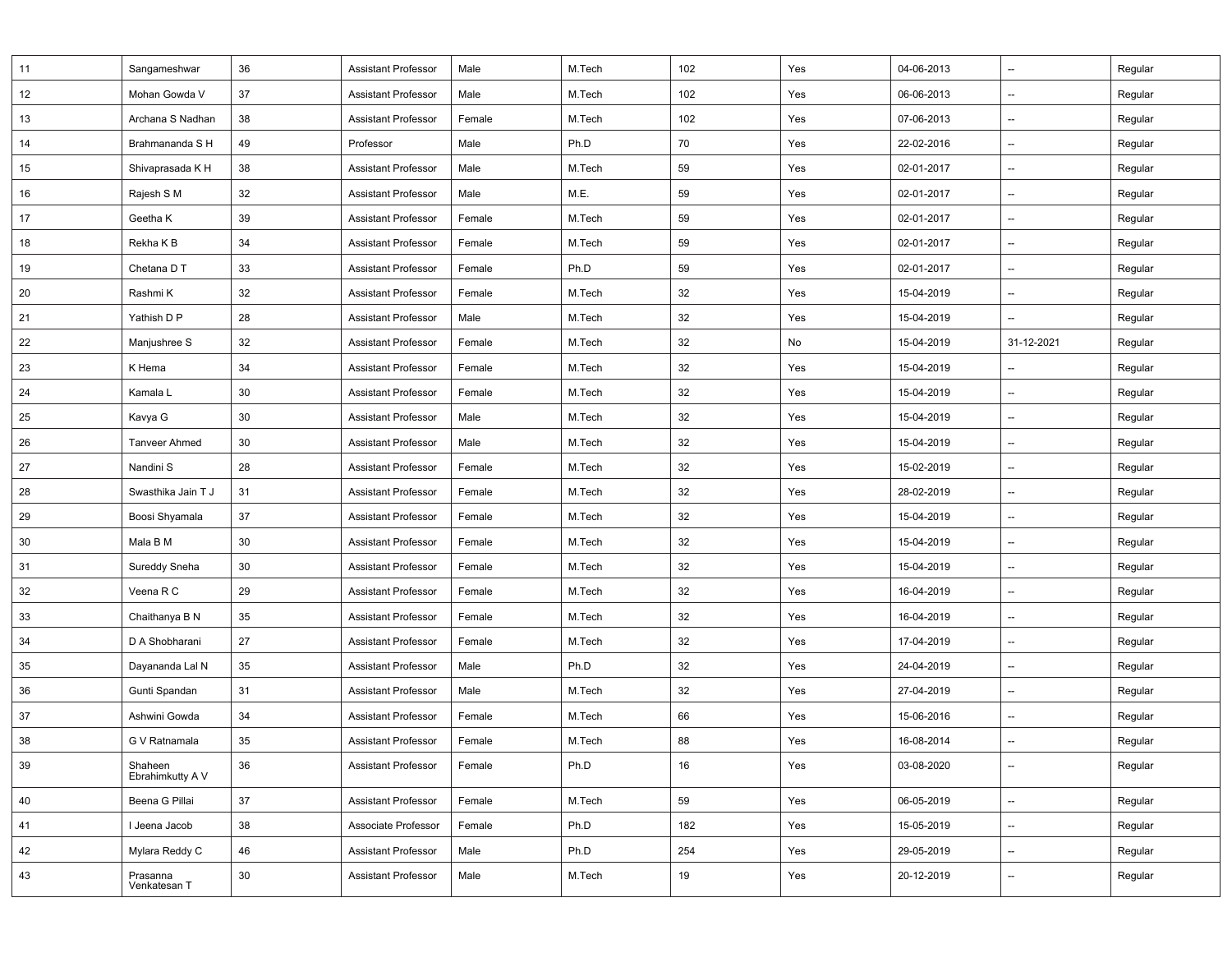| 44 | A Usha Ruby                         | 48 | Associate Professor        | Female | Ph.D   | 318            | Yes | 20-01-2020 | --                       | Regular |
|----|-------------------------------------|----|----------------------------|--------|--------|----------------|-----|------------|--------------------------|---------|
| 45 | Vamsidhar<br>Yendapalli             | 45 | Professor                  | Male   | Ph.D   | 258            | Yes | 20-01-2020 | $\overline{\phantom{a}}$ | Regular |
| 46 | C Gopala Krishnan                   | 40 | Associate Professor        | Male   | Ph.D   | 191            | Yes | 07-08-2020 | $\overline{\phantom{a}}$ | Regular |
| 47 | Devulapalli Sita                    | 61 | Professor                  | Female | Ph.D   | 11             | Yes | 28-08-2020 | $\overline{\phantom{a}}$ | Regular |
| 48 | Nida Kousar G                       | 26 | <b>Assistant Professor</b> | Female | M.Tech | 8              | Yes | 01-05-2021 | --                       | Regular |
| 49 | Bhanujyothi H C                     | 31 | <b>Assistant Professor</b> | Female | M.Tech | 27             | Yes | 01-05-2021 | $\qquad \qquad \cdots$   | Regular |
| 50 | Spoorthi T                          | 29 | <b>Assistant Professor</b> | Female | M.Tech | 20             | Yes | 01-05-2021 | $\overline{\phantom{a}}$ | Regular |
| 51 | Ranjitha V                          | 27 | <b>Assistant Professor</b> | Female | M.Tech | $\overline{2}$ | Yes | 01-05-2021 | $\qquad \qquad \cdots$   | Regular |
| 52 | Sahana D S                          | 30 | <b>Assistant Professor</b> | Female | M.Tech | $\overline{2}$ | Yes | 01-05-2021 | $\overline{\phantom{a}}$ | Regular |
| 53 | Avikkal<br>Kunhippurayil<br>Saritha | 33 | <b>Assistant Professor</b> | Female | M.Tech | 12             | Yes | 01-05-2021 | $\overline{\phantom{a}}$ | Regular |
| 54 | Deepak D M                          | 30 | <b>Assistant Professor</b> | Male   | M.Tech | 44             | Yes | 01-05-2021 | --                       | Regular |
| 55 | Madhurya J A                        | 32 | <b>Assistant Professor</b> | Female | M.Tech | 29             | Yes | 01-05-2021 | $\overline{\phantom{a}}$ | Regular |
| 56 | Abdul Saleem<br>Javeed              | 40 | <b>Assistant Professor</b> | Male   | M.Tech | 122            | Yes | 01-05-2021 | $\overline{\phantom{a}}$ | Regular |
| 57 | Chithra Apoorva D A                 | 29 | <b>Assistant Professor</b> | Female | M.Tech | 17             | Yes | 01-05-2021 | $\overline{\phantom{a}}$ | Regular |
| 58 | Parikshith Nayaka S<br>K            | 32 | <b>Assistant Professor</b> | Male   | M.Tech | 92             | Yes | 01-05-2021 | $\overline{\phantom{a}}$ | Regular |
| 59 | Asha G                              | 30 | <b>Assistant Professor</b> | Female | M.Tech | 50             | Yes | 01-05-2021 | $\overline{\phantom{a}}$ | Regular |
| 60 | Vidya J                             | 29 | <b>Assistant Professor</b> | Female | M.Tech | 13             | Yes | 01-05-2021 | $\overline{\phantom{a}}$ | Regular |
| 61 | Priyanka N                          | 27 | <b>Assistant Professor</b> | Female | M.Tech | $\overline{2}$ | Yes | 01-05-2021 | $\overline{\phantom{a}}$ | Regular |
| 62 | Prasad A Y                          | 33 | <b>Assistant Professor</b> | Male   | Ph.D   | 122            | No  | 12-05-2021 | 09-12-2021               | Regular |
| 63 | Renuka Herakal                      | 41 | <b>Assistant Professor</b> | Female | Ph.D   | 146            | Yes | 17-05-2021 | $\overline{\phantom{a}}$ | Regular |
| 64 | Smita Sandeep<br>Darandale          | 43 | <b>Assistant Professor</b> | Male   | Ph.D   | 96             | Yes | 19-07-2019 | $\qquad \qquad \cdots$   | Regular |
| 65 | Mohan K G                           | 61 | Professor                  | Male   | Ph.D   | 432            | Yes | 02-08-2021 | $\overline{\phantom{a}}$ | Regular |
| 66 | Monica Jha                          | 32 | <b>Assistant Professor</b> | Female | Ph.D   | 6              | Yes | 17-09-2021 | $\overline{\phantom{a}}$ | Regular |
| 67 | Kumar Sekhar Roy                    | 30 | <b>Assistant Professor</b> | Male   | Ph.D   | 20             | Yes | 21-09-2021 | $\overline{\phantom{a}}$ | Regular |
| 68 | Janani T                            | 28 | <b>Assistant Professor</b> | Female | Ph.D   | $\overline{2}$ | Yes | 27-09-2021 | --                       | Regular |
| 69 | Viswa Bharathy A M                  | 35 | Assistant Professor        | Female | Ph.D   | 24             | Yes | 07-12-2021 |                          | Regular |
| 70 | Sathish Kumar Mani                  | 47 | Associate Professor        | Male   | Ph.D   | 48             | Yes | 13-12-2021 | $\overline{\phantom{a}}$ | Regular |
| 71 | A Naga Raju                         | 37 | <b>Assistant Professor</b> | Male   | M.Tech | 132            | Yes | 14-07-2012 | --                       | Regular |
| 72 | M Dioline Sara                      | 36 | <b>Assistant Professor</b> | Female | M.Tech | 182            | Yes | 03-06-2013 | $\overline{\phantom{a}}$ | Regular |
| 73 | Avvaru Srinivasulu                  | 36 | <b>Assistant Professor</b> | Male   | M.Tech | 163            | Yes | 03-06-2013 | --                       | Regular |
| 74 | K Lokeswara rao                     | 36 | <b>Assistant Professor</b> | Male   | M.Tech | 145            | Yes | 03-06-2013 | --                       | Regular |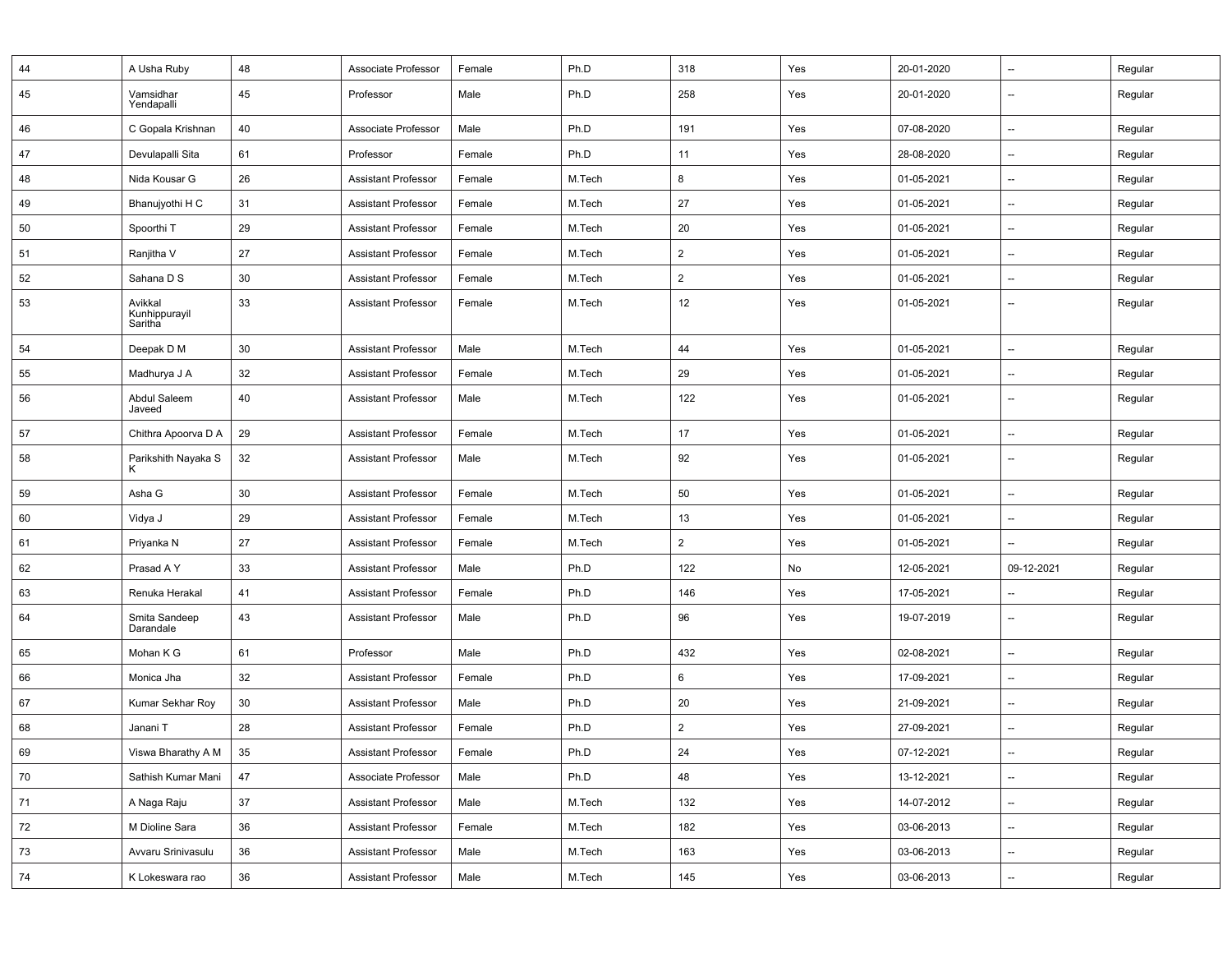| 75  | HJ Jayatheertha             | 40 | <b>Assistant Professor</b>                          | Male   | M.Tech | 182            | Yes | 03-06-2013 | $\overline{\phantom{a}}$ | Regular |
|-----|-----------------------------|----|-----------------------------------------------------|--------|--------|----------------|-----|------------|--------------------------|---------|
| 76  | Sanhita Manna               | 36 | <b>Assistant Professor</b>                          | Female | M.Tech | 138            | Yes | 04-06-2013 | $\overline{\phantom{a}}$ | Regular |
| 77  | Venkata Phanidhar<br>Sudani | 38 | <b>Assistant Professor</b>                          | Male   | M.Tech | 181            | Yes | 10-06-2013 | $\overline{\phantom{a}}$ | Regular |
| 78  | Venkata Kranthi B           | 34 | <b>Assistant Professor</b>                          | Male   | M.Tech | 143            | Yes | 16-08-2014 | $\overline{\phantom{a}}$ | Regular |
| 79  | Saranga Mohan               | 32 | <b>Assistant Professor</b>                          | Female | M.Tech | 88             | Yes | 01-07-2015 | $\overline{\phantom{a}}$ | Regular |
| 80  | Mandava Ajay<br>Kumar       | 36 | Associate Professor                                 | Male   | Ph.D   | 115            | Yes | 22-12-2015 | $\overline{\phantom{a}}$ | Regular |
| 81  | Mahesh V                    | 31 | Assistant Professor                                 | Male   | M.Tech | 78             | Yes | 01-07-2016 | $\overline{a}$           | Regular |
| 82  | Manjula R                   | 37 | <b>Assistant Professor</b>                          | Female | M.Tech | 162            | Yes | 02-01-2017 | $\overline{\phantom{a}}$ | Regular |
| 83  | Sunita Panda                | 39 | <b>Assistant Professor</b>                          | Female | Ph.D   | 180            | Yes | 13-07-2017 | $\overline{\phantom{a}}$ | Regular |
| 84  | S Durga Padmaja<br>Bikkuri  | 35 | <b>Assistant Professor</b>                          | Female | M.Tech | 78             | Yes | 15-04-2019 | $\overline{a}$           | Regular |
| 85  | Jeevan K M                  | 44 | <b>Assistant Professor</b>                          | Male   | Ph.D   | 243            | Yes | 27-04-2019 | $\overline{\phantom{a}}$ | Regular |
| 86  | Mohankumar N                | 43 | Professor                                           | Male   | Ph.D   | 241            | Yes | 01-06-2019 | $\overline{\phantom{a}}$ | Regular |
| 87  | Arun Kumar M                | 32 | <b>Assistant Professor</b>                          | Male   | Ph.D   | 61             | Yes | 06-06-2019 | $\overline{\phantom{a}}$ | Regular |
| 88  | C Kamalanathan              | 39 | Associate Professor                                 | Male   | Ph.D   | 181            | Yes | 12-06-2019 | $\overline{\phantom{a}}$ | Regular |
| 89  | Ramesha M                   | 37 | <b>Assistant Professor</b>                          | Female | Ph.D   | 138            | Yes | 19-06-2019 | $\overline{\phantom{a}}$ | Regular |
| 90  | Chethana S                  | 33 | <b>Assistant Professor</b>                          | Female | M.Tech | 110            | Yes | 01-05-2021 | $\overline{\phantom{a}}$ | Regular |
| 91  | T Nagarjuna                 | 31 | Assistant Professor                                 | Male   | M.Tech | 62             | Yes | 01-05-2021 | $\overline{\phantom{a}}$ | Regular |
| 92  | Girish Shankar<br>Mishra    | 39 | <b>Assistant Professor</b>                          | Male   | M.E.   | 122            | Yes | 01-05-2021 | $\overline{\phantom{a}}$ | Regular |
| 93  | <b>B</b> Venkateshnaik      | 29 | <b>Assistant Professor</b>                          | Male   | M.Tech | 12             | Yes | 01-05-2021 | $\overline{\phantom{a}}$ | Regular |
| 94  | P Sundararaman              | 49 | <b>Assistant Professor</b>                          | Male   | Ph.D   | 242            | Yes | 01-05-2021 | $\overline{\phantom{a}}$ | Regular |
| 95  | Seetha Chaithanya           | 32 | <b>Assistant Professor</b>                          | Male   | Ph.D   | 51             | Yes | 01-05-2021 | $\overline{a}$           | Regular |
| 96  | Godfrey D                   | 29 | Assistant Professor                                 | Male   | Ph.D   | $\overline{2}$ | Yes | 11-05-2021 | $\overline{\phantom{a}}$ | Regular |
| 97  | Karthigai Pandian M         | 40 | Associate Professor                                 | Male   | Ph.D   | 181            | Yes | 17-06-2021 | $\overline{\phantom{a}}$ | Regular |
| 98  | Sankalp Kumar<br>Singh      | 32 | <b>Assistant Professor</b>                          | Male   | Ph.D   | 22             | Yes | 22-06-2021 | $\overline{\phantom{a}}$ | Regular |
| 99  | Shefali Waldekar            | 37 | <b>Assistant Professor</b>                          | Female | M.Tech | 52             | Yes | 01-07-2021 | $\overline{\phantom{a}}$ | Regular |
| 100 | Karthick S                  | 37 | Associate Professor                                 | Male   | Ph.D   | 156            | Yes | 07-07-2021 | $\overline{\phantom{a}}$ | Regular |
| 101 | Rahul Pal                   | 29 | <b>Assistant Professor</b>                          | Male   | Ph.D   | 19             | Yes | 26-07-2021 | $\overline{\phantom{a}}$ | Regular |
| 102 | Sashiganth M                | 32 | <b>Assistant Professor</b>                          | Male   | Ph.D   | 24             | Yes | 11-11-2021 | $\overline{\phantom{a}}$ | Regular |
| 103 | Pankaj Kandhway             | 30 | <b>Assistant Professor</b>                          | Male   | Ph.D   | 14             | Yes | 16-12-2021 | $\overline{\phantom{a}}$ | Regular |
| 104 | Dinesh Seth                 | 54 | Dean / Principal /<br>Director / Vice<br>Chancellor | Male   | Ph.D   | 349            | Yes | 24-06-2019 | $\overline{\phantom{a}}$ | Regular |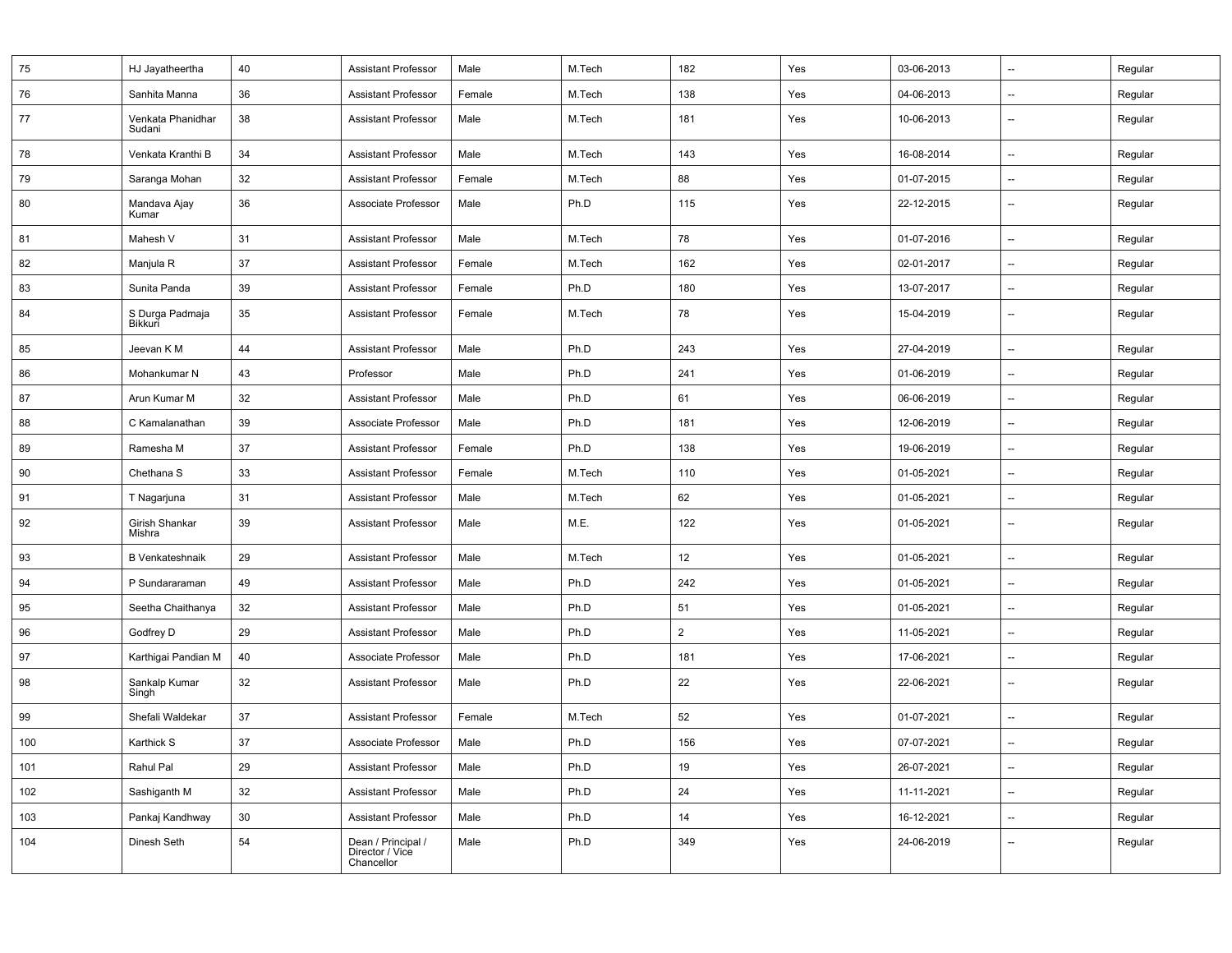| 105 | S Raja Sekhar                     | 42 | <b>Assistant Professor</b>                          | Male   | M.E.   | 215 | Yes | 19-06-2010 | --                       | Regular |
|-----|-----------------------------------|----|-----------------------------------------------------|--------|--------|-----|-----|------------|--------------------------|---------|
| 106 | <b>B</b> Kishor                   | 39 | Associate Professor                                 | Male   | Ph.D   | 170 | Yes | 15-05-2012 | --                       | Regular |
| 107 | B V Raghu Vamshi<br>Krishna       | 33 | <b>Assistant Professor</b>                          | Male   | M.Tech | 117 | Yes | 01-06-2013 | --                       | Regular |
| 108 | Subhash Chavadaki                 | 35 | <b>Assistant Professor</b>                          | Male   | M.Tech | 108 | Yes | 06-08-2014 | --                       | Regular |
| 109 | T Nageshwara Rao                  | 57 | Professor                                           | Male   | Ph.D   | 110 | Yes | 26-08-2014 | --                       | Regular |
| 110 | Rajesh M N                        | 32 | <b>Assistant Professor</b>                          | Male   | M.Tech | 91  | Yes | 15-06-2016 | --                       | Regular |
| 111 | Sandeep Mudgala                   | 32 | <b>Assistant Professor</b>                          | Male   | M.Tech | 92  | Yes | 01-07-2016 | --                       | Regular |
| 112 | Santosh kumar                     | 31 | <b>Assistant Professor</b>                          | Male   | M.Tech | 26  | Yes | 01-05-2021 | --                       | Regular |
| 113 | Pradeep P Patil                   | 29 | <b>Assistant Professor</b>                          | Male   | M.Tech | 15  | Yes | 01-05-2021 | --                       | Regular |
| 114 | Sandeep B N                       | 30 | <b>Assistant Professor</b>                          | Male   | M.Tech | 58  | Yes | 01-05-2021 | --                       | Regular |
| 115 | Jai Singh                         | 30 | <b>Assistant Professor</b>                          | Male   | Ph.D   | 12  | Yes | 31-08-2021 | --                       | Regular |
| 116 | Ganta Naveen                      | 28 | <b>Assistant Professor</b>                          | Male   | Ph.D   | 8   | Yes | 04-10-2021 | $\overline{\phantom{a}}$ | Regular |
| 117 | D Vamsi Krishna                   | 38 | <b>Assistant Professor</b>                          | Male   | MP.Ed. | 135 | Yes | 21-04-2014 | --                       | Regular |
| 118 | Degala Sambasiva<br>Rao           | 61 | Dean / Principal /<br>Director / Vice<br>Chancellor | Male   | Ph.D   | 348 | Yes | 21-08-2020 | $\overline{\phantom{a}}$ | Regular |
| 119 | A Satya Devi                      | 50 | Dean / Principal /<br>Director / Vice<br>Chancellor | Female | Ph.D   | 323 | Yes | 08-08-2011 | --                       | Regular |
| 120 | M Satya Prasad                    | 39 | <b>Assistant Professor</b>                          | Male   | M.E.   | 168 | Yes | 04-07-2012 | --                       | Regular |
| 121 | Praveen Kumar<br>Akula            | 35 | <b>Assistant Professor</b>                          | Male   | M.Tech | 119 | Yes | 06-08-2012 | $\overline{\phantom{a}}$ | Regular |
| 122 | Md Akhtar Khan                    | 34 | <b>Assistant Professor</b>                          | Male   | M.Tech | 109 | Yes | 01-06-2013 | --                       | Regular |
| 123 | S Kishore Kumar                   | 34 | <b>Assistant Professor</b>                          | Male   | M.Tech | 123 | Yes | 01-08-2014 | --                       | Regular |
| 124 | Venigalla Hima<br>Bindu           | 36 | <b>Assistant Professor</b>                          | Female | Ph.D   | 72  | Yes | 22-07-2015 | $\overline{\phantom{a}}$ | Regular |
| 125 | K R Ananth                        | 59 | Professor                                           | Male   | M.Tech | 175 | Yes | 26-11-2020 | --                       | Regular |
| 126 | S Ravi                            | 52 | Associate Professor                                 | Male   | Ph.D   | 178 | Yes | 03-08-2021 | --                       | Regular |
| 127 | Sreenadh Chevula                  | 38 | <b>Assistant Professor</b>                          | Male   | Ph.D   | 102 | Yes | 01-09-2021 | --                       | Regular |
| 128 | G Jyothi Kumari                   | 43 | <b>Assistant Professor</b>                          | Female | Ph.D   | 163 | Yes | 30-12-2011 | --                       | Regular |
| 129 | Pollayi Hemaraju                  | 43 | Associate Professor                                 | Male   | Ph.D   | 83  | Yes | 15-06-2015 |                          | Regular |
| 130 | Mohd Arfath Khan                  | 32 | <b>Assistant Professor</b>                          | Male   | M.Tech | 96  | Yes | 01-07-2015 | --                       | Regular |
| 131 | Elluri Venkata<br>Prasad          | 29 | <b>Assistant Professor</b>                          | Male   | Ph.D   | 8   | Yes | 04-08-2021 | --                       | Regular |
| 132 | Chepuri Akhilesh                  | 29 | <b>Assistant Professor</b>                          | Male   | Ph.D   | 10  | Yes | 05-08-2021 | --                       | Regular |
| 133 | Bellam Sivarama<br>Krishna Prasad | 59 | Professor                                           | Male   | Ph.D   | 276 | Yes | 13-09-2021 | --                       | Regular |
| 134 | Sudhakar Singha                   | 37 | <b>Assistant Professor</b>                          | Male   | Ph.D   | 92  | Yes | 18-10-2021 | $\overline{\phantom{a}}$ | Regular |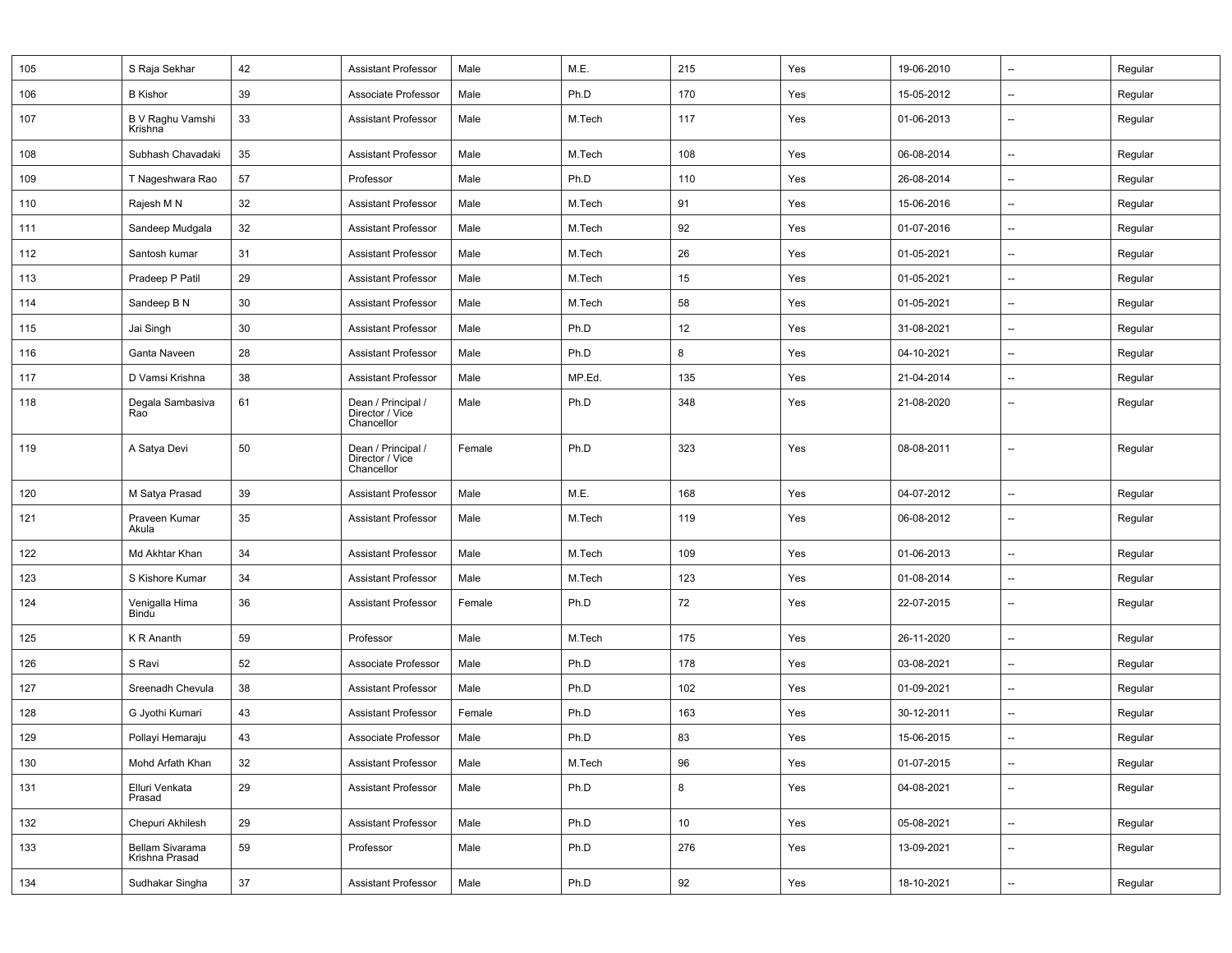| 135 | Arijit Saha                      | 34 | <b>Assistant Professor</b>                          | Male   | Ph.D   | 48  | Yes | 01-11-2021 | $\overline{\phantom{a}}$ | Regular |
|-----|----------------------------------|----|-----------------------------------------------------|--------|--------|-----|-----|------------|--------------------------|---------|
| 136 | R Sampath Kumar                  | 37 | <b>Assistant Professor</b>                          | Male   | M.Tech | 145 | Yes | 03-06-2009 | $\overline{\phantom{a}}$ | Regular |
| 137 | Y Srinivas                       | 41 | <b>Assistant Professor</b>                          | Male   | M.Tech | 194 | Yes | 05-06-2009 | $\overline{\phantom{a}}$ | Regular |
| 138 | Alvala Naresh                    | 40 | <b>Assistant Professor</b>                          | Male   | M.Tech | 176 | Yes | 06-07-2006 | $\overline{\phantom{a}}$ | Regular |
| 139 | V Ravi Shankar                   | 53 | Associate Professor                                 | Male   | Ph.D   | 277 | Yes | 21-06-2010 | $\overline{\phantom{a}}$ | Regular |
| 140 | P Sowjanya                       | 40 | <b>Assistant Professor</b>                          | Female | M.Tech | 169 | Yes | 28-06-2010 | $\overline{\phantom{a}}$ | Regular |
| 141 | G Himabindu                      | 40 | <b>Assistant Professor</b>                          | Female | Ph.D   | 162 | Yes | 03-07-2010 | $\overline{\phantom{a}}$ | Regular |
| 142 | PVRNSSV Sai Leela                | 36 | Assistant Professor                                 | Female | M.Tech | 164 | Yes | 04-07-2011 | $\overline{\phantom{a}}$ | Regular |
| 143 | G Sri Sowmya                     | 37 | <b>Assistant Professor</b>                          | Female | M.Tech | 180 | Yes | 07-07-2011 | $\overline{\phantom{a}}$ | Regular |
| 144 | M Kiran Sastry                   | 40 | <b>Assistant Professor</b>                          | Male   | M.Tech | 162 | Yes | 14-07-2011 | $\overline{\phantom{a}}$ | Regular |
| 145 | S Durga Prasad                   | 40 | Assistant Professor                                 | Male   | M.Tech | 190 | Yes | 18-07-2011 | $\overline{\phantom{a}}$ | Regular |
| 146 | T Jhansi Rani                    | 38 | <b>Assistant Professor</b>                          | Female | M.Tech | 206 | Yes | 01-08-2011 | $\overline{\phantom{a}}$ | Regular |
| 147 | M Akkalakshmi                    | 58 | Dean / Principal /<br>Director / Vice<br>Chancellor | Female | Ph.D   | 313 | Yes | 14-06-2012 | $\overline{\phantom{a}}$ | Regular |
| 148 | P Venkat Reddy                   | 38 | <b>Assistant Professor</b>                          | Male   | M.Tech | 172 | Yes | 05-07-2012 | $\overline{\phantom{a}}$ | Regular |
| 149 | Arif Mohammad<br>Abdul           | 39 | <b>Assistant Professor</b>                          | Male   | M.Tech | 192 | Yes | 05-07-2012 | --                       | Regular |
| 150 | <b>B Rajendra Prasad</b><br>Babu | 41 | <b>Assistant Professor</b>                          | Male   | M.Tech | 228 | Yes | 09-07-2012 | $\overline{\phantom{a}}$ | Regular |
| 151 | S Phani Kumar                    | 43 | Professor                                           | Male   | Ph.D   | 228 | Yes | 10-10-2012 | --                       | Regular |
| 152 | <b>B</b> Jyothi                  | 35 | Assistant Professor                                 | Female | M.Tech | 127 | Yes | 01-06-2013 | $\overline{\phantom{a}}$ | Regular |
| 153 | Srinivasarao<br>Dhanikonda       | 36 | <b>Assistant Professor</b>                          | Male   | M.Tech | 155 | Yes | 01-06-2013 | $\overline{\phantom{a}}$ | Regular |
| 154 | Yugandhar Garapati               | 34 | <b>Assistant Professor</b>                          | Male   | Ph.D   | 145 | Yes | 03-06-2013 | $\overline{\phantom{a}}$ | Regular |
| 155 | T Aruna Sri                      | 37 | <b>Assistant Professor</b>                          | Female | M.Tech | 165 | Yes | 03-06-2013 | $\overline{\phantom{a}}$ | Regular |
| 156 | A Phani Sheetal                  | 33 | Assistant Professor                                 | Female | M.Tech | 121 | Yes | 03-06-2013 | $\overline{\phantom{a}}$ | Regular |
| 157 | Dasari Vijaya<br>Lakshmi         | 36 | <b>Assistant Professor</b>                          | Female | M.Tech | 155 | Yes | 03-06-2013 | $\overline{\phantom{a}}$ | Regular |
| 158 | Srisailapu D Vara<br>Prasad      | 37 | <b>Assistant Professor</b>                          | Male   | Ph.D   | 165 | Yes | 03-06-2013 | $\overline{\phantom{a}}$ | Regular |
| 159 | <b>B Kumar Babu</b>              | 38 | <b>Assistant Professor</b>                          | Male   | M.Tech | 139 | Yes | 03-06-2013 | $\overline{\phantom{a}}$ | Regular |
| 160 | Ravi Teja Bhima                  | 34 | <b>Assistant Professor</b>                          | Male   | Ph.D   | 124 | Yes | 03-06-2013 | --                       | Regular |
| 161 | G Rathnamma                      | 41 | <b>Assistant Professor</b>                          | Female | M.Tech | 169 | Yes | 04-06-2013 | --                       | Regular |
| 162 | Riyazuddin Y Md                  | 35 | <b>Assistant Professor</b>                          | Male   | Ph.D   | 145 | Yes | 10-06-2013 | $\overline{\phantom{a}}$ | Regular |
| 163 | Rajmohammed<br>Mohammed          | 37 | <b>Assistant Professor</b>                          | Male   | M.Tech | 155 | Yes | 01-08-2014 | --                       | Regular |
| 164 | Kusuma Nidadavolu                | 34 | <b>Assistant Professor</b>                          | Female | M.Tech | 119 | Yes | 14-08-2014 | $\overline{\phantom{a}}$ | Regular |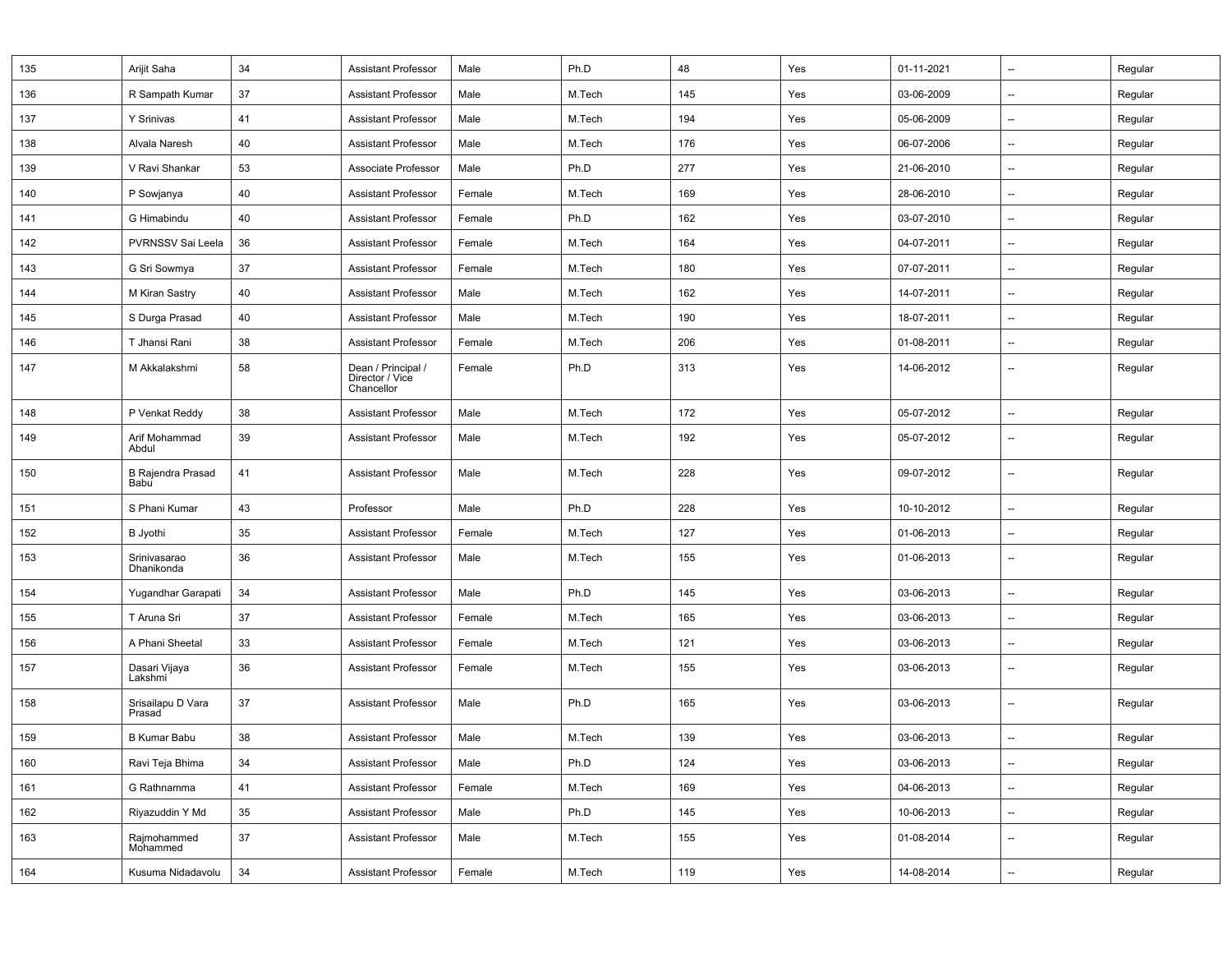| 165 | V Revathi                           | 33     | <b>Assistant Professor</b> | Female | M.Tech | 119 | Yes | 16-08-2014 | $\overline{\phantom{a}}$ | Regular |
|-----|-------------------------------------|--------|----------------------------|--------|--------|-----|-----|------------|--------------------------|---------|
| 166 | S Aparna                            | 40     | Assistant Professor        | Female | Ph.D   | 218 | Yes | 14-08-2014 | $\overline{\phantom{a}}$ | Regular |
| 167 | Satti Mounika                       | 29     | <b>Assistant Professor</b> | Female | M.Tech | 85  | Yes | 22-06-2016 | $\overline{\phantom{a}}$ | Regular |
| 168 | Lakshmi Narasimha<br>Rao K          | 37     | <b>Assistant Professor</b> | Male   | M.Tech | 125 | Yes | 01-07-2016 | $\overline{\phantom{a}}$ | Regular |
| 169 | Joshi Vinay Kumar                   | 29     | <b>Assistant Professor</b> | Male   | M.Tech | 65  | Yes | 24-04-2019 | --                       | Regular |
| 170 | Nitturu Asha Jyothi                 | 27     | <b>Assistant Professor</b> | Female | M.Tech | 36  | Yes | 29-04-2019 | $\overline{\phantom{a}}$ | Regular |
| 171 | Kondamuri<br>Hanumantha Rao         | 39     | <b>Assistant Professor</b> | Male   | M.Tech | 146 | Yes | 01-05-2019 | $\overline{\phantom{a}}$ | Regular |
| 172 | Kommanaboyina Sai<br>Vijaya Lakshmi | 30     | Assistant Professor        | Female | M.Tech | 43  | Yes | 01-05-2019 | $\overline{\phantom{a}}$ | Regular |
| 173 | Dumpal Koteswara<br>Rao             | 40     | <b>Assistant Professor</b> | Male   | M.Tech | 163 | Yes | 01-05-2019 | $\overline{\phantom{a}}$ | Regular |
| 174 | Raghavendra<br>Mangali              | 33     | <b>Assistant Professor</b> | Male   | M.Tech | 92  | Yes | 01-05-2019 | $\overline{\phantom{a}}$ | Regular |
| 175 | Chandragiri<br>Thirupathi           | 29     | <b>Assistant Professor</b> | Male   | M.Tech | 26  | Yes | 01-05-2019 | $\overline{\phantom{a}}$ | Regular |
| 176 | Bejjanki Pooja Sree<br>Prasanna     | 29     | Assistant Professor        | Female | M.Tech | 50  | Yes | 01-05-2019 | $\overline{\phantom{a}}$ | Regular |
| 177 | Maramreddy Yogi<br>Reddy            | 31     | <b>Assistant Professor</b> | Male   | M.Tech | 39  | Yes | 01-05-2019 | --                       | Regular |
| 178 | Mekala Sandhya                      | 32     | <b>Assistant Professor</b> | Female | M.Tech | 86  | Yes | 01-05-2019 | $\overline{\phantom{a}}$ | Regular |
| 179 | Giddaluru Lalitha                   | 32     | <b>Assistant Professor</b> | Female | M.Tech | 66  | Yes | 01-05-2019 | $\overline{\phantom{a}}$ | Regular |
| 180 | Gidugu Mounika                      | 28     | <b>Assistant Professor</b> | Female | M.Tech | 50  | Yes | 01-05-2019 | $\overline{\phantom{a}}$ | Regular |
| 181 | <b>BKVPS</b><br>Mahalakshmi         | 32     | <b>Assistant Professor</b> | Female | M.Tech | 83  | Yes | 01-05-2019 | $\overline{\phantom{a}}$ | Regular |
| 182 | Pitla Manasa                        | 29     | <b>Assistant Professor</b> | Female | M.Tech | 26  | No  | 02-05-2019 | 15-12-2021               | Regular |
| 183 | Jethya Roopavath                    | 34     | Assistant Professor        | Male   | M.Tech | 96  | Yes | 02-05-2019 | $\overline{\phantom{a}}$ | Regular |
| 184 | Mandru Rajesh                       | 31     | <b>Assistant Professor</b> | Male   | M.Tech | 26  | Yes | 02-05-2019 | --                       | Regular |
| 185 | Kundoju Param<br>Joshi              | 32     | <b>Assistant Professor</b> | Female | M.Tech | 93  | Yes | 06-05-2019 | $\overline{\phantom{a}}$ | Regular |
| 186 | Sandya Kakunuri                     | 36     | <b>Assistant Professor</b> | Female | M.Tech | 150 | Yes | 01-06-2019 | $\qquad \qquad -$        | Regular |
| 187 | Сh<br>Hrudayaneeharika              | 31     | <b>Assistant Professor</b> | Female | M.Tech | 91  | Yes | 01-06-2019 | $\overline{\phantom{a}}$ | Regular |
| 188 | Abhinandan Banik                    | $38\,$ | Assistant Professor        | Male   | $M.S$  | 210 | Yes | 01-07-2020 | --                       | Regular |
| 189 | K Vani Prasanna                     | 36     | <b>Assistant Professor</b> | Female | M.Tech | 165 | Yes | 03-08-2020 | --                       | Regular |
| 190 | Shabnam Samima                      | 31     | <b>Assistant Professor</b> | Female | Ph.D   | 11  | Yes | 20-08-2020 | $\qquad \qquad -$        | Regular |
| 191 | <b>Tauheed Ahmed</b>                | 32     | <b>Assistant Professor</b> | Male   | Ph.D   | 11  | Yes | 20-08-2020 | --                       | Regular |
| 192 | Rahul Roy                           | 36     | <b>Assistant Professor</b> | Male   | M.S    | 115 | Yes | 15-12-2020 | $\qquad \qquad -$        | Regular |
| 193 | Sudeep K S                          | 45     | Associate Professor        | Male   | Ph.D   | 194 | Yes | 25-02-2021 | --                       | Regular |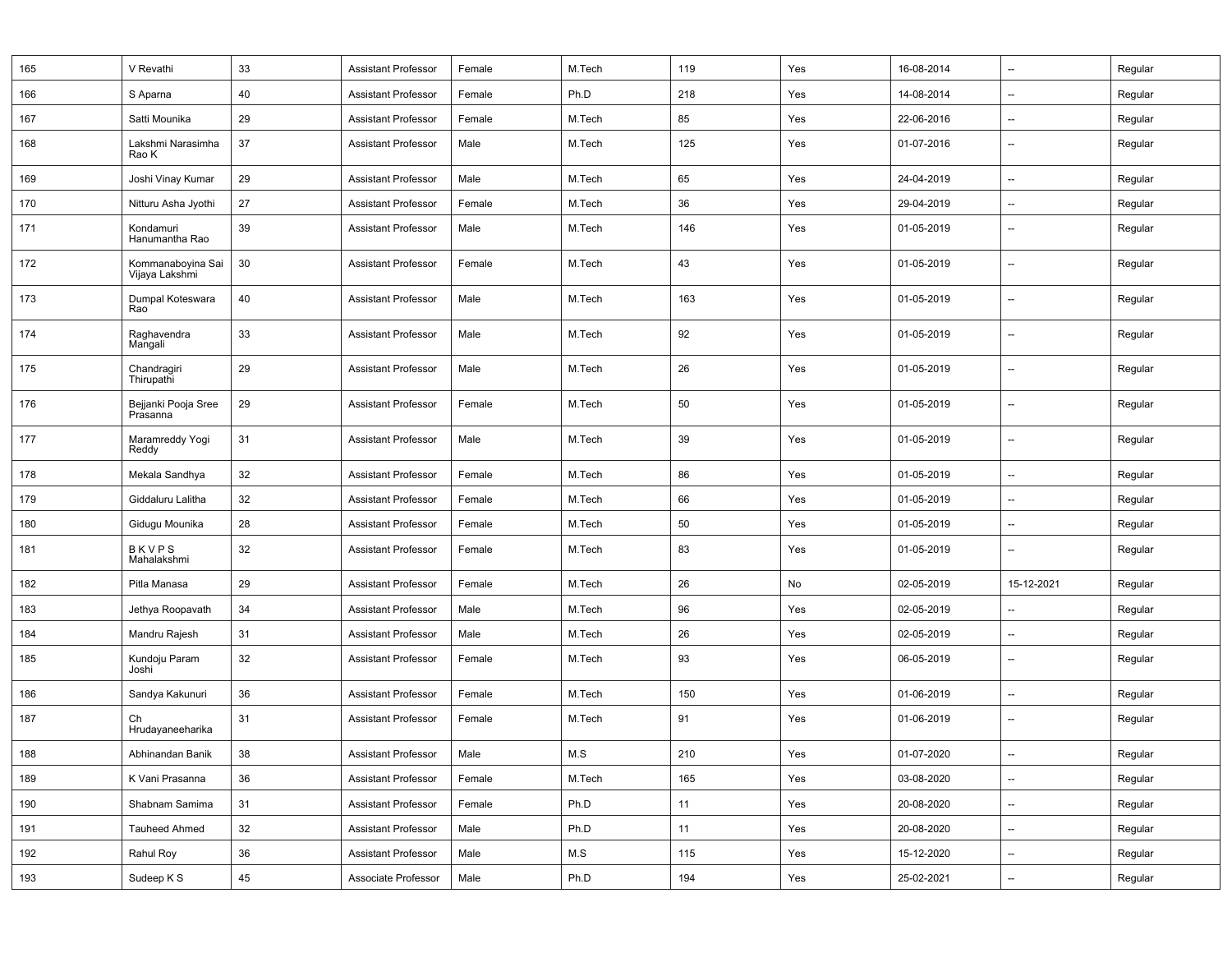| 194 | Depangi Ravi                  | 33 | <b>Assistant Professor</b>                          | Male   | M.Tech | 32  | Yes | 01-06-2021 | --                       | Regular |
|-----|-------------------------------|----|-----------------------------------------------------|--------|--------|-----|-----|------------|--------------------------|---------|
| 195 | Venkata Ramani<br>Varanasi    | 44 | <b>Assistant Professor</b>                          | Female | M.Tech | 104 | Yes | 01-06-2021 | $\overline{\phantom{a}}$ | Regular |
| 196 | Radha Karampudi               | 35 | <b>Assistant Professor</b>                          | Female | M.Tech | 145 | Yes | 01-06-2021 | $\overline{\phantom{a}}$ | Regular |
| 197 | Divya Babu                    | 40 | <b>Assistant Professor</b>                          | Female | M.Tech | 73  | Yes | 01-06-2021 | $\overline{\phantom{a}}$ | Regular |
| 198 | Arshad Ahmad Khan<br>Mohammad | 34 | <b>Assistant Professor</b>                          | Male   | Ph.D   | 13  | Yes | 01-06-2021 | $\overline{\phantom{a}}$ | Regular |
| 199 | Pasula Shobha Rani            | 30 | <b>Assistant Professor</b>                          | Female | M.Tech | 1   | Yes | 01-06-2021 | --                       | Regular |
| 200 | Rekha Vannapuram              | 31 | <b>Assistant Professor</b>                          | Female | M.Tech | 28  | Yes | 01-06-2021 | $\overline{\phantom{a}}$ | Regular |
| 201 | G Mounika                     | 28 | <b>Assistant Professor</b>                          | Female | M.Tech | 30  | Yes | 01-06-2021 | $\overline{\phantom{a}}$ | Regular |
| 202 | K Sunitha                     | 29 | <b>Assistant Professor</b>                          | Female | M.Tech | 25  | Yes | 01-06-2021 | $\overline{\phantom{a}}$ | Regular |
| 203 | Guntakani Sravanthi           | 29 | <b>Assistant Professor</b>                          | Female | M.Tech | 13  | Yes | 01-06-2021 | $\overline{\phantom{a}}$ | Regular |
| 204 | Sheikh Gouse                  | 36 | <b>Assistant Professor</b>                          | Male   | M.Tech | 189 | Yes | 01-06-2021 | $\overline{\phantom{a}}$ | Regular |
| 205 | Boosarapu Asmika              | 29 | <b>Assistant Professor</b>                          | Female | M.Tech | 59  | Yes | 01-06-2021 | $\overline{\phantom{a}}$ | Regular |
| 206 | Y Bharath Bhushan             | 32 | <b>Assistant Professor</b>                          | Male   | M.Tech | 94  | Yes | 01-06-2021 | $\overline{\phantom{a}}$ | Regular |
| 207 | Mujeeb Shaik<br>Mohammed      | 34 | <b>Assistant Professor</b>                          | Male   | M.Tech | 122 | Yes | 01-06-2021 | --                       | Regular |
| 208 | T Arun Singh                  | 31 | <b>Assistant Professor</b>                          | Male   | M.Tech | 55  | Yes | 01-06-2021 | $\overline{\phantom{a}}$ | Regular |
| 209 | Narender Ravula               | 33 | <b>Assistant Professor</b>                          | Male   | M.Tech | 61  | Yes | 01-06-2021 | $\overline{\phantom{a}}$ | Regular |
| 210 | Archana M R                   | 36 | <b>Assistant Professor</b>                          | Female | M.Tech | 157 | Yes | 01-06-2021 | --                       | Regular |
| 211 | Sourav Biswas                 | 33 | <b>Assistant Professor</b>                          | Male   | M.Tech | 20  | Yes | 02-06-2021 | --                       | Regular |
| 212 | Khem Prosad<br>Sharma         | 32 | <b>Assistant Professor</b>                          | Male   | M.Tech | 28  | Yes | 04-08-2021 | $\overline{\phantom{a}}$ | Regular |
| 213 | Mundhe Pravin<br>Nanabhau     | 30 | <b>Assistant Professor</b>                          | Male   | Ph.D   | 18  | Yes | 12-08-2021 | $\overline{\phantom{a}}$ | Regular |
| 214 | Deepak N Biradar              | 34 | <b>Assistant Professor</b>                          | Male   | Ph.D   | 121 | Yes | 13-09-2021 | --                       | Regular |
| 215 | A Pranayanath<br>Reddy        | 37 | <b>Assistant Professor</b>                          | Male   | Ph.D   | 177 | Yes | 20-09-2021 | $\overline{\phantom{a}}$ | Regular |
| 216 | Sagenela<br>Vijayakumar       | 39 | <b>Assistant Professor</b>                          | Male   | Ph.D   | 168 | Yes | 01-11-2021 | $\overline{\phantom{a}}$ | Regular |
| 217 | Kireet M                      | 34 | <b>Assistant Professor</b>                          | Male   | Ph.D   | 126 | Yes | 01-11-2021 | $\overline{\phantom{a}}$ | Regular |
| 218 | N Seetharamaiah               | 50 | Associate Professor                                 | Male   | Ph.D   | 179 | Yes | 01-10-2019 | $\overline{\phantom{a}}$ | Regular |
| 219 | Vinay Kumar Mittal            | 54 | Dean / Principal /<br>Director / Vice<br>Chancellor | Male   | Ph.D   | 255 | Yes | 16-08-2021 | $\overline{\phantom{a}}$ | Regular |
| 220 | Madhavi Tatineni              | 52 | Professor                                           | Female | Ph.D   | 350 | Yes | 30-11-1998 | $\overline{\phantom{a}}$ | Regular |
| 221 | P Trinatha Rao                | 45 | Professor                                           | Male   | Ph.D   | 232 | Yes | 05-11-2003 | $\overline{\phantom{a}}$ | Regular |
| 222 | S V Padmavathi                | 39 | <b>Assistant Professor</b>                          | Female | Ph.D   | 182 | Yes | 16-11-2006 | --                       | Regular |
| 223 | M Bindu Priya                 | 38 | <b>Assistant Professor</b>                          | Female | M.Tech | 163 | Yes | 23-12-2008 | --                       | Regular |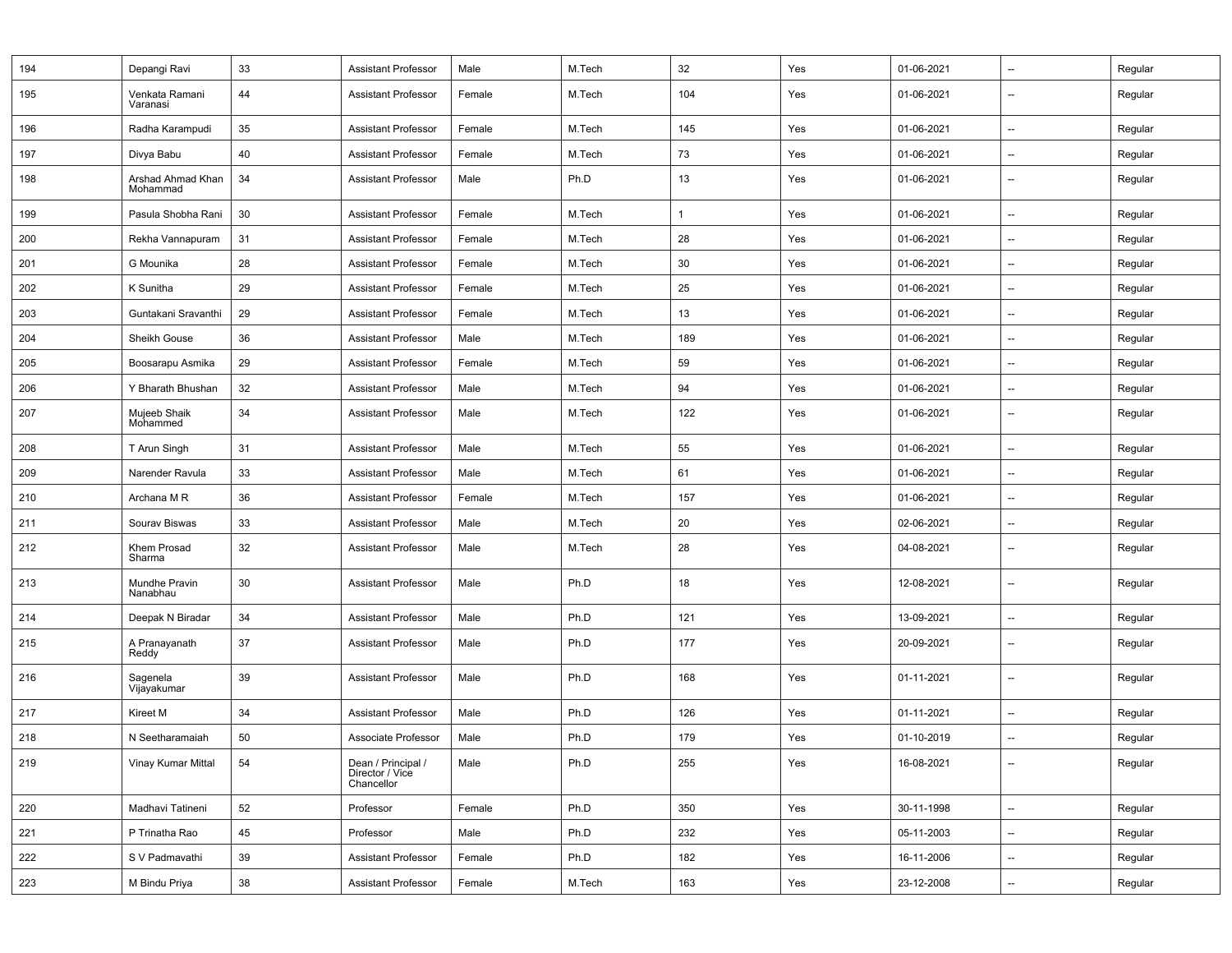| 224 | <b>B</b> Prasad            | 40 | <b>Assistant Professor</b> | Male   | M.Tech | 157 | Yes | 17-06-2010 | $\overline{\phantom{a}}$ | Regular |
|-----|----------------------------|----|----------------------------|--------|--------|-----|-----|------------|--------------------------|---------|
| 225 | Md Masood Ahmad            | 42 | <b>Assistant Professor</b> | Male   | M.E.   | 191 | Yes | 19-06-2010 | $\overline{\phantom{a}}$ | Regular |
| 226 | N Siva Mallikarjuna<br>Rao | 39 | <b>Assistant Professor</b> | Male   | M.Tech | 181 | Yes | 21-06-2010 | $\overline{\phantom{a}}$ | Regular |
| 227 | N Shyam Sunder<br>sagar    | 40 | <b>Assistant Professor</b> | Male   | Ph.D   | 229 | Yes | 22-06-2010 | $\overline{\phantom{a}}$ | Regular |
| 228 | P V Rama Krishna           | 42 | <b>Assistant Professor</b> | Male   | Ph.D   | 205 | Yes | 22-06-2010 | --                       | Regular |
| 229 | <b>G</b> Srinivas          | 49 | <b>Assistant Professor</b> | Male   | Ph.D   | 263 | Yes | 23-06-2010 | $\overline{\phantom{a}}$ | Regular |
| 230 | D Anitha                   | 42 | <b>Assistant Professor</b> | Female | Ph.D   | 202 | Yes | 20-09-2010 | --                       | Regular |
| 231 | K Manjunathachari          | 51 | Professor                  | Male   | Ph.D   | 319 | Yes | 01-12-2010 | $\overline{\phantom{a}}$ | Regular |
| 232 | Ramesh Daravath            | 35 | <b>Assistant Professor</b> | Male   | M.Tech | 135 | Yes | 22-06-2011 | --                       | Regular |
| 233 | B Balaji Naik              | 38 | <b>Assistant Professor</b> | Male   | M.Tech | 151 | Yes | 30-06-2011 | $\qquad \qquad \cdots$   | Regular |
| 234 | E Arunjyothi               | 36 | <b>Assistant Professor</b> | Female | M.Tech | 152 | Yes | 07-07-2011 | --                       | Regular |
| 235 | M V N Madhavi<br>Latha     | 40 | <b>Assistant Professor</b> | Female | M.Tech | 170 | Yes | 11-07-2011 | $\overline{\phantom{a}}$ | Regular |
| 236 | Ch Praveen Kumar           | 36 | <b>Assistant Professor</b> | Male   | M.Tech | 144 | Yes | 11-07-2011 | $\overline{\phantom{a}}$ | Regular |
| 237 | <b>B Santosh Kumar</b>     | 36 | <b>Assistant Professor</b> | Male   | M.Tech | 108 | Yes | 04-07-2012 | --                       | Regular |
| 238 | M Naresh Kumar             | 38 | <b>Assistant Professor</b> | Male   | M.Tech | 156 | Yes | 05-07-2012 | --                       | Regular |
| 239 | Potti Nagaraja             | 36 | <b>Assistant Professor</b> | Male   | M.Tech | 140 | Yes | 09-07-2012 | --                       | Regular |
| 240 | Mariya Dasu Mathe          | 33 | <b>Assistant Professor</b> | Male   | M.Tech | 118 | Yes | 09-07-2012 | --                       | Regular |
| 241 | S Srinivasulu              | 37 | <b>Assistant Professor</b> | Male   | M.Tech | 142 | Yes | 11-07-2012 | $\overline{\phantom{a}}$ | Regular |
| 242 | K Praveen Kumar            | 41 | <b>Assistant Professor</b> | Male   | M.Tech | 204 | Yes | 12-07-2012 | --                       | Regular |
| 243 | M Raghupathy               | 50 | <b>Assistant Professor</b> | Male   | M.Tech | 253 | Yes | 12-07-2012 | $\overline{\phantom{a}}$ | Regular |
| 244 | S Ram Prasad               | 45 | <b>Assistant Professor</b> | Male   | M.Tech | 262 | Yes | 12-07-2012 | $\overline{\phantom{a}}$ | Regular |
| 245 | N Prashanth                | 33 | <b>Assistant Professor</b> | Male   | M.Tech | 132 | Yes | 13-07-2012 | $\overline{\phantom{a}}$ | Regular |
| 246 | G Arun Kumar               | 37 | <b>Assistant Professor</b> | Male   | M.Tech | 132 | Yes | 19-07-2012 | $\overline{\phantom{a}}$ | Regular |
| 247 | Srinivasa Rao<br>Thamanam  | 39 | <b>Assistant Professor</b> | Male   | M.Tech | 165 | Yes | 01-06-2013 | $\overline{\phantom{a}}$ | Regular |
| 248 | Shaik Jhani Bhasha         | 52 | <b>Assistant Professor</b> | Male   | M.Tech | 245 | Yes | 01-06-2013 | $\overline{\phantom{a}}$ | Regular |
| 249 | Rajesh Adluri              | 36 | <b>Assistant Professor</b> | Male   | M.Tech | 157 | Yes | 01-06-2013 | $\overline{\phantom{a}}$ | Regular |
| 250 | Jameer Basha Sk            | 38 | Assistant Professor        | Male   | M.E.   | 157 | Yes | 01-06-2013 | --                       | Regular |
| 251 | Ch Narsimha Reddy          | 37 | <b>Assistant Professor</b> | Male   | M.E.   | 145 | No  | 01-06-2013 | 31-12-2021               | Regular |
| 252 | Chaitanya Bethala          | 38 | <b>Assistant Professor</b> | Male   | M.Tech | 157 | Yes | 03-06-2013 | $\overline{\phantom{a}}$ | Regular |
| 253 | S Hari Babu                | 44 | <b>Assistant Professor</b> | Male   | M.Tech | 193 | Yes | 03-06-2013 | --                       | Regular |
| 254 | Are Sambasiva Rao          | 36 | <b>Assistant Professor</b> | Male   | M.Tech | 154 | Yes | 03-06-2013 | --                       | Regular |
| 255 | S Francis xavier           | 39 | <b>Assistant Professor</b> | Male   | M.Tech | 193 | Yes | 07-06-2013 | $\overline{\phantom{a}}$ | Regular |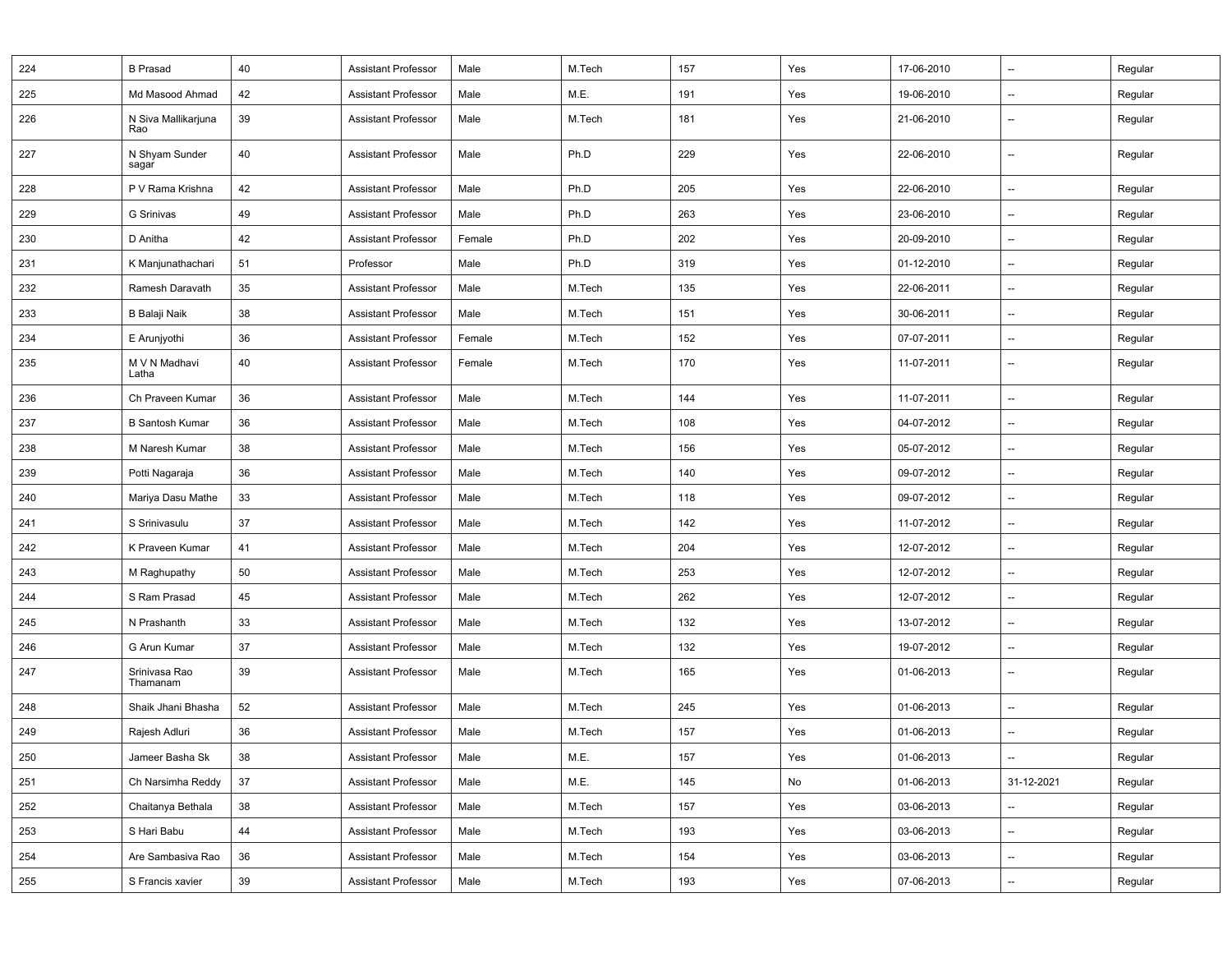| 256 | Kurakula Madhukar           | 34 | <b>Assistant Professor</b> | Male   | M.Tech | 107 | Yes | 01-08-2013 | $\overline{a}$           | Regular |
|-----|-----------------------------|----|----------------------------|--------|--------|-----|-----|------------|--------------------------|---------|
| 257 | V Shiva Prasad<br>Nayak     | 35 | <b>Assistant Professor</b> | Male   | M.Tech | 125 | Yes | 12-08-2013 | $\overline{a}$           | Regular |
| 258 | Karne Sathish<br>Kumar      | 36 | <b>Assistant Professor</b> | Male   | M.Tech | 110 | Yes | 01-08-2014 | $\overline{a}$           | Regular |
| 259 | Chandrasekhar<br>Sirigiri   | 37 | <b>Assistant Professor</b> | Male   | M.Tech | 193 | Yes | 05-08-2014 | $\overline{a}$           | Regular |
| 260 | Kukkala Pavan<br>Kumar      | 33 | <b>Assistant Professor</b> | Male   | M.Tech | 103 | Yes | 13-08-2014 | $\overline{a}$           | Regular |
| 261 | Rathlavath Chandru          | 30 | <b>Assistant Professor</b> | Male   | M.Tech | 78  | Yes | 02-07-2015 | $\overline{\phantom{a}}$ | Regular |
| 262 | <b>B Suresh Kumar</b>       | 32 | <b>Assistant Professor</b> | Male   | M.Tech | 61  | Yes | 18-06-2016 | $\sim$                   | Regular |
| 263 | Paramsetty Diwakar          | 34 | <b>Assistant Professor</b> | Male   | M.Tech | 79  | Yes | 23-06-2016 | $\overline{\phantom{a}}$ | Regular |
| 264 | K Malleswari                | 36 | <b>Assistant Professor</b> | Female | M.Tech | 121 | Yes | 27-06-2011 | $\overline{a}$           | Regular |
| 265 | P Srinivas                  | 45 | <b>Assistant Professor</b> | Male   | Ph.D   | 235 | Yes | 29-06-2012 | $\overline{a}$           | Regular |
| 266 | Rafiuzzama Shaik            | 44 | <b>Assistant Professor</b> | Male   | M.S    | 220 | Yes | 13-07-2012 | $\overline{\phantom{a}}$ | Regular |
| 267 | G Sandeep Reddy             | 35 | <b>Assistant Professor</b> | Male   | M.Tech | 139 | Yes | 14-07-2012 | $\overline{a}$           | Regular |
| 268 | <b>Bhasker Burra</b>        | 34 | <b>Assistant Professor</b> | Male   | M.Tech | 120 | Yes | 17-07-2012 | $\overline{\phantom{a}}$ | Regular |
| 269 | M Siva Surya                | 34 | <b>Assistant Professor</b> | Male   | M.Tech | 130 | Yes | 01-06-2013 | $\overline{a}$           | Regular |
| 270 | Chinmaya Prasad<br>Padhy    | 45 | <b>Assistant Professor</b> | Male   | Ph.D   | 231 | Yes | 03-06-2013 | $\overline{a}$           | Regular |
| 271 | Punna Eshwaraiah            | 52 | Professor                  | Male   | Ph.D   | 284 | Yes | 03-06-2013 | $\overline{a}$           | Regular |
| 272 | V Naveen Kumar              | 34 | <b>Assistant Professor</b> | Male   | M.Tech | 120 | Yes | 05-06-2013 | $\overline{a}$           | Regular |
| 273 | A Kiran Kumar               | 37 | <b>Assistant Professor</b> | Male   | M.Tech | 156 | Yes | 22-07-2013 | $\overline{\phantom{a}}$ | Regular |
| 274 | A Sridhar                   | 34 | <b>Assistant Professor</b> | Male   | M.Tech | 129 | Yes | 26-07-2013 | $\overline{\phantom{a}}$ | Regular |
| 275 | K Rama Krishna              | 38 | <b>Assistant Professor</b> | Male   | M.Tech | 135 | Yes | 16-08-2013 | $\overline{\phantom{a}}$ | Regular |
| 276 | Jagadeshwar<br>Kandula      | 37 | <b>Assistant Professor</b> | Male   | M.Tech | 119 | Yes | 01-08-2014 | $\overline{a}$           | Regular |
| 277 | E Veerapratap               | 34 | <b>Assistant Professor</b> | Male   | M.Tech | 116 | Yes | 01-08-2014 | $\overline{\phantom{a}}$ | Regular |
| 278 | Gaddam Bhaskar<br>Rao       | 34 | <b>Assistant Professor</b> | Male   | M.Tech | 83  | Yes | 13-08-2014 | $\overline{a}$           | Regular |
| 279 | Ravi H                      | 36 | <b>Assistant Professor</b> | Male   | M.Tech | 144 | Yes | 16-08-2014 | $\overline{\phantom{a}}$ | Regular |
| 280 | V Kameswara<br>Sridhar      | 42 | <b>Assistant Professor</b> | Male   | M.Sc.  | 178 | Yes | 01-09-2014 | $\overline{a}$           | Regular |
| 281 | Jagabattina Ramesh          | 34 | <b>Assistant Professor</b> | Male   | M.Tech | 103 | Yes | 06-07-2015 | $\overline{\phantom{a}}$ | Regular |
| 282 | Anil Kumar Reddy<br>Padidam | 35 | <b>Assistant Professor</b> | Male   | M.Tech | 142 | Yes | 10-07-2015 | $\overline{a}$           | Regular |
| 283 | Jeevan Vemula               | 33 | <b>Assistant Professor</b> | Male   | Ph.D   | 72  | Yes | 16-07-2015 | $\overline{\phantom{a}}$ | Regular |
| 284 | Laxminarsimharao V          | 27 | <b>Assistant Professor</b> | Male   | Ph.D   | 11  | Yes | 16-07-2021 | $\overline{\phantom{a}}$ | Regular |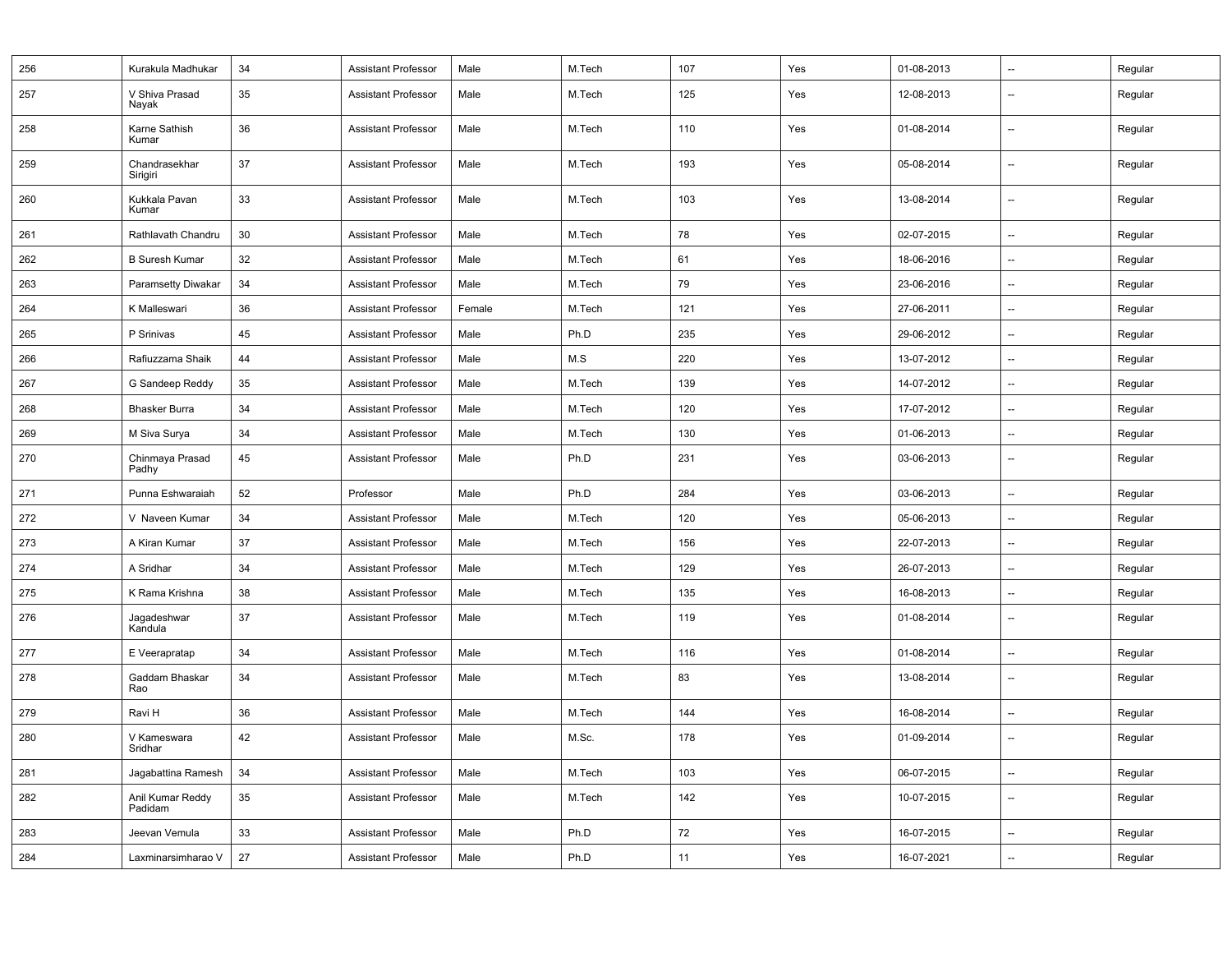| 285 | <b>B</b> Ramachandra<br>Rao                     | 53 | Assistant Professor                                 | Male   | MCJ: Masters of<br>Communication &<br>Journalism | 117 | Yes | 03-10-2011 | $\overline{\phantom{a}}$ | Regular |
|-----|-------------------------------------------------|----|-----------------------------------------------------|--------|--------------------------------------------------|-----|-----|------------|--------------------------|---------|
| 286 | M Narayana Rao<br>Chowdary                      | 43 | Professor                                           | Male   | Ph.D                                             | 132 | Yes | 21-07-2010 | $\overline{\phantom{a}}$ | Regular |
| 287 | N Siva Prasad                                   | 72 | Dean / Principal /<br>Director / Vice<br>Chancellor | Male   | Ph.D                                             | 482 | Yes | 01-07-2014 | $\overline{\phantom{a}}$ | Regular |
| 288 | T Joseph Ratna<br>Jayakar                       | 51 | Associate Professor                                 | Male   | Ph.D                                             | 246 | Yes | 10-06-2010 | $\overline{\phantom{a}}$ | Regular |
| 289 | Nathi Venu Kumar                                | 49 | Professor                                           | Male   | Ph.D                                             | 195 | Yes | 16-08-2013 | $\overline{\phantom{a}}$ | Regular |
| 290 | <b>Talluri Sekhar</b>                           | 55 | Professor                                           | Male   | Ph.D                                             | 286 | Yes | 03-08-1998 | $\overline{\phantom{a}}$ | Regular |
| 291 | Shaik Khasim Beebi                              | 51 | Professor                                           | Female | Ph.D                                             | 281 | Yes | 21-01-1999 | $\overline{\phantom{a}}$ | Regular |
| 292 | Challa Murali Mohan                             | 53 | Professor                                           | Male   | Ph.D                                             | 262 | Yes | 01-09-2003 | $\overline{\phantom{a}}$ | Regular |
| 293 | Kandra Prameela                                 | 44 | Associate Professor                                 | Female | Ph.D                                             | 254 | Yes | 01-05-2008 | $\overline{\phantom{a}}$ | Regular |
| 294 | Narayana Sai Baba<br><b>KV</b>                  | 43 | <b>Assistant Professor</b>                          | Male   | Ph.D                                             | 218 | Yes | 06-05-2008 | $\overline{\phantom{a}}$ | Regular |
| 295 | Reyya Gopinadh                                  | 41 | <b>Assistant Professor</b>                          | Male   | M.Tech                                           | 211 | Yes | 22-12-2008 | $\overline{\phantom{a}}$ | Regular |
| 296 | Kurapaty Padma<br>Dorothy                       | 57 | <b>Assistant Professor</b>                          | Female | Ph.D                                             | 228 | Yes | 02-07-2009 | $\overline{\phantom{a}}$ | Regular |
| 297 | Karri Vasavi Rama                               | 44 | <b>Assistant Professor</b>                          | Female | Ph.D                                             | 144 | Yes | 08-07-2009 | $\overline{\phantom{a}}$ | Regular |
| 298 | Sarat Babu Imandi                               | 42 | Associate Professor                                 | Male   | Ph.D                                             | 169 | Yes | 16-06-2010 | $\overline{\phantom{a}}$ | Regular |
| 299 | Saka Silas                                      | 39 | <b>Assistant Professor</b>                          | Male   | Ph.D                                             | 133 | Yes | 16-06-2010 | $\overline{\phantom{a}}$ | Regular |
| 300 | Mohanasundaram<br>Nachimuthu                    | 53 | <b>Assistant Professor</b>                          | Male   | M.Tech                                           | 253 | Yes | 29-06-2010 | $\overline{\phantom{a}}$ | Regular |
| 301 | Rajesh Kumar<br>Srivastava                      | 48 | <b>Assistant Professor</b>                          | Male   | Ph.D                                             | 216 | Yes | 29-06-2010 | $\overline{\phantom{a}}$ | Regular |
| 302 | Nasim Akhtar                                    | 58 | Associate Professor                                 | Male   | Ph.D                                             | 252 | Yes | 09-07-2010 | $\overline{\phantom{a}}$ | Regular |
| 303 | Akbar Alikhan<br>Pathan                         | 41 | Associate Professor                                 | Male   | Ph.D                                             | 168 | Yes | 28-09-2021 | $\overline{\phantom{a}}$ | Regular |
| 304 | Kokkirala Venkata<br>Gopala Dhana Rao<br>Balaji | 59 | Professor                                           | Male   | Ph.D                                             | 419 | Yes | 27-08-1987 | $\overline{\phantom{a}}$ | Regular |
| 305 | Kandalam<br>Veerabhadram                        | 59 | Professor                                           | Male   | Ph.D                                             | 442 | Yes | 05-09-1988 | $\overline{\phantom{a}}$ | Regular |
| 306 | M Potharaju                                     | 58 | Professor                                           | Male   | Ph.D                                             | 393 | Yes | 25-10-1988 | $\overline{\phantom{a}}$ | Regular |
| 307 | Kode Venkata<br>Ramesh                          | 53 | Professor                                           | Male   | Ph.D                                             | 354 | Yes | 24-01-1994 | $\overline{\phantom{a}}$ | Regular |
| 308 | T Srinivas                                      | 52 | Professor                                           | Male   | Ph.D                                             | 284 | Yes | 05-11-1997 | $\overline{\phantom{a}}$ | Regular |
| 309 | Maddamsetty<br>Ramesh                           | 52 | Professor                                           | Male   | Ph.D                                             | 337 | Yes | 29-12-1998 | $\overline{\phantom{a}}$ | Regular |
| 310 | Sambhana Kanaka<br>Durga                        | 39 | <b>Assistant Professor</b>                          | Female | Ph.D                                             | 177 | Yes | 06-10-2006 | $\overline{\phantom{a}}$ | Regular |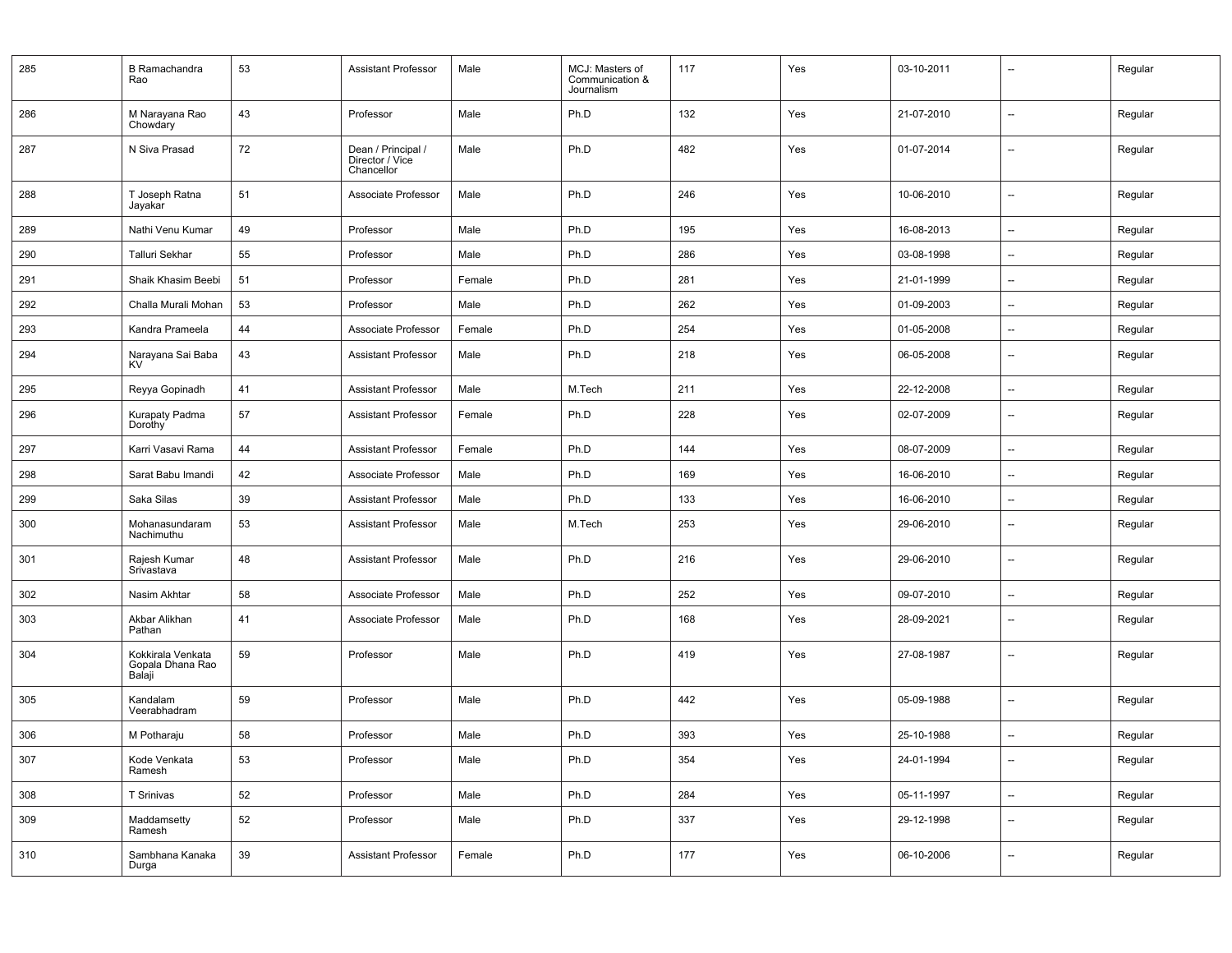| 311 | Chandan Kumar<br>Patnaikuni                             | 45 | <b>Assistant Professor</b>                          | Male   | Ph.D   | 217 | Yes | 06-10-2006 | $\overline{\phantom{a}}$ | Regular |
|-----|---------------------------------------------------------|----|-----------------------------------------------------|--------|--------|-----|-----|------------|--------------------------|---------|
| 312 | Neeraja Medapati                                        | 43 | <b>Assistant Professor</b>                          | Female | M.Tech | 200 | Yes | 11-10-2006 | $\overline{\phantom{a}}$ | Regular |
| 313 | Darapu Srikanth<br>Satish Kumar                         | 39 | <b>Assistant Professor</b>                          | Male   | M.Tech | 168 | Yes | 02-01-2009 | $\overline{\phantom{a}}$ | Regular |
| 314 | Sai Kumar Vindula                                       | 43 | <b>Assistant Professor</b>                          | Male   | Ph.D   | 168 | Yes | 06-07-2009 | $\overline{\phantom{a}}$ | Regular |
| 315 | Dangeti Mukunda<br>Rao                                  | 44 | Associate Professor                                 | Male   | Ph.D   | 188 | Yes | 13-02-2012 | --                       | Regular |
| 316 | Nandipati Sunil                                         | 34 | <b>Assistant Professor</b>                          | Male   | M.Tech | 103 | Yes | 04-06-2013 | $\overline{\phantom{a}}$ | Regular |
| 317 | Arthesh Basak                                           | 33 | <b>Assistant Professor</b>                          | Male   | Ph.D   | 83  | Yes | 12-08-2014 | $\overline{\phantom{a}}$ | Regular |
| 318 | Bantupalli Ramesh                                       | 36 | <b>Assistant Professor</b>                          | Male   | M.Tech | 125 | Yes | 16-08-2014 | --                       | Regular |
| 319 | Gandupalli Srinivasa<br>Rao                             | 32 | <b>Assistant Professor</b>                          | Male   | M.Tech | 72  | Yes | 02-07-2015 | $\overline{\phantom{a}}$ | Regular |
| 320 | Talabattula Raj<br>Priyanka                             | 29 | <b>Assistant Professor</b>                          | Female | M.Tech | 72  | Yes | 08-07-2015 | $\overline{\phantom{a}}$ | Regular |
| 321 | Singireddi<br>Eswararao                                 | 29 | <b>Assistant Professor</b>                          | Male   | M.Tech | 72  | Yes | 15-07-2015 | $\overline{\phantom{a}}$ | Regular |
| 322 | Chinnala Surya Teja                                     | 28 | <b>Assistant Professor</b>                          | Male   | M.E.   | 61  | Yes | 22-06-2016 | $\qquad \qquad \cdots$   | Regular |
| 323 | Karanam Narendra                                        | 63 | Professor                                           | Male   | Ph.D   | 452 | Yes | 05-02-2018 | $\overline{\phantom{a}}$ | Regular |
| 324 | Mandapati<br>Venkateswara Rao                           | 59 | Professor                                           | Male   | Ph.D   | 401 | Yes | 01-02-1988 | $\overline{\phantom{a}}$ | Regular |
| 325 | Venkata Nageswara<br>Rao Padmanabhuni                   | 53 | Professor                                           | Male   | Ph.D   | 371 | Yes | 10-10-1995 | $\overline{\phantom{a}}$ | Regular |
| 326 | Konda Srinivasa<br>Rao                                  | 54 | Associate Professor                                 | Male   | Ph.D   | 316 | Yes | 08-10-1996 | $\overline{\phantom{a}}$ | Regular |
| 327 | Gurrala<br>Venkateswara Rao                             | 54 | Professor                                           | Male   | Ph.D   | 293 | Yes | 30-08-1999 | $\overline{\phantom{a}}$ | Regular |
| 328 | Giduturi Appa Rao                                       | 55 | Professor                                           | Male   | Ph.D   | 262 | Yes | 06-09-1999 | $\overline{\phantom{a}}$ | Regular |
| 329 | Sanyasi Naidu<br>Pasala                                 | 55 | Associate Professor                                 | Male   | Ph.D   | 292 | Yes | 26-12-2001 | --                       | Regular |
| 330 | Yalavarthi Radhika                                      | 45 | Dean / Principal /<br>Director / Vice<br>Chancellor | Female | Ph.D   | 226 | Yes | 23-09-2002 | $\overline{\phantom{a}}$ | Regular |
| 331 | Beera John Jaidhan                                      | 53 | Associate Professor                                 | Male   | Ph.D   | 378 | Yes | 12-11-2002 | $\qquad \qquad \cdots$   | Regular |
| 332 | Rodda Sireesha                                          | 41 | Dean / Principal /<br>Director / Vice<br>Chancellor | Female | Ph.D   | 215 | Yes | 18-08-2003 | $\overline{\phantom{a}}$ | Regular |
| 333 | Terli Sankara Rao                                       | 47 | Associate Professor                                 | Male   | Ph.D   | 214 | Yes | 10-09-2004 | --                       | Regular |
| 334 | Tayi Jyothirmayi                                        | 39 | <b>Assistant Professor</b>                          | Female | Ph.D   | 191 | Yes | 09-08-2005 | $\overline{\phantom{a}}$ | Regular |
| 335 | T Srikanth                                              | 44 | Associate Professor                                 | Male   | M.Tech | 226 | Yes | 24-08-2005 | --                       | Regular |
| 336 | Sri Pentapati Naga<br>Rama Lingeswara<br>Chandra Sekhar | 42 | Associate Professor                                 | Male   | M.Tech | 216 | Yes | 22-09-2005 | --                       | Regular |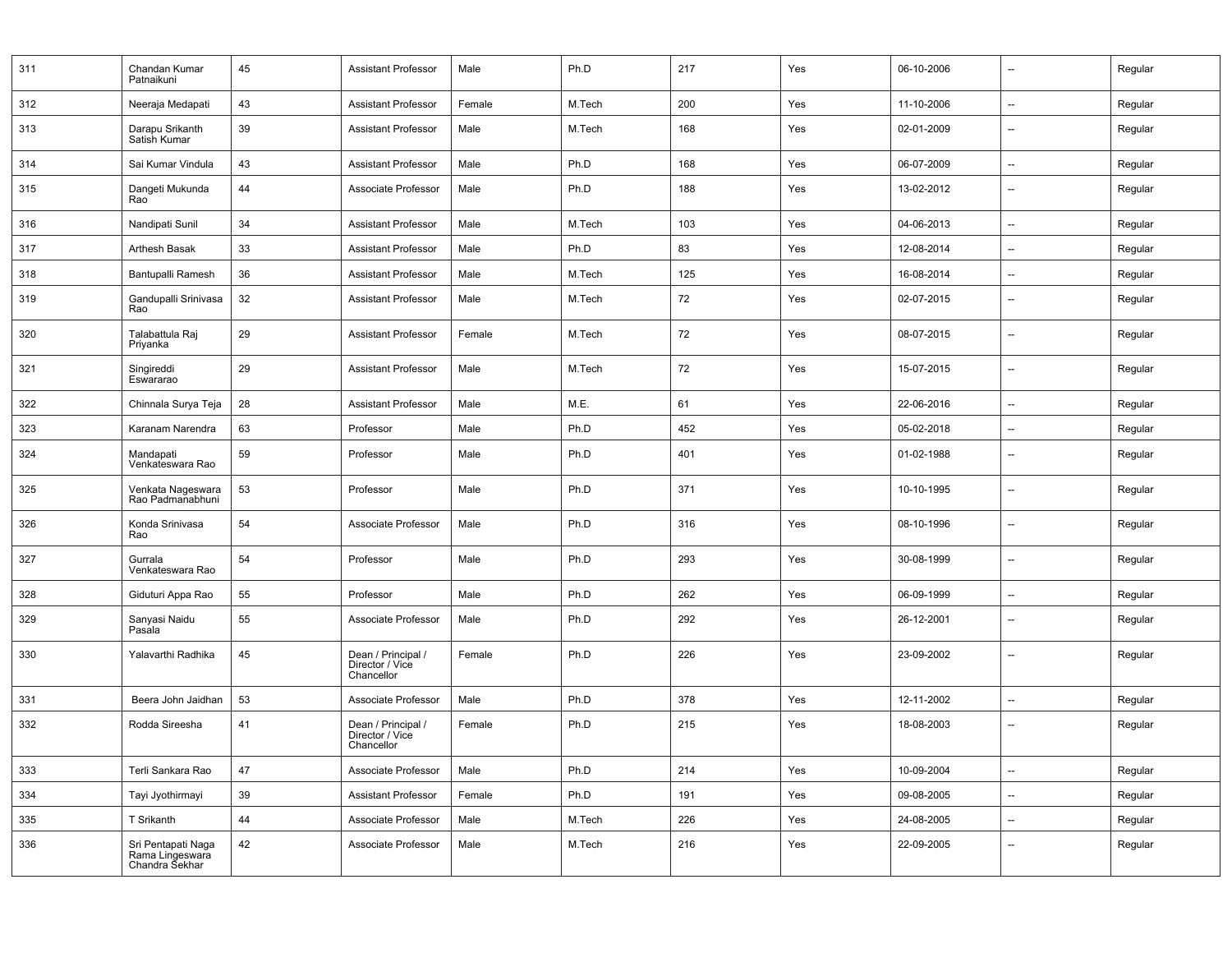| 337 | Ganapavarapu<br>Venkata Satya Raj<br>Kumar | 44 | Professor                  | Male   | Ph.D   | 239 | Yes | 10-12-2005 | --                       | Regular |
|-----|--------------------------------------------|----|----------------------------|--------|--------|-----|-----|------------|--------------------------|---------|
| 338 | Giduturi Srinivasa<br>Rao                  | 52 | Associate Professor        | Male   | Ph.D   | 259 | Yes | 17-12-2005 | $\overline{\phantom{a}}$ | Regular |
| 339 | <b>Tadi Srinivas</b>                       | 50 | Associate Professor        | Male   | M.Tech | 312 | Yes | 04-01-2006 | --                       | Regular |
| 340 | Gorli L Aruna<br>Kumari                    | 40 | <b>Assistant Professor</b> | Female | M.Tech | 203 | Yes | 10-02-2006 | $\overline{\phantom{a}}$ | Regular |
| 341 | Naga Jyothi<br>Pothabathula                | 42 | <b>Assistant Professor</b> | Female | M.Tech | 178 | Yes | 01-11-2006 | $\overline{\phantom{a}}$ | Regular |
| 342 | S V G Reddy                                | 47 | Associate Professor        | Male   | Ph.D   | 222 | Yes | 27-04-2007 | $\overline{\phantom{a}}$ | Regular |
| 343 | Boddu Bhaskara<br>Rao                      | 48 | Associate Professor        | Male   | Ph.D   | 265 | Yes | 25-06-2007 | --                       | Regular |
| 344 | Panga Venkata<br>Lakshmi                   | 53 | Professor                  | Female | Ph.D   | 301 | Yes | 26-06-2007 | $\overline{\phantom{a}}$ | Regular |
| 345 | Kanaka Raghu<br>Sreerama                   | 44 | <b>Assistant Professor</b> | Male   | M.Tech | 187 | Yes | 26-06-2007 | $\overline{\phantom{a}}$ | Regular |
| 346 | Kompella Subhadra                          | 40 | <b>Assistant Professor</b> | Female | Ph.D   | 181 | Yes | 28-06-2007 | $\overline{\phantom{a}}$ | Regular |
| 347 | T Srinivasa Rao                            | 47 | Associate Professor        | Male   | Ph.D   | 274 | Yes | 29-06-2007 | --                       | Regular |
| 348 | K Naga Soujanya                            | 39 | <b>Assistant Professor</b> | Female | M.Tech | 177 | Yes | 18-08-2007 | $\overline{\phantom{0}}$ | Regular |
| 349 | Sesetti Anuradha                           | 44 | <b>Assistant Professor</b> | Female | Ph.D   | 177 | Yes | 26-10-2007 | $\overline{\phantom{0}}$ | Regular |
| 350 | Suneetha Dwarapu                           | 41 | <b>Assistant Professor</b> | Female | M.Tech | 177 | Yes | 27-10-2007 | --                       | Regular |
| 351 | Padmaja Madugula                           | 39 | <b>Assistant Professor</b> | Female | Ph.D   | 192 | Yes | 06-11-2007 | $\overline{\phantom{0}}$ | Regular |
| 352 | Godi Appa Rao                              | 42 | <b>Assistant Professor</b> | Male   | Ph.D   | 229 | Yes | 19-11-2007 | $\overline{a}$           | Regular |
| 353 | Padala Anuradha                            | 44 | Associate Professor        | Female | Ph.D   | 176 | Yes | 18-02-2008 | $\overline{\phantom{0}}$ | Regular |
| 354 | D Veera Bhadra Rao                         | 43 | <b>Assistant Professor</b> | Male   | M.Tech | 219 | Yes | 20-06-2008 | $\overline{\phantom{a}}$ | Regular |
| 355 | Mancha Venkata<br>Ramana                   | 43 | <b>Assistant Professor</b> | Male   | M.Tech | 228 | Yes | 04-07-2008 | $\overline{\phantom{a}}$ | Regular |
| 356 | Gottapu Taraka<br>Rama Rao                 | 36 | <b>Assistant Professor</b> | Male   | M.Tech | 156 | Yes | 09-07-2008 | $\overline{a}$           | Regular |
| 357 | M Jagadeesh                                | 35 | <b>Assistant Professor</b> | Male   | M.Tech | 156 | Yes | 09-07-2008 | $\overline{\phantom{a}}$ | Regular |
| 358 | Sekharamantry<br>Praveen Kumar             | 37 | <b>Assistant Professor</b> | Male   | Ph.D   | 152 | Yes | 22-11-2008 | $\overline{\phantom{a}}$ | Regular |
| 359 | Kuppili Naveen<br>Kumar                    | 37 | <b>Assistant Professor</b> | Male   | Ph.D   | 163 | Yes | 15-12-2008 | --                       | Regular |
| 360 | Chandra Sekhar<br>Potala                   | 38 | Associate Professor        | Male   | Ph.D   | 191 | Yes | 22-12-2008 | --                       | Regular |
| 361 | Sanapala Venkata<br>Lakshmi                | 44 | Assistant Professor        | Female | Ph.D   | 178 | Yes | 22-12-2008 | Щ.                       | Regular |
| 362 | Mohan Krishna<br>Samantula                 | 38 | <b>Assistant Professor</b> | Male   | M.Tech | 168 | Yes | 22-12-2008 | --                       | Regular |
| 363 | Ravi Kanth Satapati                        | 37 | Assistant Professor        | Male   | M.Tech | 175 | Yes | 24-12-2008 | --                       | Regular |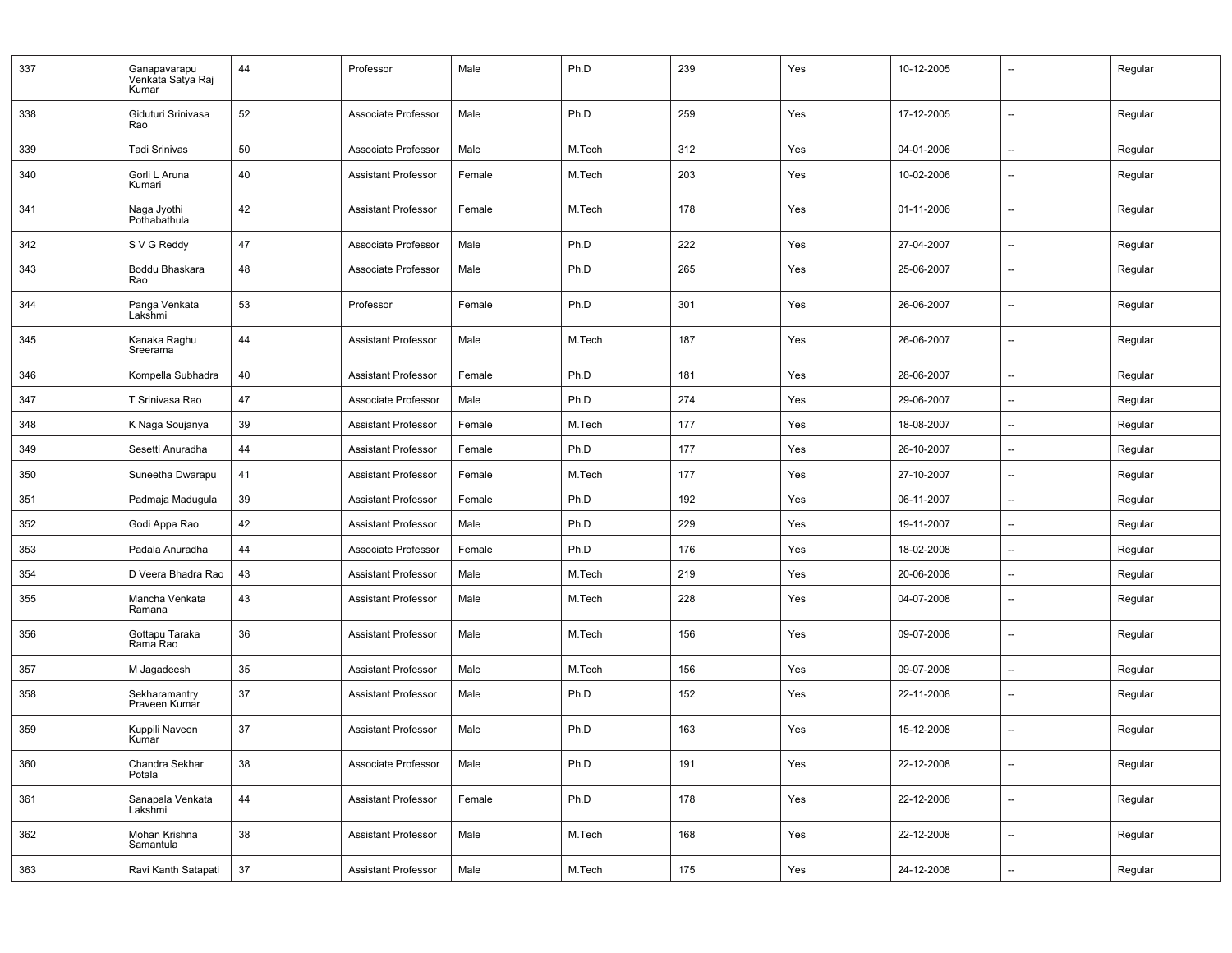| 364 | Venkateswarlu<br>Kondiba         | 40 | <b>Assistant Professor</b> | Male   | M.Tech | 189 | Yes | 01-01-2009 | $\overline{\phantom{a}}$ | Regular |
|-----|----------------------------------|----|----------------------------|--------|--------|-----|-----|------------|--------------------------|---------|
| 365 | Parasana Sankara<br>Rao          | 43 | <b>Assistant Professor</b> | Male   | Ph.D   | 211 | Yes | 09-01-2009 | $\overline{\phantom{a}}$ | Regular |
| 366 | Eadha Neelima                    | 37 | <b>Assistant Professor</b> | Female | Ph.D   | 153 | Yes | 09-01-2009 | $\overline{\phantom{0}}$ | Regular |
| 367 | Yellapu Jhansi                   | 37 | <b>Assistant Professor</b> | Female | Ph.D   | 184 | Yes | 02-07-2009 | Ξ.                       | Regular |
| 368 | Mummidivarapu<br>Raja Mani       | 41 | <b>Assistant Professor</b> | Female | Ph.D   | 144 | Yes | 09-07-2009 | $\overline{\phantom{a}}$ | Regular |
| 369 | Damodara Rama<br>Krishna         | 49 | <b>Assistant Professor</b> | Male   | Ph.D   | 143 | Yes | 01-08-2009 | --                       | Regular |
| 370 | Sunil Kumar<br>Vangapandu        | 34 | <b>Assistant Professor</b> | Male   | M.Tech | 143 | Yes | 03-08-2009 | --                       | Regular |
| 371 | Nandigam Suresh<br>Kumar         | 40 | <b>Assistant Professor</b> | Male   | Ph.D   | 215 | Yes | 08-08-2009 | $\overline{\phantom{a}}$ | Regular |
| 372 | S Amarnadh                       | 39 | <b>Assistant Professor</b> | Male   | Ph.D   | 162 | Yes | 10-08-2009 | $\overline{\phantom{a}}$ | Regular |
| 373 | Gondi<br>Lakshmeeswari           | 45 | Associate Professor        | Female | Ph.D   | 253 | Yes | 17-06-2010 | $\overline{a}$           | Regular |
| 374 | Karla Raghuram                   | 38 | <b>Assistant Professor</b> | Male   | M.Tech | 169 | Yes | 28-06-2010 | $\overline{a}$           | Regular |
| 375 | Konala Thammi<br>Reddy           | 51 | Professor                  | Male   | Ph.D   | 284 | Yes | 11-02-2011 | $\overline{\phantom{a}}$ | Regular |
| 376 | Y Srinivas                       | 51 | Professor                  | Male   | Ph.D   | 288 | Yes | 10-02-2011 | $\overline{\phantom{a}}$ | Regular |
| 377 | Abotula Sireesha                 | 35 | <b>Assistant Professor</b> | Female | M.Tech | 180 | Yes | 04-07-2011 | --                       | Regular |
| 378 | M Bhavani                        | 41 | <b>Assistant Professor</b> | Female | Ph.D   | 204 | Yes | 06-07-2011 | $\overline{\phantom{0}}$ | Regular |
| 379 | Kalidindi Sandeep<br>Varma       | 33 | <b>Assistant Professor</b> | Male   | M.Tech | 121 | Yes | 07-07-2011 | $\overline{\phantom{a}}$ | Regular |
| 380 | G Venkata<br>Sivanarayana        | 36 | <b>Assistant Professor</b> | Male   | M.Tech | 168 | Yes | 16-07-2011 | --                       | Regular |
| 381 | Ravi Bhramaramba                 | 48 | Professor                  | Female | Ph.D   | 233 | Yes | 28-07-2011 | $\overline{\phantom{a}}$ | Regular |
| 382 | Koraganji Neelima<br>Santoshi    | 37 | <b>Assistant Professor</b> | Female | M.Tech | 193 | Yes | 03-08-2012 | $\overline{\phantom{0}}$ | Regular |
| 383 | Buddha Raju<br>Soujanya          | 36 | <b>Assistant Professor</b> | Female | M.Tech | 108 | Yes | 03-06-2013 | $\overline{\phantom{a}}$ | Regular |
| 384 | Bandaru Rajesh                   | 37 | <b>Assistant Professor</b> | Male   | M.Tech | 181 | Yes | 05-06-2013 | $\overline{\phantom{0}}$ | Regular |
| 385 | Radhika Pulicherla               | 39 | <b>Assistant Professor</b> | Female | M.Tech | 97  | Yes | 05-06-2013 | $\overline{\phantom{a}}$ | Regular |
| 386 | Ankireddy Sri<br>Venkata Praneel | 41 | <b>Assistant Professor</b> | Male   | M.S    | 200 | Yes | 24-06-2013 | --                       | Regular |
| 387 | Pothina Praveena                 | 37 | <b>Assistant Professor</b> | Female | M.Tech | 73  | Yes | 15-06-2016 | $\overline{\phantom{a}}$ | Regular |
| 388 | Thota Jyotsna Rani               | 33 | <b>Assistant Professor</b> | Female | M.Tech | 91  | Yes | 23-06-2016 | --                       | Regular |
| 389 | Mukkamala SNV<br>Jitendra        | 31 | <b>Assistant Professor</b> | Male   | M.Tech | 97  | Yes | 23-06-2016 | --                       | Regular |
| 390 | Amiripalli Shanmuk<br>Srinivas   | 35 | Assistant Professor        | Male   | Ph.D   | 137 | Yes | 23-06-2016 | --                       | Regular |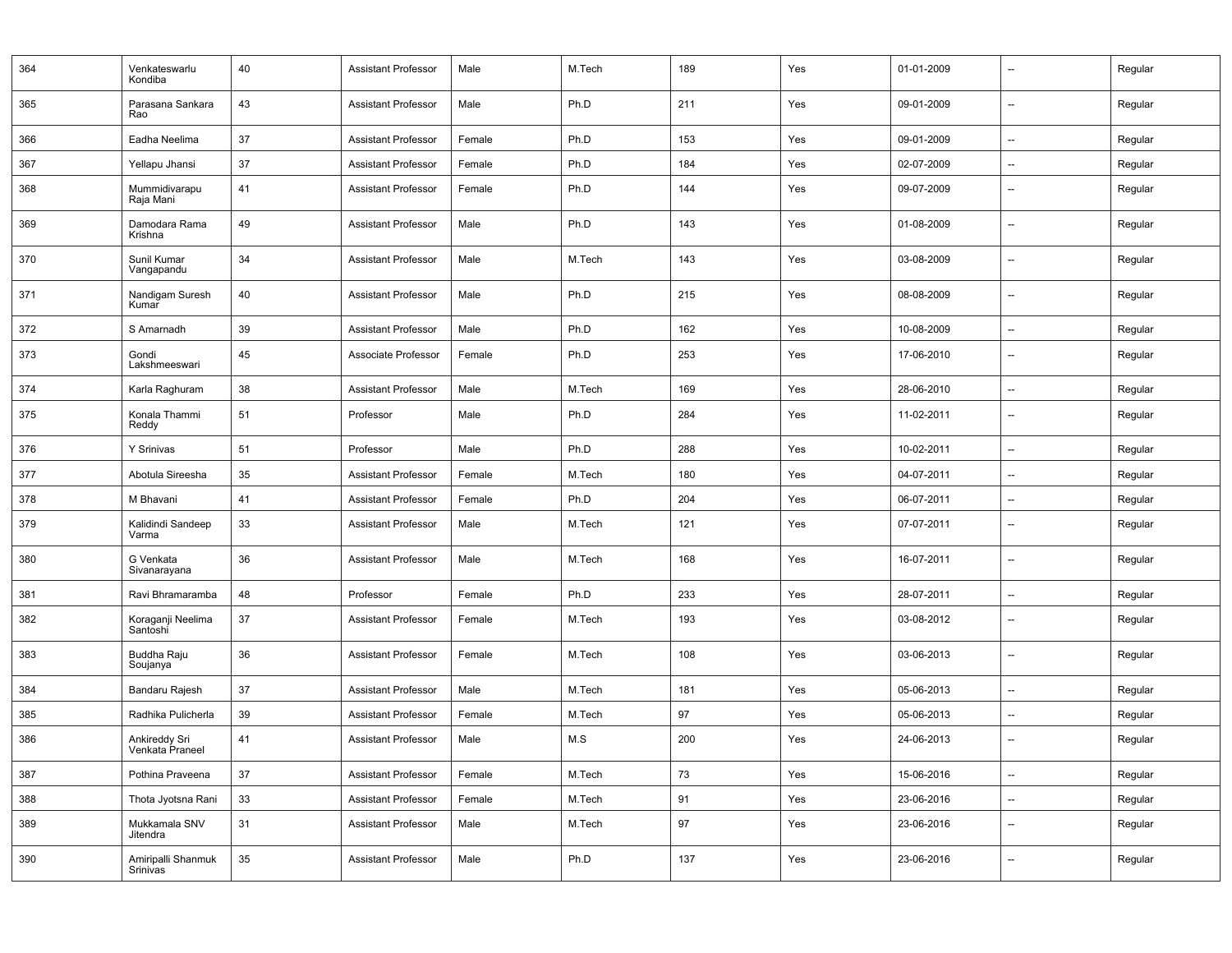| 391 | Shanti Chilukuri              | 47 | Professor                  | Female | Ph.D   | 218 | Yes | 19-09-2018 | $\overline{\phantom{a}}$ | Regular |
|-----|-------------------------------|----|----------------------------|--------|--------|-----|-----|------------|--------------------------|---------|
| 392 | Nall Sai Susmitha<br>Naidu    | 26 | <b>Assistant Professor</b> | Female | M.Tech | 27  | Yes | 29-04-2019 | $\overline{\phantom{a}}$ | Regular |
| 393 | Badugu Raja Koti              | 29 | <b>Assistant Professor</b> | Male   | Ph.D   | 48  | Yes | 29-04-2019 | $\qquad \qquad \cdots$   | Regular |
| 394 | Amanapu Yaswanth              | 33 | <b>Assistant Professor</b> | Male   | M.Tech | 99  | Yes | 29-04-2019 | --                       | Regular |
| 395 | Choudari Lakshmi              | 31 | <b>Assistant Professor</b> | Female | M.Tech | 27  | Yes | 29-04-2019 | $\qquad \qquad \cdots$   | Regular |
| 396 | Pappu Mansa Devi              | 28 | <b>Assistant Professor</b> | Female | M.Tech | 27  | Yes | 29-04-2019 | $\overline{\phantom{a}}$ | Regular |
| 397 | Gadu Srinivasa Rao            | 30 | <b>Assistant Professor</b> | Male   | M.Tech | 68  | Yes | 29-04-2019 | $\overline{\phantom{a}}$ | Regular |
| 398 | Murthy V S V S                | 36 | <b>Assistant Professor</b> | Male   | M.Tech | 96  | Yes | 29-04-2019 | $\overline{\phantom{a}}$ | Regular |
| 399 | Malarselvi S                  | 30 | <b>Assistant Professor</b> | Female | M.Tech | 57  | Yes | 29-04-2019 | $\overline{\phantom{a}}$ | Regular |
| 400 | Pedada Saraswathi             | 28 | <b>Assistant Professor</b> | Female | M.Tech | 27  | Yes | 29-04-2019 | $\overline{\phantom{a}}$ | Regular |
| 401 | Gadi Himaja                   | 27 | <b>Assistant Professor</b> | Female | M.Tech | 27  | Yes | 29-04-2019 | --                       | Regular |
| 402 | Vani Jayasri<br>Geddada       | 33 | <b>Assistant Professor</b> | Female | M.Tech | 99  | Yes | 30-04-2019 | $\qquad \qquad \cdots$   | Regular |
| 403 | Madhuri Namballa              | 31 | <b>Assistant Professor</b> | Female | M.Tech | 36  | Yes | 29-04-2019 | $\overline{\phantom{a}}$ | Regular |
| 404 | Swarnalatha<br>Prathipati     | 37 | <b>Assistant Professor</b> | Female | M.Tech | 90  | Yes | 01-05-2019 | $\overline{\phantom{a}}$ | Regular |
| 405 | K Bhargav                     | 37 | <b>Assistant Professor</b> | Male   | M.Tech | 162 | Yes | 01-05-2019 | $\overline{\phantom{a}}$ | Regular |
| 406 | G Karthika                    | 30 | <b>Assistant Professor</b> | Female | M.Tech | 26  | Yes | 01-05-2019 | --                       | Regular |
| 407 | Murala Vijaya                 | 31 | <b>Assistant Professor</b> | Female | M.Tech | 96  | Yes | 01-05-2019 | $\qquad \qquad \cdots$   | Regular |
| 408 | Pusarla Sindhu                | 32 | <b>Assistant Professor</b> | Female | M.Tech | 42  | Yes | 01-05-2019 | $\overline{\phantom{a}}$ | Regular |
| 409 | G Surya Bharti                | 29 | <b>Assistant Professor</b> | Female | M.Tech | 26  | Yes | 01-05-2019 | $\overline{\phantom{a}}$ | Regular |
| 410 | Ponnaganti Rama<br>Devi       | 31 | <b>Assistant Professor</b> | Female | M.Tech | 40  | Yes | 01-05-2019 | $\overline{\phantom{a}}$ | Regular |
| 411 | Anagani Bhanusree             | 30 | <b>Assistant Professor</b> | Female | M.Tech | 54  | Yes | 02-05-2019 | --                       | Regular |
| 412 | Suraj Aravind<br>Bollapragada | 43 | <b>Assistant Professor</b> | Female | M.Tech | 254 | Yes | 06-05-2019 | $\overline{\phantom{a}}$ | Regular |
| 413 | Anagani NavyaSree             | 28 | <b>Assistant Professor</b> | Female | M.Tech | 31  | Yes | 06-05-2019 | $\overline{\phantom{a}}$ | Regular |
| 414 | Gorla Srinivas                | 44 | Associate Professor        | Male   | Ph.D   | 59  | Yes | 06-05-2019 | $\overline{\phantom{a}}$ | Regular |
| 415 | Lade S Chakravarthi           | 45 | <b>Assistant Professor</b> | Male   | Ph.D   | 243 | Yes | 16-05-2019 | $\overline{\phantom{a}}$ | Regular |
| 416 | Srinivas Prasad               | 53 | Professor                  | Male   | Ph.D   | 350 | Yes | 17-05-2019 | $\overline{\phantom{a}}$ | Regular |
| 417 | Chittineni Suresh             | 46 | Professor                  | Male   | Ph.D   | 253 | Yes | 28-11-2019 | --                       | Regular |
| 418 | Kranthi Kiran M               | 35 | <b>Assistant Professor</b> | Male   | Ph.D   | 118 | Yes | 15-02-2020 | --                       | Regular |
| 419 | P Nagasrinivasu               | 31 | <b>Assistant Professor</b> | Male   | Ph.D   | 98  | Yes | 30-07-2020 | --                       | Regular |
| 420 | Srinivasa Rao Bendi           | 38 | <b>Assistant Professor</b> | Male   | Ph.D   | 58  | Yes | 03-09-2020 | --                       | Regular |
| 421 | Hyma J                        | 38 | Associate Professor        | Female | Ph.D   | 64  | Yes | 04-09-2020 | --                       | Regular |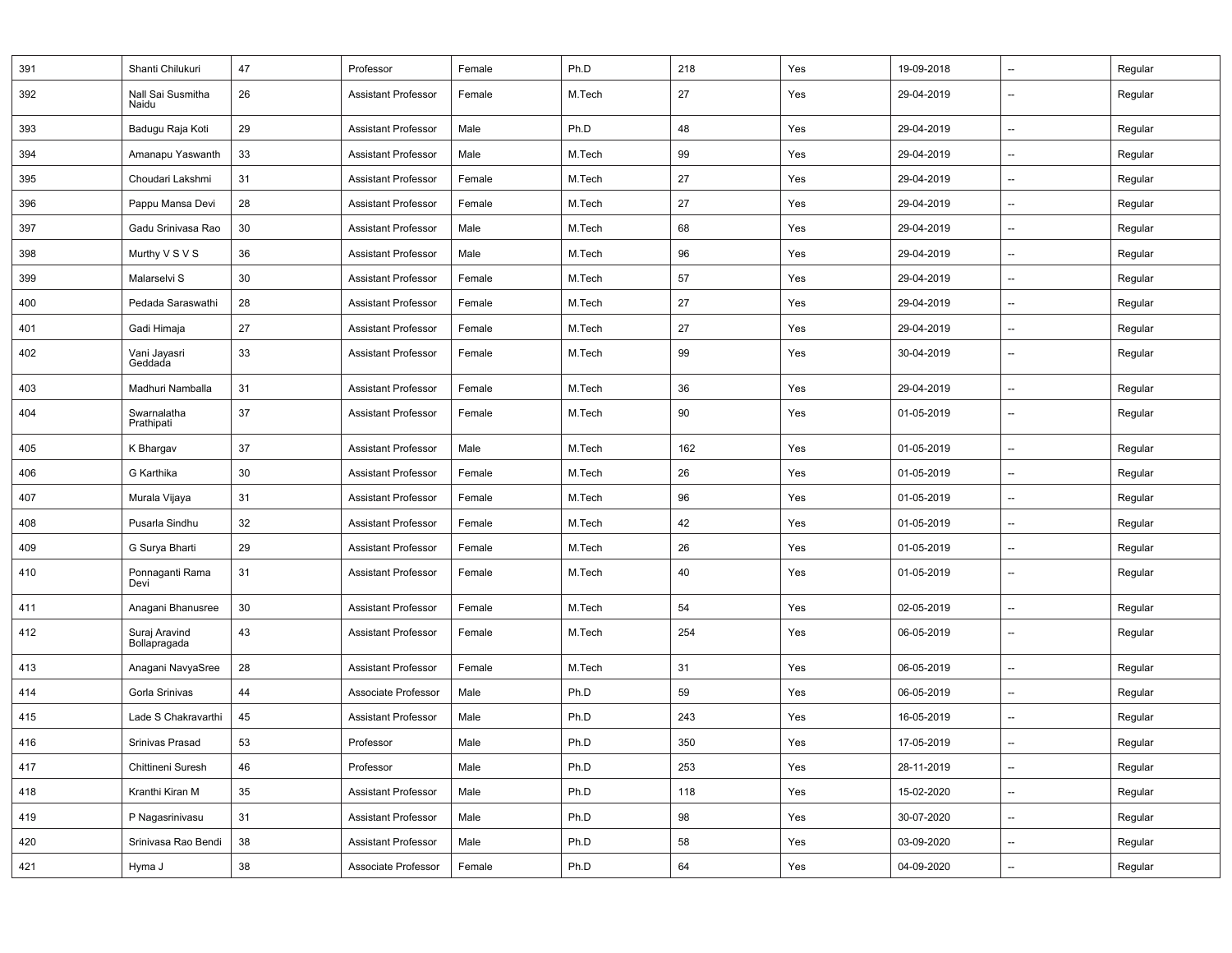| 422 | Prem Kumar Singh                 | 34 | Associate Professor        | Male   | Ph.D   | 127 | Yes | 07-12-2020 | --                       | Regular |
|-----|----------------------------------|----|----------------------------|--------|--------|-----|-----|------------|--------------------------|---------|
| 423 | Tummala Sita<br>Mahalakshmi      | 60 | Professor                  | Female | Ph.D   | 406 | Yes | 11-01-2021 | $\overline{\phantom{a}}$ | Regular |
| 424 | Angara S V Jayasri               | 43 | <b>Assistant Professor</b> | Female | M.Tech | 29  | Yes | 01-02-2021 | $\overline{\phantom{a}}$ | Regular |
| 425 | Banavathu Sridevi                | 31 | <b>Assistant Professor</b> | Female | M.Tech | 52  | Yes | 17-05-2021 | $\overline{\phantom{a}}$ | Regular |
| 426 | Chalamalasetty Sai<br>Pratheek   | 28 | <b>Assistant Professor</b> | Male   | M.Tech | 11  | Yes | 16-06-2021 | $\overline{\phantom{a}}$ | Regular |
| 427 | Vinodbabu P                      | 36 | <b>Assistant Professor</b> | Male   | M.Tech | 131 | Yes | 16-06-2021 | --                       | Regular |
| 428 | G Madhu Sravana<br>Valli         | 34 | <b>Assistant Professor</b> | Female | M.Tech | 84  | Yes | 16-06-2021 | $\overline{\phantom{a}}$ | Regular |
| 429 | Bangarulakshmi<br>Mahanthi       | 37 | <b>Assistant Professor</b> | Female | M.Tech | 115 | Yes | 16-06-2021 | $\overline{\phantom{a}}$ | Regular |
| 430 | Sapna                            | 32 | <b>Assistant Professor</b> | Female | M.Tech | 17  | Yes | 03-08-2021 | $\overline{\phantom{a}}$ | Regular |
| 431 | E S N Krishna<br>Prasad P        | 42 | Associate Professor        | Male   | Ph.D   | 245 | Yes | 04-08-2021 | $\overline{\phantom{a}}$ | Regular |
| 432 | Kalla Yogeswara<br>Rao           | 47 | <b>Assistant Professor</b> | Male   | Ph.D   | 242 | Yes | 11-08-2021 | $\overline{\phantom{a}}$ | Regular |
| 433 | Ankita Bose                      | 33 | <b>Assistant Professor</b> | Male   | M.Tech | 86  | Yes | 12-08-2021 | $\overline{\phantom{a}}$ | Regular |
| 434 | Gogula Sandhya<br>Devi           | 37 | <b>Assistant Professor</b> | Female | Ph.D   | 120 | Yes | 01-09-2021 | $\overline{\phantom{a}}$ | Regular |
| 435 | Singamaneni Kranthi<br>Kumar     | 35 | <b>Assistant Professor</b> | Male   | Ph.D   | 180 | Yes | 01-09-2021 | $\overline{\phantom{a}}$ | Regular |
| 436 | Praveen Gupta                    | 51 | <b>Assistant Professor</b> | Male   | Ph.D   | 260 | Yes | 01-09-2021 | $\overline{\phantom{a}}$ | Regular |
| 437 | Devarani Devi<br>Ningombam       | 32 | <b>Assistant Professor</b> | Female | Ph.D   | 56  | Yes | 21-09-2021 | $\overline{\phantom{a}}$ | Regular |
| 438 | Venkata Vidyasagar<br>Vuna       | 41 | Assistant Professor        | Male   | M.Tech | 96  | Yes | 29-09-2021 | $\overline{\phantom{a}}$ | Regular |
| 439 | Chandaka Babi                    | 32 | <b>Assistant Professor</b> | Male   | Ph.D   | 48  | Yes | 01-10-2021 | --                       | Regular |
| 440 | Sreekanth Puli                   | 33 | <b>Assistant Professor</b> | Male   | M.Tech | 72  | Yes | 01-10-2021 | --                       | Regular |
| 441 | Andavarapu Sravani               | 31 | <b>Assistant Professor</b> | Female | M.Tech | 88  | Yes | 07-10-2021 | $\overline{\phantom{a}}$ | Regular |
| 442 | Gantla Santhoshi<br>Kumari       | 30 | <b>Assistant Professor</b> | Female | M.Tech | 24  | Yes | 18-10-2021 | $\overline{\phantom{a}}$ | Regular |
| 443 | Naina Narang                     | 30 | <b>Assistant Professor</b> | Female | Ph.D   | 51  | Yes | 02-11-2021 | --                       | Regular |
| 444 | Manda Rama<br>Narasinga Rao      | 51 | Professor                  | Male   | Ph.D   | 295 | Yes | 17-11-2021 | $\overline{\phantom{a}}$ | Regular |
| 445 | Karu Prasada Rao                 | 38 | <b>Assistant Professor</b> | Male   | Ph.D   | 184 | Yes | 01-12-2021 | $\overline{\phantom{a}}$ | Regular |
| 446 | Veera Malleswara<br>Rao          | 58 | Professor                  | Male   | Ph.D   | 401 | Yes | 02-02-1988 | --                       | Regular |
| 447 | Alluri Sreenivas                 | 54 | Associate Professor        | Male   | Ph.D   | 344 | Yes | 09-11-1992 | $\overline{\phantom{a}}$ | Regular |
| 448 | Pappu Venkata<br>Yasoda Jayasree | 52 | Professor                  | Female | Ph.D   | 270 | Yes | 02-01-1999 | --                       | Regular |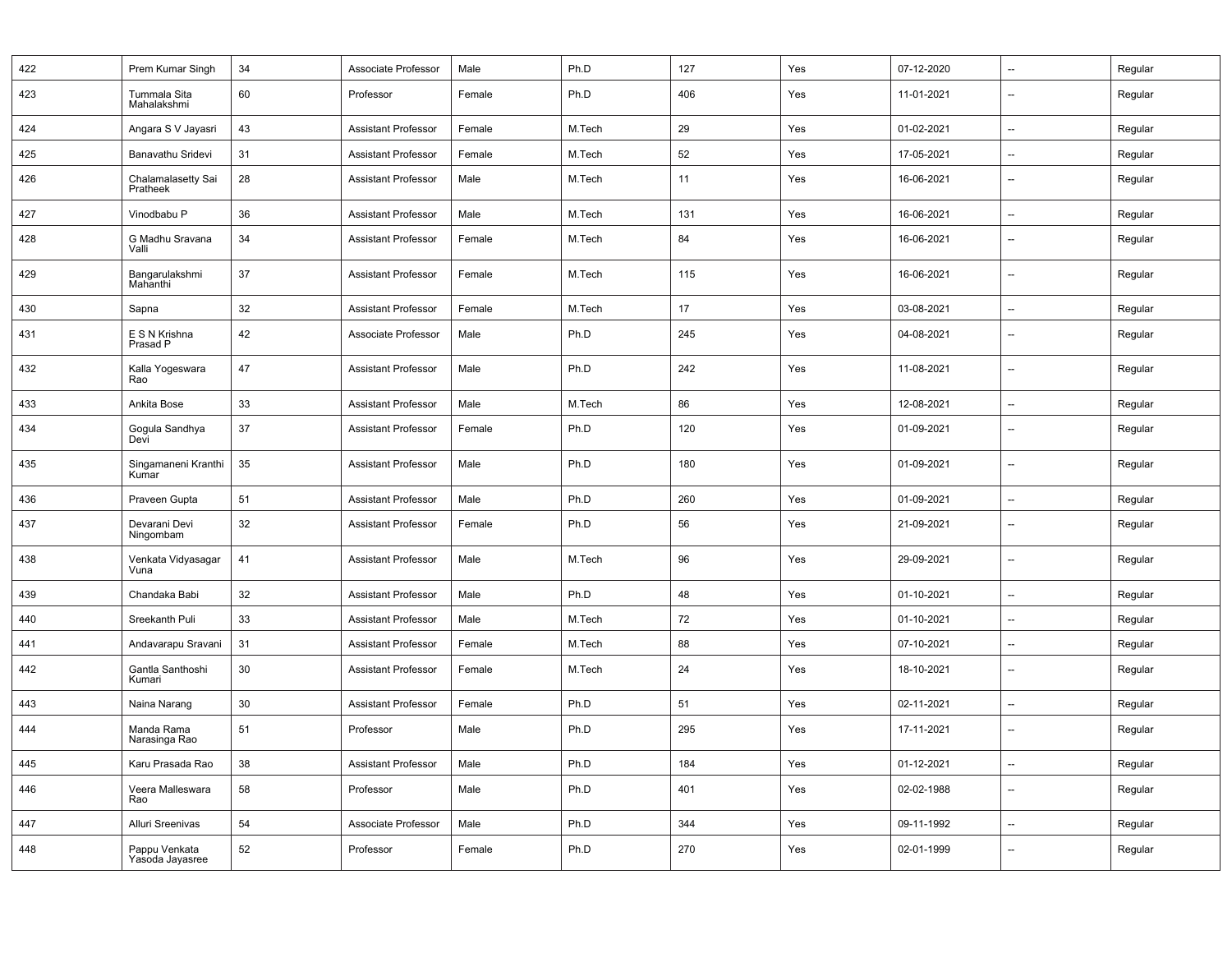| 449 | Venkata Ramana<br>Teppala                  | 56 | Associate Professor        | Male   | Ph.D   | 269 | Yes | 17-02-1999 | $\overline{\phantom{a}}$ | Regular |
|-----|--------------------------------------------|----|----------------------------|--------|--------|-----|-----|------------|--------------------------|---------|
| 450 | K Sridevi                                  | 54 | Associate Professor        | Female | Ph.D   | 263 | Yes | 31-08-1999 | $\overline{a}$           | Regular |
| 451 | Godi Karunakar                             | 52 | Associate Professor        | Male   | Ph.D   | 317 | Yes | 08-11-2002 | --                       | Regular |
| 452 | Gollakota Venkata<br>Krishna Sharma        | 43 | Professor                  | Male   | Ph.D   | 222 | Yes | 04-01-2003 | --                       | Regular |
| 453 | Joseph Beatrice<br>Seventline              | 51 | Professor                  | Female | Ph.D   | 306 | Yes | 23-06-2003 | $\overline{\phantom{a}}$ | Regular |
| 454 | Budidi Uday Kumar                          | 48 | Associate Professor        | Male   | Ph.D   | 274 | Yes | 05-11-2003 | --                       | Regular |
| 455 | K Karuna Kumari                            | 44 | Associate Professor        | Female | Ph.D   | 218 | Yes | 15-07-2004 | $\overline{\phantom{a}}$ | Regular |
| 456 | Chintalapudi<br>Raghavendra Phani<br>Kumar | 42 | <b>Assistant Professor</b> | Male   | Ph.D   | 198 | Yes | 02-11-2005 | $\overline{\phantom{0}}$ | Regular |
| 457 | L L Rajeswara Rao                          | 40 | <b>Assistant Professor</b> | Male   | Ph.D   | 188 | Yes | 14-11-2005 | --                       | Regular |
| 458 | Tadi Padmavathi                            | 43 | <b>Assistant Professor</b> | Female | Ph.D   | 213 | Yes | 27-12-2005 | --                       | Regular |
| 459 | Sajja Neeraja                              | 38 | <b>Assistant Professor</b> | Female | Ph.D   | 179 | Yes | 04-08-2006 | $\overline{\phantom{a}}$ | Regular |
| 460 | Umme Salma                                 | 40 | Associate Professor        | Female | Ph.D   | 178 | Yes | 04-09-2006 | $\overline{\phantom{a}}$ | Regular |
| 461 | Kondaji Aravind<br>Kumar                   | 41 | <b>Assistant Professor</b> | Male   | M.Tech | 189 | Yes | 16-10-2006 |                          | Regular |
| 462 | I E Sanyasi Naidu                          | 41 | Associate Professor        | Male   | Ph.D   | 176 | Yes | 01-11-2006 | $\overline{\phantom{a}}$ | Regular |
| 463 | Ijjada Sreenivasa<br>Rao                   | 44 | <b>Assistant Professor</b> | Male   | Ph.D   | 240 | Yes | 02-11-2006 | --                       | Regular |
| 464 | Vankara Jyothi                             | 41 | Associate Professor        | Female | Ph.D   | 176 | Yes | 06-11-2006 | --                       | Regular |
| 465 | Dunna Madhavi                              | 45 | Associate Professor        | Female | Ph.D   | 242 | Yes | 16-11-2006 | $\overline{a}$           | Regular |
| 466 | Nutakki Jyothi                             | 41 | Associate Professor        | Female | Ph.D   | 176 | Yes | 16-11-2006 | $\overline{\phantom{a}}$ | Regular |
| 467 | Bandaru Durga<br>Prasad                    | 39 | <b>Assistant Professor</b> | Male   | M.E.   | 195 | Yes | 11-06-2007 | --                       | Regular |
| 468 | Burra Rajesh Kumar                         | 43 | Associate Professor        | Male   | Ph.D   | 216 | Yes | 21-07-2007 | $\overline{\phantom{a}}$ | Regular |
| 469 | Vaddadi Nooka Raju                         | 39 | <b>Assistant Professor</b> | Male   | M.Tech | 168 | Yes | 25-07-2007 | $\overline{a}$           | Regular |
| 470 | Kondamudi Sri<br>Chandan                   | 37 | <b>Assistant Professor</b> | Male   | Ph.D   | 156 | Yes | 09-07-2008 | $\overline{\phantom{a}}$ | Regular |
| 471 | Chukka Raja Sekhar                         | 37 | <b>Assistant Professor</b> | Male   | Ph.D   | 156 | Yes | 10-07-2008 | $\overline{\phantom{a}}$ | Regular |
| 472 | T Durga Prasad                             | 36 | <b>Assistant Professor</b> | Male   | M.Tech | 156 | Yes | 10-07-2008 | --                       | Regular |
| 473 | Anitha Guttavelli                          | 42 | Assistant Professor        | Female | Ph.D   | 204 | Yes | 10-07-2008 | --                       | Regular |
| 474 | Karra Renu                                 | 43 | <b>Assistant Professor</b> | Female | Ph.D   | 192 | Yes | 10-07-2008 | ÷.                       | Regular |
| 475 | Killana Kalyan Babu                        | 44 | <b>Assistant Professor</b> | Male   | Ph.D   | 247 | Yes | 14-07-2008 | $\overline{\phantom{a}}$ | Regular |
| 476 | Madugula Murali<br>Krishna                 | 45 | <b>Assistant Professor</b> | Male   | M.Tech | 182 | Yes | 30-09-2008 | --                       | Regular |
| 477 | Kudipudi Venkata<br>Satya Kumar            | 36 | <b>Assistant Professor</b> | Male   | M.Tech | 151 | Yes | 15-12-2008 | $\overline{\phantom{a}}$ | Regular |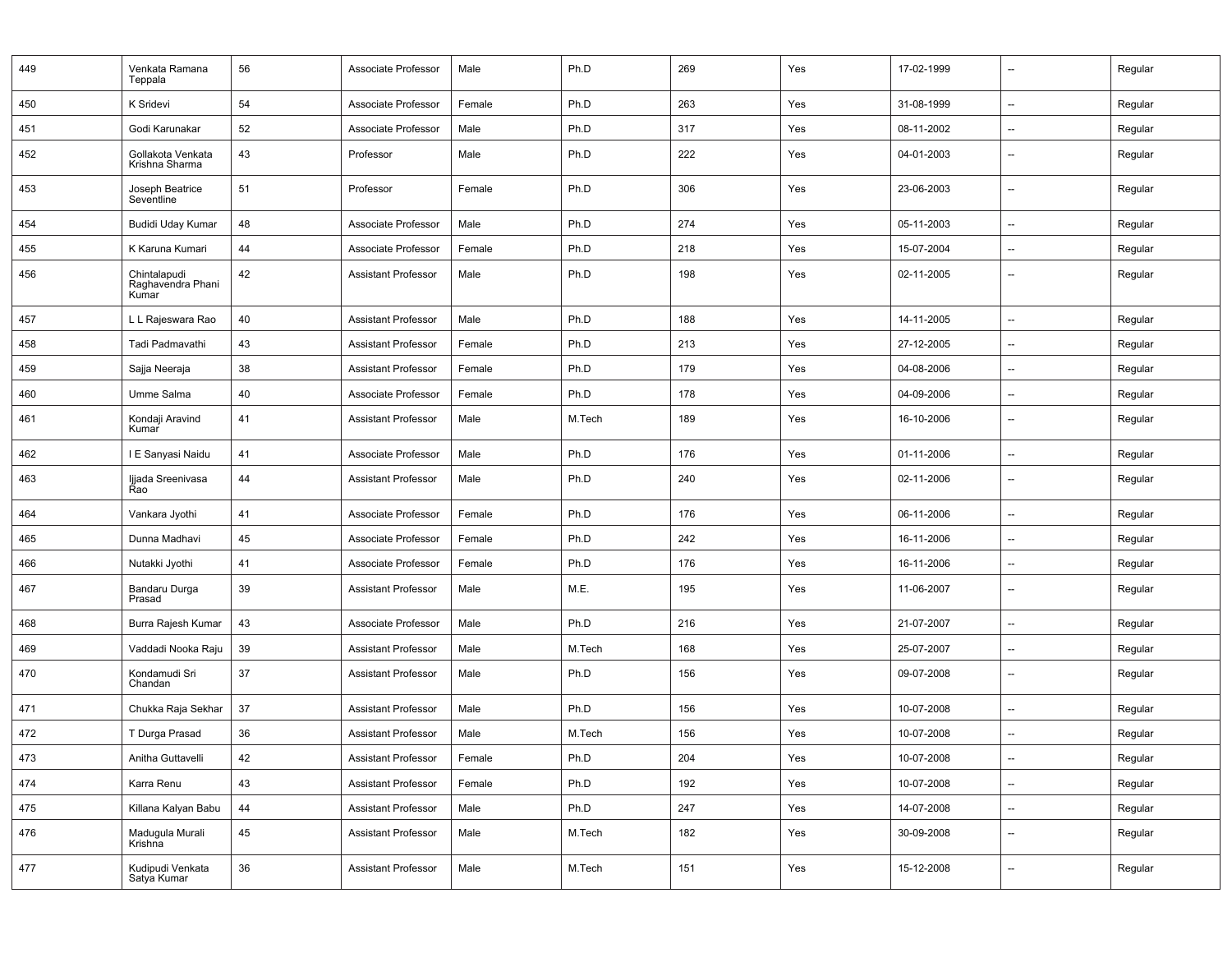| 478 | Molavanti Venkata<br>Sita Ramprasad           | 38 | Assistant Professor        | Male   | M.Tech | 151 | Yes | 15-12-2008 | $\overline{\phantom{a}}$ | Regular |
|-----|-----------------------------------------------|----|----------------------------|--------|--------|-----|-----|------------|--------------------------|---------|
| 479 | Amanapu Ch Sudhir                             | 39 | <b>Assistant Professor</b> | Male   | Ph.D   | 169 | Yes | 15-12-2008 | $\overline{\phantom{a}}$ | Regular |
| 480 | Chalumuri Venkata<br>Rao                      | 57 | <b>Assistant Professor</b> | Male   | Ph.D   | 372 | Yes | 17-12-2008 | $\overline{\phantom{a}}$ | Regular |
| 481 | Bokka Kanthamma                               | 51 | <b>Assistant Professor</b> | Female | M.Tech | 290 | Yes | 17-12-2008 | $\overline{\phantom{a}}$ | Regular |
| 482 | Grace Mercy Matta                             | 36 | <b>Assistant Professor</b> | Female | M.Tech | 151 | Yes | 23-12-2008 | --                       | Regular |
| 483 | Pradeep Vinaik<br>Kodavanti                   | 38 | <b>Assistant Professor</b> | Male   | M.Tech | 170 | Yes | 09-02-2009 | $\overline{\phantom{a}}$ | Regular |
| 484 | Bhukya Suri Babu<br>Naick                     | 41 | <b>Assistant Professor</b> | Male   | Ph.D   | 173 | Yes | 03-07-2009 | $\overline{\phantom{a}}$ | Regular |
| 485 | Raju Paladugu                                 | 39 | <b>Assistant Professor</b> | Male   | Ph.D   | 174 | Yes | 03-07-2009 | $\qquad \qquad -$        | Regular |
| 486 | Ramavathu<br>Koteswara Rao Naik               | 42 | <b>Assistant Professor</b> | Male   | M.Tech | 182 | Yes | 06-07-2009 | $\overline{\phantom{a}}$ | Regular |
| 487 | Santosh Kumar<br>Velagala                     | 36 | <b>Assistant Professor</b> | Male   | M.Tech | 159 | Yes | 06-07-2009 | $\overline{\phantom{a}}$ | Regular |
| 488 | Kintali Manohar                               | 38 | <b>Assistant Professor</b> | Male   | M.Tech | 162 | Yes | 06-07-2009 | $\overline{\phantom{a}}$ | Regular |
| 489 | Thotakura Sandhya                             | 40 | Assistant Professor        | Female | Ph.D   | 204 | Yes | 09-07-2009 | $\overline{\phantom{a}}$ | Regular |
| 490 | Nandam Venkata<br>Satya Varaha Vijay<br>Kumar | 42 | <b>Assistant Professor</b> | Male   | M.Tech | 184 | Yes | 10-07-2009 | $\overline{\phantom{a}}$ | Regular |
| 491 | Injeti Sowmya                                 | 37 | <b>Assistant Professor</b> | Female | Ph.D   | 152 | Yes | 11-07-2009 | $\overline{\phantom{a}}$ | Regular |
| 492 | Menda Ebraheem                                | 42 | <b>Assistant Professor</b> | Male   | M.Tech | 198 | Yes | 15-07-2009 | $\overline{\phantom{a}}$ | Regular |
| 493 | Srinivasa Rao Sura                            | 38 | <b>Assistant Professor</b> | Male   | Ph.D   | 188 | Yes | 20-07-2009 | $\overline{\phantom{a}}$ | Regular |
| 494 | Das Prakash<br>Chennamsetty                   | 37 | <b>Assistant Professor</b> | Male   | M.Tech | 184 | Yes | 20-07-2009 | $\overline{\phantom{a}}$ | Regular |
| 495 | Praveen Mande                                 | 42 | <b>Assistant Professor</b> | Male   | M.Tech | 202 | Yes | 06-08-2009 | $\overline{\phantom{a}}$ | Regular |
| 496 | Mutyala Ramu                                  | 36 | <b>Assistant Professor</b> | Male   | M.Tech | 144 | Yes | 14-06-2010 | $\overline{\phantom{a}}$ | Regular |
| 497 | Srinivas Karedla                              | 39 | <b>Assistant Professor</b> | Male   | Ph.D   | 172 | Yes | 14-06-2010 | $\overline{\phantom{a}}$ | Regular |
| 498 | Upadhyayula Ratna<br>Kumari                   | 45 | <b>Assistant Professor</b> | Female | Ph.D   | 230 | Yes | 15-06-2010 | $\overline{\phantom{a}}$ | Regular |
| 499 | Yempada Venkata<br>Appa Rao                   | 40 | <b>Assistant Professor</b> | Male   | M.Tech | 194 | Yes | 17-06-2010 | --                       | Regular |
| 500 | <b>Thumbur Gowri</b>                          | 43 | <b>Assistant Professor</b> | Female | Ph.D   | 225 | Yes | 23-06-2010 | $\overline{\phantom{a}}$ | Regular |
| 501 | N Jagadeesh Babu                              | 40 | Assistant Professor        | Male   | M.Tech | 178 | Yes | 25-06-2010 |                          | Regular |
| 502 | Kommu Chaitanya                               | 36 | <b>Assistant Professor</b> | Male   | M.Tech | 145 | Yes | 28-06-2010 | $\overline{\phantom{a}}$ | Regular |
| 503 | Kadiyam Sri Devi                              | 41 | <b>Assistant Professor</b> | Female | M.Tech | 217 | Yes | 29-06-2010 | $\overline{\phantom{a}}$ | Regular |
| 504 | Pulivarthi<br>Nageswara Rao                   | 40 | <b>Assistant Professor</b> | Male   | Ph.D   | 184 | Yes | 02-07-2010 | --                       | Regular |
| 505 | Gajja Prasad                                  | 46 | Assistant Professor        | Male   | M.E.   | 264 | Yes | 07-07-2010 | $\overline{\phantom{a}}$ | Regular |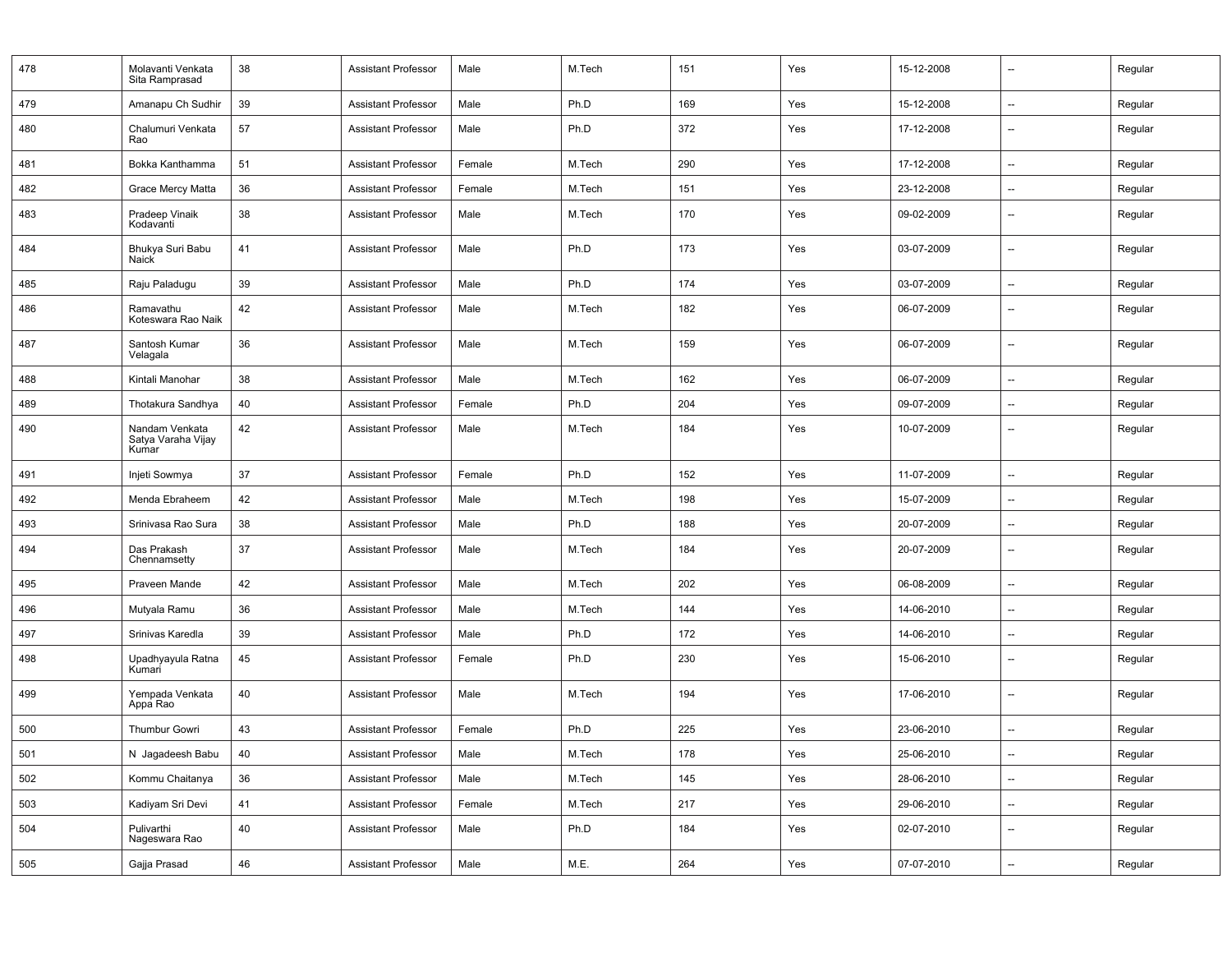| 506 | Vemuri Bala Sai<br>Srilatha Indira Dutt           | 49 | Dean / Principal /<br>Director / Vice<br>Chancellor | Female | Ph.D   | 296 | Yes | 02-08-2010 | --                       | Regular |
|-----|---------------------------------------------------|----|-----------------------------------------------------|--------|--------|-----|-----|------------|--------------------------|---------|
| 507 | Sanku Satya Naga<br>Lakshmi<br>Venkateswara Rao   | 55 | <b>Assistant Professor</b>                          | Male   | M.E.   | 415 | Yes | 02-08-2010 | --                       | Regular |
| 508 | Munagala Naga<br>Venkata Lakshmi<br>Muralikrishna | 40 | <b>Assistant Professor</b>                          | Male   | M.Tech | 223 | Yes | 23-06-2011 | $\overline{\phantom{a}}$ | Regular |
| 509 | Vandrasi Raja<br>Kumar                            | 41 | <b>Assistant Professor</b>                          | Male   | M.Tech | 247 | Yes | 27-06-2011 | --                       | Regular |
| 510 | Yalaka Madhu Babu                                 | 37 | <b>Assistant Professor</b>                          | Male   | M.Tech | 152 | Yes | 29-06-2011 | --                       | Regular |
| 511 | Naresh Kumar<br>Grandhi                           | 39 | Assistant Professor                                 | Male   | M.Tech | 182 | Yes | 05-07-2011 | $\overline{\phantom{a}}$ | Regular |
| 512 | S Saradha Rani                                    | 37 | <b>Assistant Professor</b>                          | Female | M.Tech | 190 | Yes | 06-07-2011 | $\overline{a}$           | Regular |
| 513 | Ravi Kiran Balasa                                 | 36 | <b>Assistant Professor</b>                          | Male   | M.Tech | 142 | Yes | 06-07-2011 | --                       | Regular |
| 514 | A Gayatri                                         | 39 | Assistant Professor                                 | Female | M.Tech | 204 | Yes | 07-07-2011 | --                       | Regular |
| 515 | Srinivasa Rao<br>Vammi                            | 42 | Assistant Professor                                 | Male   | Ph.D   | 224 | Yes | 08-07-2011 | $\overline{\phantom{a}}$ | Regular |
| 516 | Potluri Ramesh                                    | 37 | <b>Assistant Professor</b>                          | Male   | M.Tech | 142 | Yes | 09-07-2011 | $\overline{\phantom{a}}$ | Regular |
| 517 | Kuttey Vinod Kumar                                | 35 | <b>Assistant Professor</b>                          | Male   | M.Tech | 135 | Yes | 11-07-2011 | --                       | Regular |
| 518 | Bali Sravan Kumar                                 | 35 | <b>Assistant Professor</b>                          | Male   | Ph.D   | 132 | Yes | 06-07-2012 | --                       | Regular |
| 519 | Jenjeti Durga Rao                                 | 37 | <b>Assistant Professor</b>                          | Male   | M.Tech | 156 | Yes | 07-07-2012 | --                       | Regular |
| 520 | Tanakala Venkata<br>Suri Apparao                  | 36 | <b>Assistant Professor</b>                          | Male   | M.Tech | 136 | Yes | 09-07-2012 | $\overline{a}$           | Regular |
| 521 | Srinu Budumuru                                    | 34 | <b>Assistant Professor</b>                          | Male   | M.Tech | 119 | Yes | 09-07-2012 | --                       | Regular |
| 522 | Md Waliuddin                                      | 34 | <b>Assistant Professor</b>                          | Male   | M.Tech | 132 | Yes | 09-07-2012 | --                       | Regular |
| 523 | Sathiraju Sri Surya<br>Srikanth                   | 34 | <b>Assistant Professor</b>                          | Male   | M.Tech | 132 | Yes | 10-07-2012 | $\overline{\phantom{a}}$ | Regular |
| 524 | Manipatruni Seshu<br>Pradeep Kumar<br>Patnaik     | 35 | <b>Assistant Professor</b>                          | Male   | Ph.D   | 132 | Yes | 13-07-2012 | --                       | Regular |
| 525 | Soma Venkata<br><b>Bharath Kumar</b><br>Reddy     | 35 | <b>Assistant Professor</b>                          | Male   | M.Tech | 144 | Yes | 13-07-2012 | --                       | Regular |
| 526 | Sankranti Srinivasa<br>Rao                        | 41 | <b>Assistant Professor</b>                          | Male   | Ph.D   | 195 | Yes | 14-07-2012 | $\overline{a}$           | Regular |
| 527 | Ummadisetty<br>Sreenivasulu                       | 35 | Assistant Professor                                 | Male   | M.Tech | 133 | Yes | 01-06-2013 |                          | Regular |
| 528 | Bokam Jagadish<br>Kumar                           | 34 | Assistant Professor                                 | Male   | Ph.D   | 132 | Yes | 01-06-2013 | Ξ.                       | Regular |
| 529 | Patnana Naresh                                    | 36 | <b>Assistant Professor</b>                          | Male   | Ph.D   | 144 | Yes | 01-06-2013 | $\overline{\phantom{a}}$ | Regular |
| 530 | Gunda Narasimha<br>Rao                            | 36 | Assistant Professor                                 | Male   | M.Tech | 145 | Yes | 03-06-2013 | --                       | Regular |
| 531 | Adari Jagadeesh                                   | 41 | <b>Assistant Professor</b>                          | Male   | M.Tech | 205 | Yes | 03-06-2013 | --                       | Regular |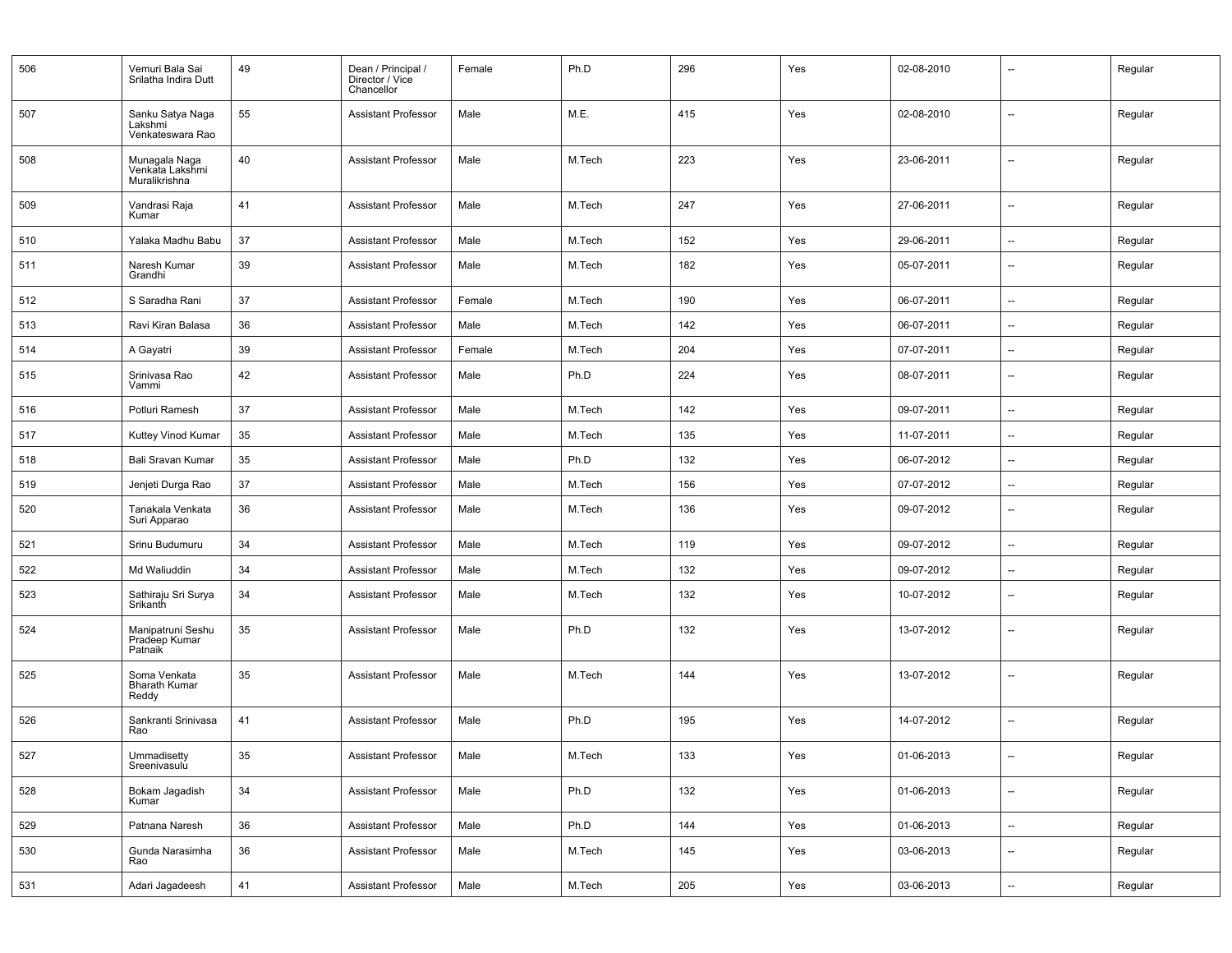| 532 | M V V S Prasad                              | 40 | <b>Assistant Professor</b> | Male   | M.Tech | 205 | Yes | 03-06-2013 | $\overline{\phantom{a}}$ | Regular |
|-----|---------------------------------------------|----|----------------------------|--------|--------|-----|-----|------------|--------------------------|---------|
| 533 | Kota Tarakeswara<br>Rao                     | 39 | <b>Assistant Professor</b> | Male   | M.E.   | 178 | Yes | 03-06-2013 | $\overline{\phantom{a}}$ | Regular |
| 534 | Ladi Sandeep<br>Kumar                       | 36 | Assistant Professor        | Male   | M.Tech | 136 | Yes | 03-06-2013 | --                       | Regular |
| 535 | Devi Prasad<br>Pattnaik                     | 34 | <b>Assistant Professor</b> | Male   | M.Tech | 144 | Yes | 30-07-2013 | $\overline{\phantom{a}}$ | Regular |
| 536 | Sammeta Gopi<br>Krishna                     | 31 | <b>Assistant Professor</b> | Male   | M.Tech | 83  | Yes | 04-08-2014 | $\qquad \qquad -$        | Regular |
| 537 | Marupalli Narayana<br>Gangadhar             | 30 | <b>Assistant Professor</b> | Male   | M.Tech | 83  | Yes | 06-08-2014 | $\overline{\phantom{a}}$ | Regular |
| 538 | Anapana Vikram<br>Reddy                     | 34 | <b>Assistant Professor</b> | Male   | M.Tech | 83  | Yes | 11-08-2014 | --                       | Regular |
| 539 | Siba Prasad Mishra                          | 36 | <b>Assistant Professor</b> | Male   | M.Tech | 144 | Yes | 14-08-2014 | $\overline{\phantom{a}}$ | Regular |
| 540 | Rallapati Aditya                            | 32 | <b>Assistant Professor</b> | Male   | M.Tech | 110 | Yes | 16-08-2014 | $\overline{\phantom{a}}$ | Regular |
| 541 | Pudu Atchutarao                             | 31 | <b>Assistant Professor</b> | Male   | M.Tech | 71  | Yes | 24-08-2015 | $\overline{\phantom{a}}$ | Regular |
| 542 | Rama Krushna<br>Panigrahi                   | 38 | <b>Assistant Professor</b> | Male   | M.Tech | 158 | Yes | 24-08-2015 | $\overline{\phantom{a}}$ | Regular |
| 543 | Prateek Kumar Jana                          | 40 | <b>Assistant Professor</b> | Male   | M.Tech | 192 | Yes | 23-06-2016 | --                       | Regular |
| 544 | Janamani Chandram<br>Ayyangalam             | 37 | <b>Assistant Professor</b> | Male   | M.Tech | 150 | Yes | 24-06-2016 | --                       | Regular |
| 545 | Bhatnagar J<br>Prakash Ravindra             | 47 | Professor                  | Male   | Ph.D   | 276 | Yes | 22-12-2020 | $\overline{\phantom{a}}$ | Regular |
| 546 | Pakki Bharani<br>Chandra Kumar              | 39 | Professor                  | Male   | Ph.D   | 180 | Yes | 01-12-2021 | $\overline{\phantom{a}}$ | Regular |
| 547 | SSV Ramana Rao                              | 57 | Associate Professor        | Male   | M.Tech | 404 | Yes | 27-11-1987 | $\overline{\phantom{a}}$ | Regular |
| 548 | Munukurthi Rama<br>Surya<br>Satyanarayana   | 52 | Professor                  | Male   | Ph.D   | 320 | Yes | 17-11-1995 | $\overline{\phantom{a}}$ | Regular |
| 549 | Paleti Srinivas                             | 48 | Associate Professor        | Male   | M.E.   | 298 | Yes | 14-09-1996 | $\overline{\phantom{a}}$ | Regular |
| 550 | Battula Surendra<br>Babu                    | 52 | Professor                  | Male   | Ph.D   | 322 | Yes | 14-09-1996 | $\overline{\phantom{a}}$ | Regular |
| 551 | Vadapalli Srinivas                          | 48 | Professor                  | Male   | Ph.D   | 271 | Yes | 01-11-1999 | $\overline{\phantom{a}}$ | Regular |
| 552 | Dora Siva Prasad                            | 44 | Professor                  | Male   | Ph.D   | 256 | Yes | 24-09-2002 | $\overline{\phantom{a}}$ | Regular |
| 553 | Sarojini Jajimoggala                        | 44 | Associate Professor        | Female | Ph.D   | 256 | Yes | 24-09-2002 | $\overline{\phantom{a}}$ | Regular |
| 554 | <b>Balla Srinivasa</b><br>Prasad            | 46 | Professor                  | Male   | Ph.D   | 261 | Yes | 17-10-2003 | --                       | Regular |
| 555 | Karri Venkata<br>Sanyasi Seshendra<br>Kumar | 45 | <b>Assistant Professor</b> | Male   | Ph.D   | 270 | Yes | 02-09-2004 | --                       | Regular |
| 556 | Pujari Srinivasa Rao                        | 44 | <b>Assistant Professor</b> | Male   | Ph.D   | 229 | Yes | 27-06-2007 | $\overline{\phantom{a}}$ | Regular |
| 557 | Prathipati Raju                             | 44 | <b>Assistant Professor</b> | Male   | Ph.D   | 229 | Yes | 03-07-2007 | $\overline{\phantom{a}}$ | Regular |
| 558 | R Bhanu Pavan                               | 39 | <b>Assistant Professor</b> | Male   | Ph.D   | 204 | Yes | 25-07-2007 | $\overline{\phantom{a}}$ | Regular |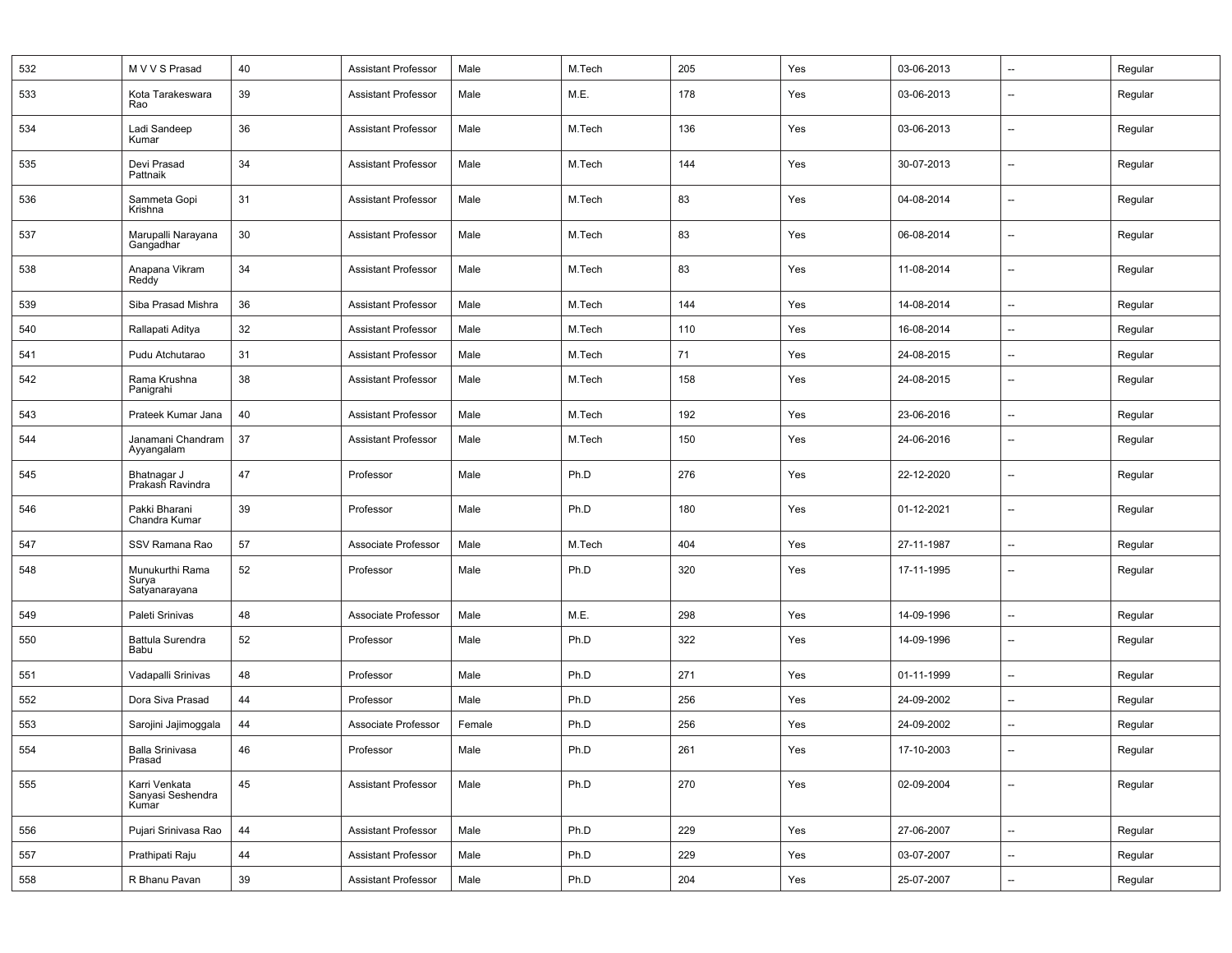| 559 | Koona Bhavani                                | 37 | <b>Assistant Professor</b> | Female | M.Tech | 168 | Yes | 16-07-2008 | --                       | Regular |
|-----|----------------------------------------------|----|----------------------------|--------|--------|-----|-----|------------|--------------------------|---------|
| 560 | Kaladari Adarsha<br>Kumar                    | 38 | <b>Assistant Professor</b> | Male   | Ph.D   | 175 | Yes | 16-12-2008 | --                       | Regular |
| 561 | Chintada Shoba                               | 38 | <b>Assistant Professor</b> | Female | Ph.D   | 174 | Yes | 01-07-2009 | $\overline{\phantom{a}}$ | Regular |
| 562 | J Uma Maheswara<br>Rao                       | 45 | <b>Assistant Professor</b> | Male   | M.E.   | 224 | Yes | 02-07-2009 | --                       | Regular |
| 563 | Songa Hemanth<br>Kumar                       | 40 | <b>Assistant Professor</b> | Male   | M.Tech | 178 | Yes | 04-07-2009 | --                       | Regular |
| 564 | Vangipurapu Naga<br>Malleswari               | 45 | <b>Assistant Professor</b> | Female | Ph.D   | 252 | Yes | 09-07-2009 | --                       | Regular |
| 565 | Madaka Rama<br>Mohana Rao                    | 45 | <b>Assistant Professor</b> | Male   | Ph.D   | 250 | Yes | 10-07-2009 | --                       | Regular |
| 566 | Kothapalli Arun<br>Vikram                    | 45 | Associate Professor        | Male   | Ph.D   | 257 | Yes | 17-06-2010 | $\overline{\phantom{a}}$ | Regular |
| 567 | Rapeti Padmini                               | 42 | <b>Assistant Professor</b> | Female | Ph.D   | 211 | Yes | 18-06-2010 | --                       | Regular |
| 568 | Resapu Rajeswara<br>Reddy                    | 39 | <b>Assistant Professor</b> | Male   | Ph.D   | 180 | Yes | 22-06-2011 | --                       | Regular |
| 569 | Chebattina Kodanda<br>Ramarao                | 35 | Assistant Professor        | Male   | Ph.D   | 133 | Yes | 25-06-2011 | --                       | Regular |
| 570 | Prem Kumar<br>Garapati                       | 40 | <b>Assistant Professor</b> | Male   | M.Tech | 192 | Yes | 30-06-2011 | --                       | Regular |
| 571 | Annam Sunny<br>Kumar                         | 34 | <b>Assistant Professor</b> | Male   | Ph.D   | 120 | Yes | 11-07-2011 | --                       | Regular |
| 572 | Vuppala Sesha<br>Narasimha Venkata<br>Ramana | 46 | Associate Professor        | Male   | Ph.D   | 264 | Yes | 01-08-2011 | --                       | Regular |
| 573 | M Anjani Raj                                 | 37 | <b>Assistant Professor</b> | Female | M.Tech | 144 | Yes | 06-07-2012 | $\overline{\phantom{a}}$ | Regular |
| 574 | Shabana                                      | 43 | <b>Assistant Professor</b> | Female | Ph.D   | 218 | Yes | 06-07-2012 | -−                       | Regular |
| 575 | M Raja Sekhar                                | 41 | Assistant Professor        | Male   | Ph.D   | 204 | Yes | 07-07-2012 | --                       | Regular |
| 576 | Sankara Narayana<br>Kota                     | 39 | <b>Assistant Professor</b> | Male   | M.Tech | 178 | Yes | 09-07-2012 | --                       | Regular |
| 577 | Alanka Sandeep                               | 33 | <b>Assistant Professor</b> | Male   | Ph.D   | 132 | Yes | 10-07-2012 | --                       | Regular |
| 578 | Dora Nagaraju                                | 32 | <b>Assistant Professor</b> | Male   | M.Tech | 108 | Yes | 10-07-2012 | --                       | Regular |
| 579 | Kilaparthi Suresh                            | 36 | <b>Assistant Professor</b> | Male   | Ph.D   | 150 | Yes | 11-07-2012 | --                       | Regular |
| 580 | S Jai Kumar                                  | 33 | <b>Assistant Professor</b> | Male   | Ph.D   | 119 | Yes | 01-08-2012 | --                       | Regular |
| 581 | Vennela Venkata<br>Kanaka Lakshmi            | 43 | Assistant Professor        | Female | M.S    | 232 | Yes | 03-06-2013 | --                       | Regular |
| 582 | P Gandhi                                     | 34 | <b>Assistant Professor</b> | Male   | M.Tech | 132 | Yes | 19-07-2013 | --                       | Regular |
| 583 | Juvvala Simhadri<br>Raju                     | 32 | <b>Assistant Professor</b> | Male   | M.Tech | 96  | Yes | 24-07-2013 | --                       | Regular |
| 584 | Mohammad Abdul<br>Razack                     | 34 | Assistant Professor        | Male   | M.Tech | 120 | Yes | 25-07-2013 | --                       | Regular |
| 585 | K Vijaya Kumar                               | 34 | Assistant Professor        | Male   | M.Tech | 119 | Yes | 01-08-2013 | $\overline{\phantom{a}}$ | Regular |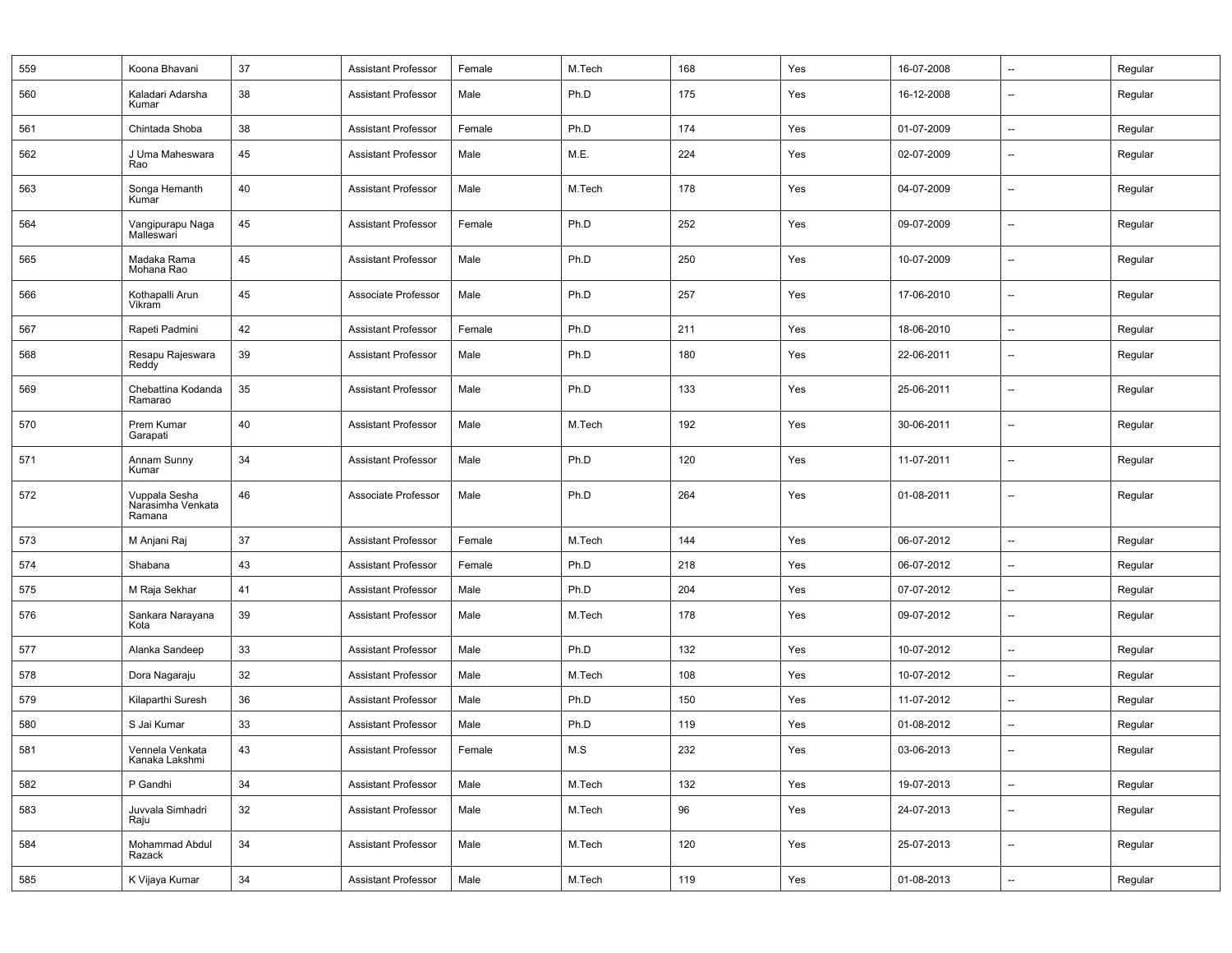| 586 | <b>B</b> Divakar             | 33 | <b>Assistant Professor</b>                          | Male   | M.Tech | 107 | Yes | 02-08-2013 | $\overline{\phantom{a}}$ | Regular |
|-----|------------------------------|----|-----------------------------------------------------|--------|--------|-----|-----|------------|--------------------------|---------|
| 587 | Narendra Kumar<br>Kolla      | 34 | <b>Assistant Professor</b>                          | Male   | M.Tech | 119 | Yes | 07-08-2014 | $\overline{\phantom{a}}$ | Regular |
| 588 | Prafulla Kumar<br>Swain      | 44 | <b>Assistant Professor</b>                          | Male   | M.Tech | 239 | Yes | 08-07-2015 | $\overline{\phantom{a}}$ | Regular |
| 589 | T Rajesh Kumar<br>Dora       | 33 | <b>Assistant Professor</b>                          | Male   | M.S    | 110 | Yes | 02-05-2016 | $\overline{\phantom{a}}$ | Regular |
| 590 | C Vijaya Sekhar              | 51 | Dean / Principal /<br>Director / Vice<br>Chancellor | Male   | Ph.D   | 310 | Yes | 01-04-2020 | --                       | Regular |
| 591 | Pasala Anjaneyulu            | 57 | Professor                                           | Male   | Ph.D   | 372 | Yes | 24-11-2021 | --                       | Regular |
| 592 | R Jaya kumar Iyer            | 41 | <b>Assistant Professor</b>                          | Male   | Ph.D   | 192 | No  | 06-06-2010 | 30-11-2021               | Regular |
| 593 | Annapragada<br>Ratnamala     | 45 | <b>Assistant Professor</b>                          | Female | Ph.D   | 252 | Yes | 07-06-2013 | $\overline{\phantom{a}}$ | Regular |
| 594 | K Venkata Ratnam             | 41 | <b>Assistant Professor</b>                          | Male   | Ph.D   | 226 | Yes | 10-06-2013 | $\overline{\phantom{a}}$ | Regular |
| 595 | Ramakrishna Rao              | 43 | <b>Assistant Professor</b>                          | Male   | Ph.D   | 180 | Yes | 03-06-2013 | $\overline{\phantom{a}}$ | Regular |
| 596 | H Manjunatha                 | 42 | <b>Assistant Professor</b>                          | Male   | Ph.D   | 179 | Yes | 30-06-2014 | $\overline{\phantom{a}}$ | Regular |
| 597 | Mamata Singh                 | 37 | <b>Assistant Professor</b>                          | Female | Ph.D   | 156 | Yes | 30-06-2014 | $\overline{\phantom{a}}$ | Regular |
| 598 | Ratnakaram<br>Venkata Nadh   | 47 | Professor                                           | Male   | Ph.D   | 262 | Yes | 24-07-2015 | $\overline{\phantom{a}}$ | Regular |
| 599 | Sannapaneni<br>Janardan      | 35 | <b>Assistant Professor</b>                          | Male   | Ph.D   | 132 | Yes | 25-07-2016 | $\overline{\phantom{a}}$ | Regular |
| 600 | Vikram Basava                | 40 | <b>Assistant Professor</b>                          | Male   | Ph.D   | 220 | Yes | 24-07-2017 | $\overline{\phantom{a}}$ | Regular |
| 601 | Ramana<br>Tamminana          | 36 | <b>Assistant Professor</b>                          | Male   | Ph.D   | 144 | Yes | 24-07-2017 | $\overline{\phantom{a}}$ | Regular |
| 602 | Chilukoti Srilakshmi         | 43 | Associate Professor                                 | Female | Ph.D   | 220 | Yes | 31-10-2017 | --                       | Regular |
| 603 | Shiprath K                   | 32 | <b>Assistant Professor</b>                          | Male   | M.Sc.  | 78  | Yes | 31-08-2020 | $\overline{\phantom{a}}$ | Regular |
| 604 | Wagdevi P                    | 32 | <b>Assistant Professor</b>                          | Female | M.Sc.  | 72  | Yes | 07-09-2020 | $\overline{\phantom{a}}$ | Regular |
| 605 | Nagaraju Kerru               | 35 | <b>Assistant Professor</b>                          | Male   | Ph.D   | 132 | Yes | 09-09-2020 | --                       | Regular |
| 606 | Atanu Jana                   | 43 | Associate Professor                                 | Male   | Ph.D   | 220 | Yes | 18-09-2020 | $\overline{\phantom{a}}$ | Regular |
| 607 | P Sreeramulu                 | 47 | <b>Assistant Professor</b>                          | Male   | Ph.D   | 264 | Yes | 25-06-2015 | $\overline{\phantom{a}}$ | Regular |
| 608 | V Durga Prasad               | 40 | <b>Assistant Professor</b>                          | Male   | Ph.D   | 169 | Yes | 26-06-2015 | $\overline{\phantom{a}}$ | Regular |
| 609 | Sridhar Maisa                | 42 | <b>Assistant Professor</b>                          | Male   | Ph.D   | 217 | Yes | 26-06-2015 | $\overline{\phantom{a}}$ | Regular |
| 610 | Manju Jose                   | 48 | Associate Professor                                 | Female | Ph.D   | 251 | Yes | 02-08-2004 | $\overline{\phantom{a}}$ | Regular |
| 611 | I Madhavi                    | 55 | <b>Assistant Professor</b>                          | Female | Ph.D   | 297 | Yes | 24-10-2007 | --                       | Regular |
| 612 | Durga Sasikiran<br>Saripalli | 57 | Associate Professor                                 | Male   | Ph.D   | 336 | Yes | 13-06-2019 | $\overline{\phantom{a}}$ | Regular |
| 613 | Gera Ravi Kanth              | 37 | <b>Assistant Professor</b>                          | Male   | Ph.D   | 133 | Yes | 13-06-2019 | $\overline{\phantom{a}}$ | Regular |
| 614 | Bolineni<br>Venkateswarlu    | 44 | Associate Professor                                 | Male   | Ph.D   | 225 | Yes | 15-06-2013 | --                       | Regular |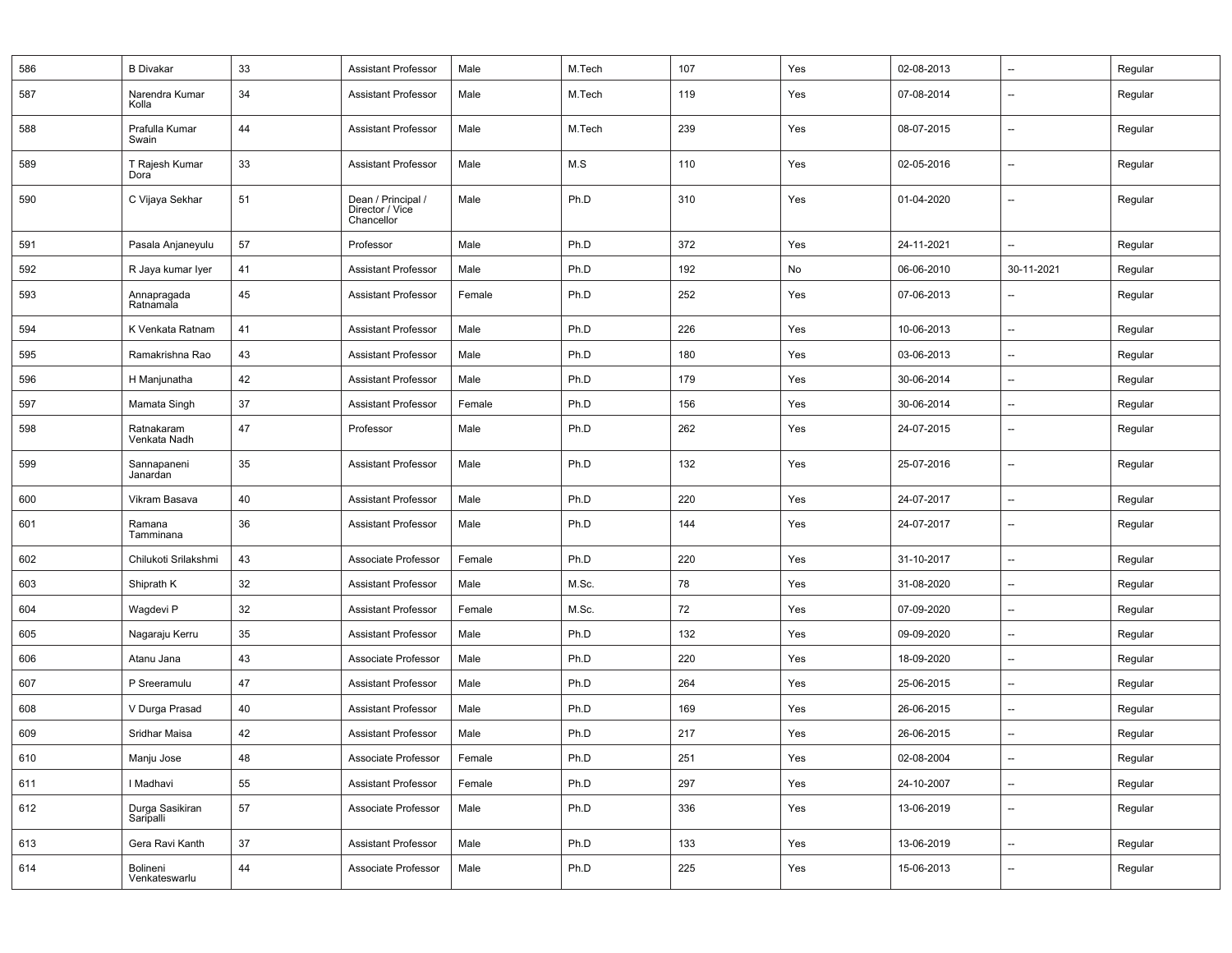| 615 | V NagaRadhika                              | 42 | <b>Assistant Professor</b>                          | Female | Ph.D    | 229 | Yes | 03-06-2013 | $\overline{\phantom{a}}$ | Regular |
|-----|--------------------------------------------|----|-----------------------------------------------------|--------|---------|-----|-----|------------|--------------------------|---------|
| 616 | Elliriki Mamatha                           | 39 | Assistant Professor                                 | Female | Ph.D    | 129 | Yes | 16-08-2013 | $\overline{\phantom{a}}$ | Regular |
| 617 | <b>B</b> Devika                            | 35 | <b>Assistant Professor</b>                          | Female | Ph.D    | 124 | Yes | 18-07-2016 | $\overline{\phantom{a}}$ | Regular |
| 618 | Rohit Sharma                               | 33 | <b>Assistant Professor</b>                          | Male   | Ph.D    | 65  | Yes | 25-07-2017 | $\overline{\phantom{a}}$ | Regular |
| 619 | Srivaishnava<br>Vasudeva<br>Vishnuvardhana | 34 | <b>Assistant Professor</b>                          | Male   | Ph.D    | 96  | Yes | 13-06-2019 | $\overline{\phantom{a}}$ | Regular |
| 620 | Chakravarthula S K<br>Raju                 | 31 | <b>Assistant Professor</b>                          | Male   | Ph.D    | 44  | Yes | 14-11-2019 | $\overline{\phantom{a}}$ | Regular |
| 621 | Galla Swapna                               | 37 | <b>Assistant Professor</b>                          | Female | M. Phil | 132 | Yes | 02-09-2020 | $\overline{\phantom{a}}$ | Regular |
| 622 | NV Krishna Prasad                          | 51 | Professor                                           | Male   | Ph.D    | 334 | Yes | 07-09-2001 | --                       | Regular |
| 623 | <b>MSSRKN Sarma</b>                        | 43 | <b>Assistant Professor</b>                          | Male   | Ph.D    | 204 | Yes | 02-07-2009 | $\overline{\phantom{a}}$ | Regular |
| 624 | Ramesh Singampalli                         | 40 | <b>Assistant Professor</b>                          | Male   | Ph.D    | 192 | Yes | 04-07-2014 | $\overline{\phantom{a}}$ | Regular |
| 625 | Prasun Banerjee                            | 40 | <b>Assistant Professor</b>                          | Male   | Ph.D    | 143 | Yes | 21-08-2017 | --                       | Regular |
| 626 | Mathew<br>Thomaskutty                      | 54 | Associate Professor                                 | Male   | Ph.D    | 295 | Yes | 19-06-2019 | $\overline{\phantom{a}}$ | Regular |
| 627 | K Chandra Babu<br>Naidu                    | 32 | <b>Assistant Professor</b>                          | Male   | Ph.D    | 49  | Yes | 13-06-2019 | $\overline{\phantom{a}}$ | Regular |
| 628 | Atul Kumar                                 | 50 | Dean / Principal /<br>Director / Vice<br>Chancellor | Male   | Ph.D    | 262 | Yes | 28-09-2020 | $\overline{\phantom{a}}$ | Regular |
| 629 | V V V Nagendra<br>Rao                      | 54 | Professor                                           | Male   | Ph.D    | 348 | Yes | 01-06-2020 | --                       | Regular |
| 630 | Kulkarni Mandar<br>Vijay                   | 41 | <b>Assistant Professor</b>                          | Male   | Ph.D    | 180 | Yes | 03-08-2020 | $\overline{\phantom{a}}$ | Regular |
| 631 | DRP<br>Chandrasekhar                       | 52 | Associate Professor                                 | Male   | Ph.D    | 324 | Yes | 21-04-2011 | $\overline{\phantom{a}}$ | Regular |
| 632 | K Tejaswani                                | 51 | Associate Professor                                 | Female | Ph.D    | 312 | Yes | 25-06-2010 | $\overline{\phantom{a}}$ | Regular |
| 633 | M Lalitha Sridevi                          | 38 | <b>Assistant Professor</b>                          | Female | M. Phil | 133 | Yes | 28-06-2010 | $\overline{\phantom{a}}$ | Regular |
| 634 | Y Prabhavati                               | 55 | Dean / Principal /<br>Director / Vice<br>Chancellor | Female | Ph.D    | 360 | Yes | 06-08-2010 | $\overline{\phantom{a}}$ | Regular |
| 635 | N Prasanna Lakshmi                         | 55 | <b>Assistant Professor</b>                          | Female | Ph.D    | 360 | Yes | 14-06-2012 | $\overline{\phantom{a}}$ | Regular |
| 636 | S Durga Malleeswari                        | 44 | <b>Assistant Professor</b>                          | Female | Ph.D    | 220 | Yes | 14-06-2012 | $\overline{\phantom{a}}$ | Regular |
| 637 | M Gouri                                    | 41 | <b>Assistant Professor</b>                          | Female | Ph.D    | 187 | Yes | 29-07-2013 | $\overline{\phantom{a}}$ | Regular |
| 638 | V V Abhilash                               | 42 | Assistant Professor                                 | Male   | Ph.D    | 178 | Yes | 15-07-2014 | $\overline{\phantom{a}}$ | Regular |
| 639 | Vara Ranjani                               | 44 | <b>Assistant Professor</b>                          | Female | Ph.D    | 232 | Yes | 01-09-2014 | $\overline{\phantom{a}}$ | Regular |
| 640 | Ruth Zarzomawi<br>Hauzel                   | 39 | <b>Assistant Professor</b>                          | Female | Ph.D    | 182 | Yes | 22-06-2015 | --                       | Regular |
| 641 | Amit Kumar                                 | 37 | <b>Assistant Professor</b>                          | Male   | Ph.D    | 156 | Yes | 03-08-2020 | $\overline{\phantom{a}}$ | Regular |
| 642 | Jondhale Rahul<br>Hiraman                  | 36 | Assistant Professor                                 | Male   | Ph.D    | 136 | Yes | 10-06-2019 | $\qquad \qquad -$        | Regular |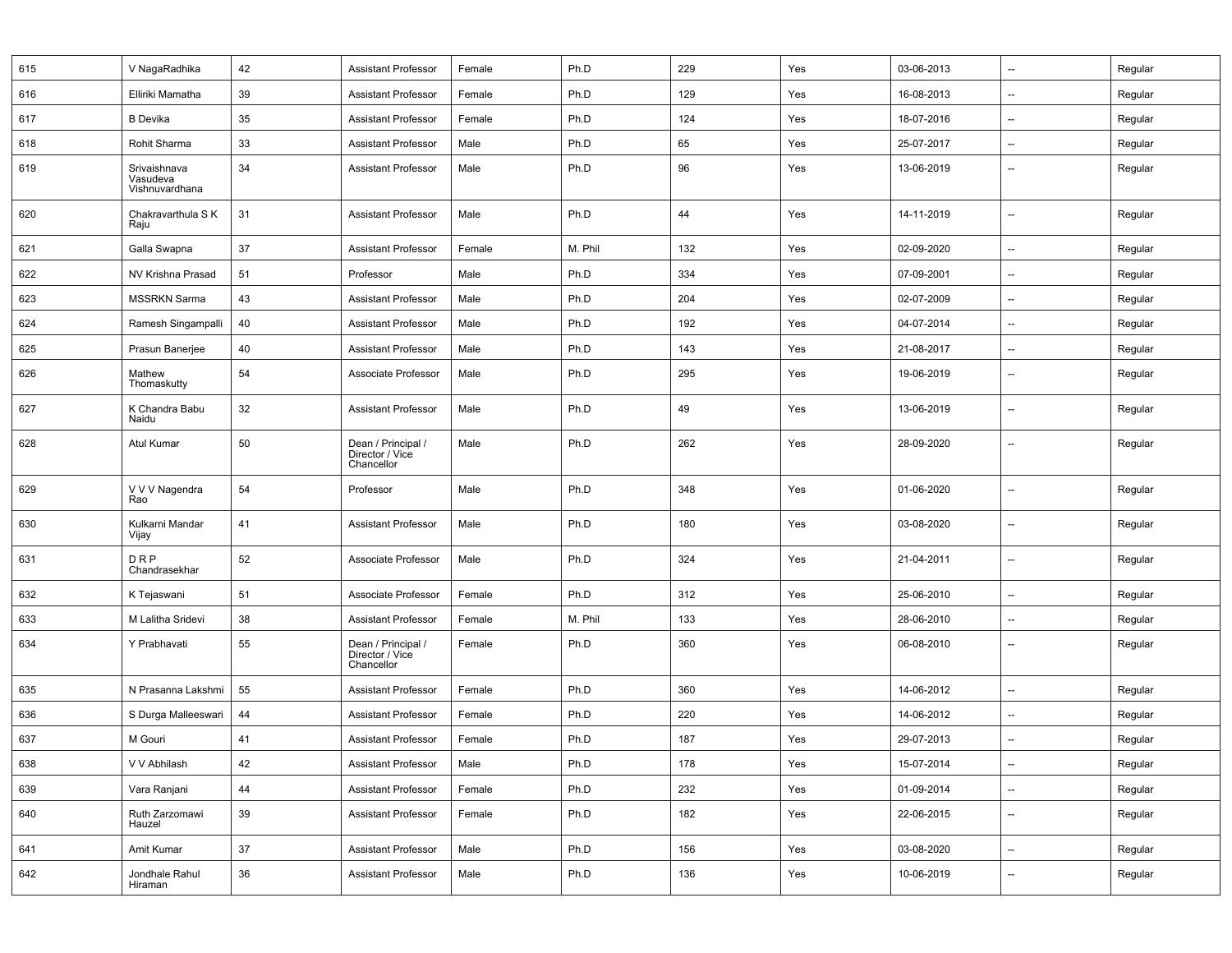| 643 | Sayantan Mondal               | 33 | Assistant Professor        | Male   | Ph.D | 96  | Yes | 10-06-2019 | $\overline{\phantom{a}}$ | Regular |
|-----|-------------------------------|----|----------------------------|--------|------|-----|-----|------------|--------------------------|---------|
| 644 | Subhasis Nanda                | 31 | <b>Assistant Professor</b> | Male   | Ph.D | 84  | Yes | 03-08-2020 | $\overline{\phantom{a}}$ | Regular |
| 645 | Nainala Satish<br>Kumar       | 37 | <b>Assistant Professor</b> | Male   | Ph.D | 136 | Yes | 10-08-2020 | $\overline{\phantom{a}}$ | Regular |
| 646 | D Shankar                     | 41 | <b>Assistant Professor</b> | Male   | M.A  | 220 | Yes | 01-06-2021 | $\overline{\phantom{a}}$ | Regular |
| 647 | V Narayanaswami<br>Naik       | 35 | <b>Assistant Professor</b> | Male   | M.A  | 120 | Yes | 01-06-2021 | --                       | Regular |
| 648 | Gadagamma Bala<br>Krishna     | 47 | Associate Professor        | Male   | Ph.D | 264 | Yes | 03-08-2020 | $\overline{\phantom{a}}$ | Regular |
| 649 | Suresh Kumar<br>Digumarthi    | 42 | <b>Assistant Professor</b> | Male   | Ph.D | 228 | Yes | 10-06-2019 | --                       | Regular |
| 650 | Aarti N Nagpal                | 29 | <b>Assistant Professor</b> | Female | Ph.D | 42  | Yes | 03-08-2020 | $\overline{\phantom{a}}$ | Regular |
| 651 | M S Surendra Babu             | 46 | Associate Professor        | Male   | Ph.D | 245 | Yes | 04-06-2009 | $\overline{\phantom{a}}$ | Regular |
| 652 | T B Patrudu                   | 49 | Associate Professor        | Male   | Ph.D | 264 | Yes | 06-07-2009 | $\overline{\phantom{a}}$ | Regular |
| 653 | P V Nagendra<br>Kumar         | 49 | <b>Assistant Professor</b> | Male   | Ph.D | 264 | Yes | 28-06-2010 | $\overline{\phantom{a}}$ | Regular |
| 654 | K Shiva Kumar                 | 43 | Associate Professor        | Male   | Ph.D | 216 | Yes | 28-06-2010 | $\overline{\phantom{a}}$ | Regular |
| 655 | Sharathbabu<br>Haridasyam     | 42 | <b>Assistant Professor</b> | Male   | Ph.D | 204 | Yes | 01-06-2013 | $\overline{\phantom{a}}$ | Regular |
| 656 | Malempati<br>Srimannarayana   | 43 | <b>Assistant Professor</b> | Male   | Ph.D | 210 | Yes | 01-06-2013 | --                       | Regular |
| 657 | Naresh Kumar<br>Katari        | 39 | <b>Assistant Professor</b> | Male   | Ph.D | 150 | Yes | 01-06-2013 | --                       | Regular |
| 658 | Chithaluri Sudhakar           | 40 | <b>Assistant Professor</b> | Male   | Ph.D | 180 | Yes | 01-06-2013 | $\overline{\phantom{a}}$ | Regular |
| 659 | K Phani Raja                  | 42 | <b>Assistant Professor</b> | Male   | Ph.D | 196 | Yes | 03-06-2013 | --                       | Regular |
| 660 | <b>B Purna Chandra</b><br>Rao | 45 | <b>Assistant Professor</b> | Male   | Ph.D | 240 | Yes | 03-06-2013 | $\overline{\phantom{a}}$ | Regular |
| 661 | M Karuna Sree                 | 43 | <b>Assistant Professor</b> | Female | Ph.D | 217 | Yes | 04-06-2013 | $\overline{\phantom{a}}$ | Regular |
| 662 | P Narayana Reddy              | 42 | <b>Assistant Professor</b> | Male   | Ph.D | 204 | Yes | 25-06-2014 | --                       | Regular |
| 663 | Rambabu Gundla                | 46 | Professor                  | Male   | Ph.D | 264 | Yes | 30-07-2014 | $\overline{\phantom{a}}$ | Regular |
| 664 | Bijaya Ketan Sahoo            | 47 | <b>Assistant Professor</b> | Male   | Ph.D | 276 | Yes | 30-07-2014 | --                       | Regular |
| 665 | M Venkata<br>Narayana         | 41 | <b>Assistant Professor</b> | Male   | Ph.D | 186 | Yes | 22-09-2012 | $\overline{\phantom{a}}$ | Regular |
| 666 | R Uma Devi                    | 36 | <b>Assistant Professor</b> | Female | Ph.D | 132 | Yes | 07-06-2019 | $\overline{\phantom{a}}$ | Regular |
| 667 | Vandavasi<br>Koteswara Rao    | 40 | <b>Assistant Professor</b> | Male   | Ph.D | 180 | Yes | 20-06-2019 | $\overline{\phantom{a}}$ | Regular |
| 668 | Kanaka Durga<br>Bhaskar Y     | 34 | <b>Assistant Professor</b> | Male   | Ph.D | 112 | Yes | 06-05-2019 | --                       | Regular |
| 669 | Nandimalla Vishnu             | 32 | <b>Assistant Professor</b> | Male   | Ph.D | 72  | Yes | 17-08-2020 | $\overline{\phantom{a}}$ | Regular |
| 670 | Pralok Kumar<br>Samanta       | 34 | <b>Assistant Professor</b> | Male   | Ph.D | 96  | Yes | 01-09-2020 | $\overline{\phantom{a}}$ | Regular |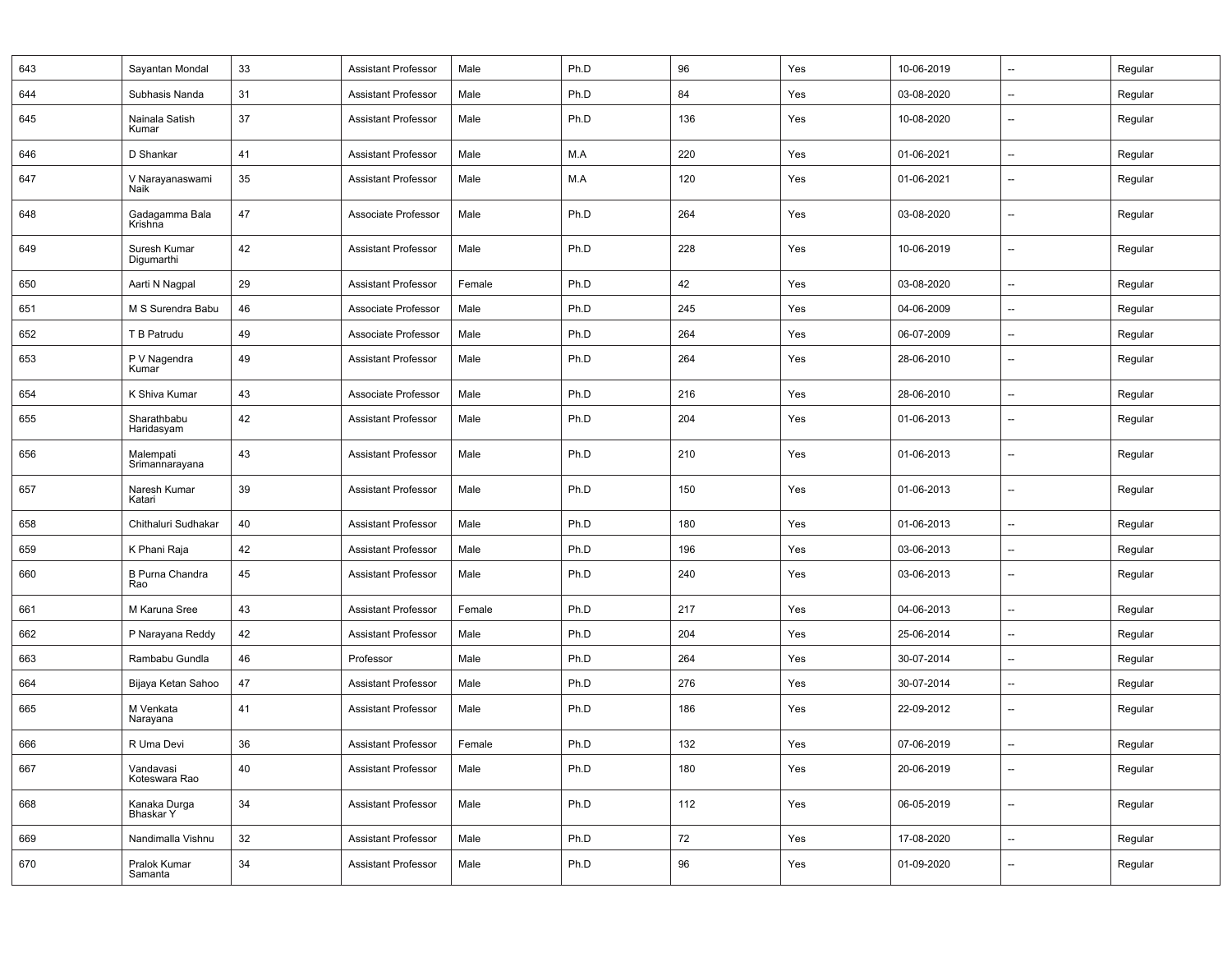| 671 | J Vijaya Sekhar             | 35 | Associate Professor        | Male   | Ph.D  | 144 | Yes | 31-07-2009 | $\overline{\phantom{a}}$ | Regular |
|-----|-----------------------------|----|----------------------------|--------|-------|-----|-----|------------|--------------------------|---------|
| 672 | N Vamsi Krishna             | 41 | <b>Assistant Professor</b> | Male   | Ph.D  | 192 | Yes | 17-06-2010 | $\overline{\phantom{a}}$ | Regular |
| 673 | <b>B</b> Ravikumar          | 38 | <b>Assistant Professor</b> | Male   | Ph.D  | 133 | Yes | 21-06-2010 | $\overline{\phantom{a}}$ | Regular |
| 674 | K Maruthi Prasad            | 50 | Professor                  | Male   | Ph.D  | 300 | Yes | 02-07-2010 | $\overline{\phantom{a}}$ | Regular |
| 675 | Rajesh V                    | 44 | Associate Professor        | Male   | Ph.D  | 240 | Yes | 20-06-2011 | --                       | Regular |
| 676 | K Govardhan                 | 42 | <b>Assistant Professor</b> | Male   | Ph.D  | 204 | Yes | 11-06-2012 | $\overline{\phantom{a}}$ | Regular |
| 677 | Siva Reddy Sheri            | 43 | Associate Professor        | Male   | Ph.D  | 224 | Yes | 07-08-2012 | $\overline{\phantom{a}}$ | Regular |
| 678 | Ganjikunta Aruna            | 43 | <b>Assistant Professor</b> | Female | Ph.D  | 224 | Yes | 01-06-2013 | $\overline{\phantom{a}}$ | Regular |
| 679 | R Srinivasa Raju            | 37 | Associate Professor        | Male   | Ph.D  | 156 | Yes | 03-06-2013 | --                       | Regular |
| 680 | Pasham Narasimha<br>Swamy   | 43 | <b>Assistant Professor</b> | Male   | Ph.D  | 224 | Yes | 03-06-2013 | --                       | Regular |
| 681 | Bala Siddulu Malga          | 45 | <b>Assistant Professor</b> | Male   | Ph.D  | 246 | Yes | 01-08-2013 | $\overline{\phantom{a}}$ | Regular |
| 682 | M V Phani Kumari            | 43 | <b>Assistant Professor</b> | Male   | Ph.D  | 220 | Yes | 13-08-2013 | $\overline{\phantom{a}}$ | Regular |
| 683 | D Mallikarjuna<br>Reddy     | 46 | <b>Assistant Professor</b> | Male   | Ph.D  | 228 | Yes | 13-08-2013 | $\overline{\phantom{a}}$ | Regular |
| 684 | K Ramakoteswara<br>Rao      | 43 | <b>Assistant Professor</b> | Male   | Ph.D  | 198 | Yes | 25-06-2014 | --                       | Regular |
| 685 | Upendar Mendu               | 46 | <b>Assistant Professor</b> | Male   | Ph.D  | 254 | Yes | 04-07-2014 | $\overline{\phantom{a}}$ | Regular |
| 686 | Krishna Kummari             | 37 | <b>Assistant Professor</b> | Male   | Ph.D  | 132 | Yes | 24-07-2017 | $\overline{\phantom{a}}$ | Regular |
| 687 | Gollapalli Shankar          | 31 | Assistant Professor        | Male   | M.Sc. | 72  | Yes | 01-06-2021 | $\overline{\phantom{a}}$ | Regular |
| 688 | Anil Kumar K                | 42 | <b>Assistant Professor</b> | Male   | Ph.D  | 189 | Yes | 06-08-2020 | $\overline{\phantom{a}}$ | Regular |
| 689 | Motahar Reza                | 46 | Associate Professor        | Male   | Ph.D  | 264 | Yes | 10-08-2020 | $\overline{\phantom{a}}$ | Regular |
| 690 | Balaji Rao Ravuri           | 46 | Professor                  | Male   | Ph.D  | 264 | Yes | 03-01-2009 | --                       | Regular |
| 691 | B Malleswara Rao            | 47 | <b>Assistant Professor</b> | Male   | Ph.D  | 250 | Yes | 21-06-2010 | $\overline{\phantom{a}}$ | Regular |
| 692 | T Vishwam                   | 42 | Associate Professor        | Male   | Ph.D  | 210 | Yes | 21-06-2010 | $\overline{\phantom{a}}$ | Regular |
| 693 | I Venkata Subba<br>Reddy    | 46 | Associate Professor        | Male   | Ph.D  | 264 | Yes | 07-12-2010 | --                       | Regular |
| 694 | Mahadevappa                 | 37 | <b>Assistant Professor</b> | Male   | Ph.D  | 132 | Yes | 02-07-2012 | $\overline{\phantom{a}}$ | Regular |
| 695 | G Rajitha                   | 41 | <b>Assistant Professor</b> | Female | Ph.D  | 220 | Yes | 01-06-2013 | $\overline{\phantom{a}}$ | Regular |
| 696 | Amit Kumar                  | 38 | <b>Assistant Professor</b> | Male   | Ph.D  | 168 | Yes | 01-06-2013 | --                       | Regular |
| 697 | S Ramesh                    | 42 | Assistant Professor        | Male   | Ph.D  | 210 | Yes | 01-06-2013 | --                       | Regular |
| 698 | K Vijayanandhini            | 44 | <b>Assistant Professor</b> | Female | Ph.D  | 228 | Yes | 25-07-2013 | --                       | Regular |
| 699 | P Missak Swarup<br>Raju     | 40 | <b>Assistant Professor</b> | Male   | Ph.D  | 180 | Yes | 03-07-2014 | --                       | Regular |
| 700 | G Sai Preeti                | 40 | <b>Assistant Professor</b> | Female | Ph.D  | 186 | Yes | 07-07-2014 | --                       | Regular |
| 701 | Mankad Venu<br>Harshidkumar | 34 | <b>Assistant Professor</b> | Female | Ph.D  | 112 | Yes | 10-08-2017 | --                       | Regular |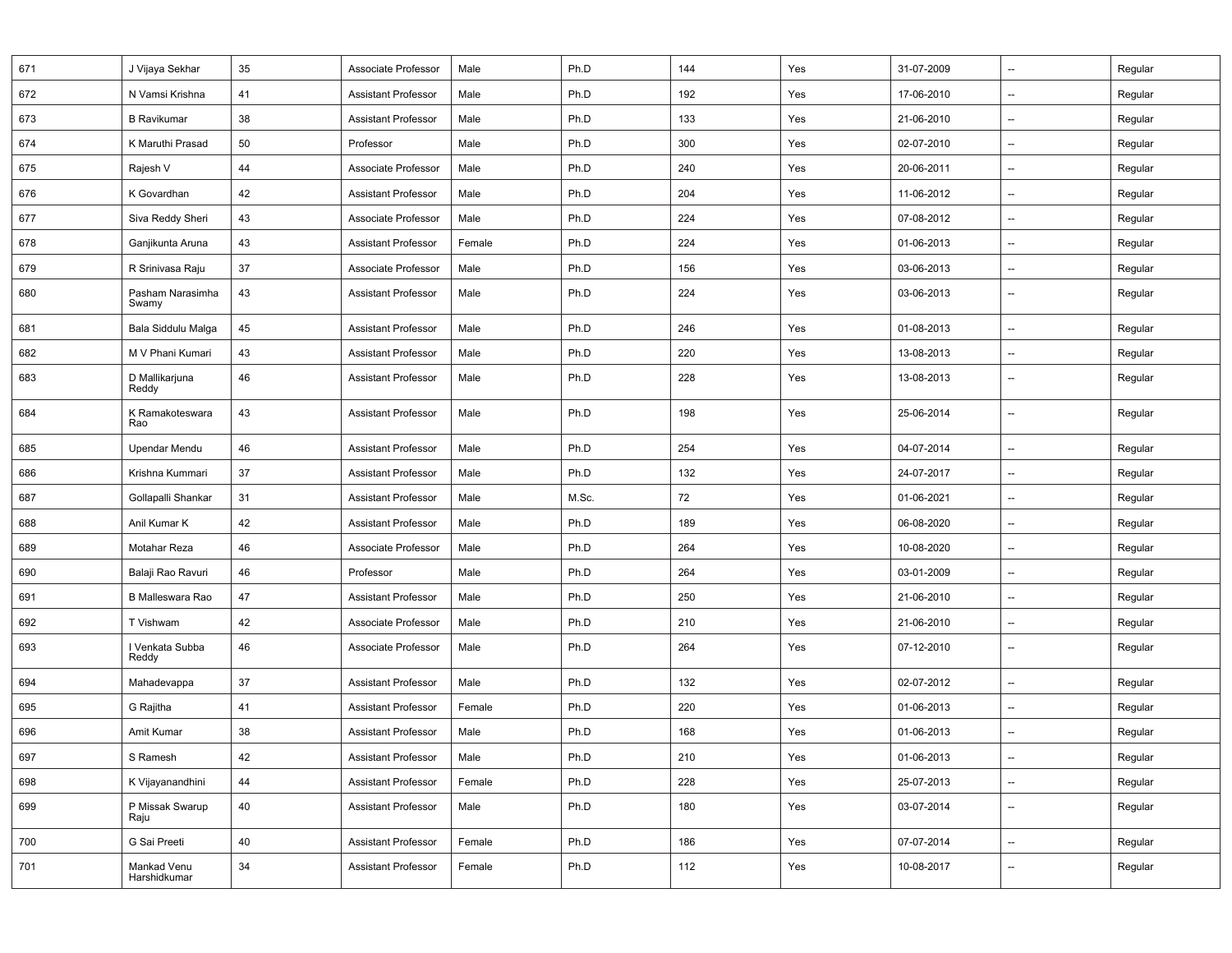| 702 | G A Rama Rao                         | 70 | Dean / Principal /<br>Director / Vice<br>Chancellor | Male   | Ph.D    | 540 | Yes | 27-06-2016 | $\qquad \qquad \cdots$   | Adhoc / Contractual |
|-----|--------------------------------------|----|-----------------------------------------------------|--------|---------|-----|-----|------------|--------------------------|---------------------|
| 703 | Akiri Sridhar                        | 43 | <b>Assistant Professor</b>                          | Male   | Ph.D    | 220 | Yes | 15-07-2013 | $\overline{\phantom{a}}$ | Regular             |
| 704 | Akkapeddi Chandra<br>Sekhar          | 56 | Professor                                           | Male   | Ph.D    | 374 | Yes | 01-11-1995 | $\qquad \qquad \cdots$   | Regular             |
| 705 | Vellanki Lakshmi<br>Narasamma        | 50 | Associate Professor                                 | Male   | Ph.D    | 300 | Yes | 20-07-2004 | $\overline{\phantom{a}}$ | Regular             |
| 706 | Paramsetti Sri Rama<br>Chandra Muthy | 51 | Associate Professor                                 | Male   | Ph.D    | 300 | Yes | 31-07-2009 | $\overline{\phantom{a}}$ | Regular             |
| 707 | Chaganti Pragathi                    | 53 | Associate Professor                                 | Female | Ph.D    | 320 | Yes | 28-06-2010 | --                       | Regular             |
| 708 | Chivukula Suneetha                   | 53 | Associate Professor                                 | Female | Ph.D    | 320 | Yes | 12-07-2007 | $\overline{\phantom{a}}$ | Regular             |
| 709 | Gangupamu Naga<br>Lakshmi            | 42 | <b>Assistant Professor</b>                          | Female | Ph.D    | 164 | Yes | 01-11-2007 | $\overline{\phantom{a}}$ | Regular             |
| 710 | K Aruna Kumari                       | 45 | <b>Assistant Professor</b>                          | Female | Ph.D    | 248 | Yes | 12-12-2007 | $\overline{\phantom{a}}$ | Regular             |
| 711 | Bora Ravi Kumar                      | 42 | <b>Assistant Professor</b>                          | Male   | Ph.D    | 157 | Yes | 23-06-2008 | $\overline{\phantom{a}}$ | Regular             |
| 712 | Prathi Vijayakumar                   | 38 | <b>Assistant Professor</b>                          | Male   | Ph.D    | 157 | Yes | 23-06-2008 | $\overline{\phantom{a}}$ | Regular             |
| 713 | Talari Surendra                      | 41 | <b>Assistant Professor</b>                          | Male   | Ph.D    | 220 | Yes | 30-06-2008 | $\overline{\phantom{a}}$ | Regular             |
| 714 | Sreedhar Namburi                     | 41 | Associate Professor                                 | Male   | Ph.D    | 220 | Yes | 04-07-2008 | $\overline{\phantom{a}}$ | Regular             |
| 715 | Boddana<br>Simhachalam               | 39 | <b>Assistant Professor</b>                          | Male   | Ph.D    | 180 | Yes | 01-07-2009 | $\overline{\phantom{a}}$ | Regular             |
| 716 | Talasila Sri Lakshmi                 | 47 | <b>Assistant Professor</b>                          | Female | Ph.D    | 274 | Yes | 07-07-2009 | $\overline{\phantom{a}}$ | Regular             |
| 717 | Ramesh Sirisetti                     | 40 | <b>Assistant Professor</b>                          | Male   | Ph.D    | 228 | Yes | 10-07-2009 | $\overline{\phantom{a}}$ | Regular             |
| 718 | Perumali<br>Sundarayya               | 48 | <b>Assistant Professor</b>                          | Male   | Ph.D    | 278 | Yes | 23-07-2009 | $\overline{\phantom{a}}$ | Regular             |
| 719 | Mylapalli Mani<br>Sandeep Kumar      | 38 | <b>Assistant Professor</b>                          | Male   | Ph.D    | 140 | Yes | 29-06-2010 | $\overline{\phantom{a}}$ | Regular             |
| 720 | <b>MVR Kameswari</b>                 | 48 | Associate Professor                                 | Female | Ph.D    | 274 | Yes | 22-06-2011 | $\overline{\phantom{a}}$ | Regular             |
| 721 | Deekonda Vamshee<br>Krishna          | 49 | <b>Assistant Professor</b>                          | Male   | Ph.D    | 288 | Yes | 10-06-2013 | $\overline{\phantom{a}}$ | Regular             |
| 722 | Sridevi Gundala                      | 54 | <b>Assistant Professor</b>                          | Female | Ph.D    | 348 | Yes | 07-08-2013 | --                       | Regular             |
| 723 | Kuppili Venkata Sai<br>Sireesha      | 36 | <b>Assistant Professor</b>                          | Female | Ph.D    | 132 | Yes | 25-06-2014 | $\overline{\phantom{a}}$ | Regular             |
| 724 | Davuluri Neelima                     | 33 | <b>Assistant Professor</b>                          | Female | Ph.D    | 84  | Yes | 01-07-2014 | $\overline{\phantom{a}}$ | Regular             |
| 725 | Kona Rajendra<br>Kumar               | 49 | Assistant Professor                                 | Male   | Ph.D    | 288 | Yes | 11-06-2015 |                          | Regular             |
| 726 | S Mohammed<br>Ibrahim                | 40 | <b>Assistant Professor</b>                          | Male   | Ph.D    | 180 | Yes | 22-06-2015 | $\overline{\phantom{a}}$ | Regular             |
| 727 | Peddi Phani Bushan<br>Rao            | 48 | <b>Assistant Professor</b>                          | Female | Ph.D    | 276 | Yes | 26-07-2016 | --                       | Regular             |
| 728 | N Ravi Sankar                        | 52 | Professor                                           | Male   | Ph.D    | 271 | Yes | 10-12-1998 | --                       | Regular             |
| 729 | P Sri Hari Krishna                   | 40 | <b>Assistant Professor</b>                          | Male   | M. Phil | 185 | Yes | 23-02-2006 | --                       | Regular             |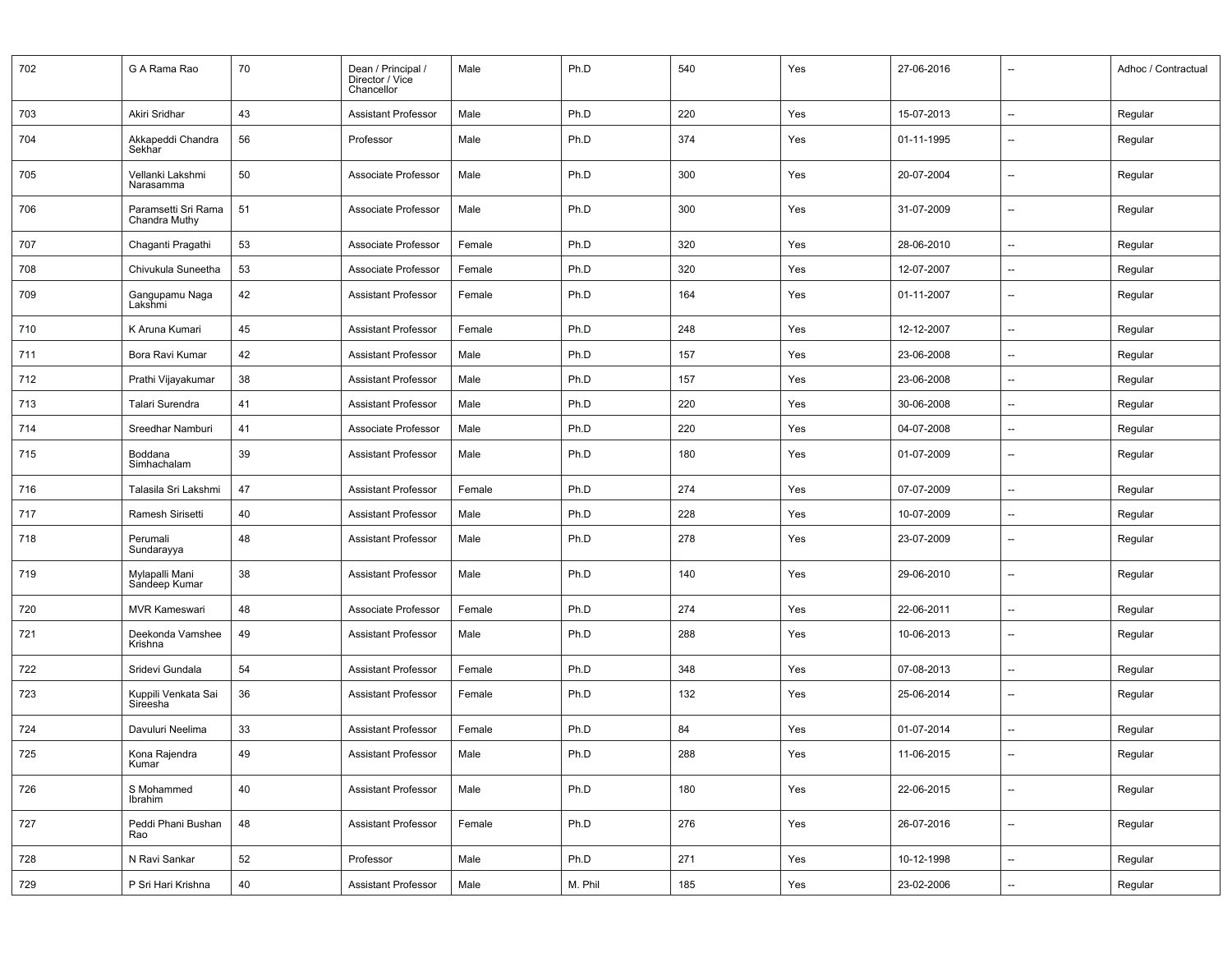| 730 | V Sireesha                    | 41 | Associate Professor        | Female | Ph.D    | 163 | Yes | 20-12-2007 | $\overline{\phantom{a}}$ | Regular |
|-----|-------------------------------|----|----------------------------|--------|---------|-----|-----|------------|--------------------------|---------|
| 731 | S Eswara Rao                  | 56 | <b>Assistant Professor</b> | Male   | Ph.D    | 276 | Yes | 30-11-2006 | $\overline{\phantom{a}}$ | Regular |
| 732 | <b>Biswajit Rath</b>          | 41 | <b>Assistant Professor</b> | Male   | Ph.D    | 188 | Yes | 25-07-2016 | $\overline{\phantom{a}}$ | Regular |
| 733 | S Sreedhar                    | 40 | <b>Assistant Professor</b> | Male   | Ph.D    | 180 | Yes | 05-08-2016 | $\overline{\phantom{a}}$ | Regular |
| 734 | Umaprasada Rao<br>Bodasingi   | 41 | <b>Assistant Professor</b> | Male   | Ph.D    | 185 | Yes | 14-06-2019 | --                       | Regular |
| 735 | Ch Surekha                    | 48 | Professor                  | Female | Ph.D    | 191 | Yes | 10-08-2005 | $\overline{\phantom{a}}$ | Regular |
| 736 | K Vijaya Rachel               | 53 | Professor                  | Female | Ph.D    | 336 | Yes | 15-02-2006 | $\overline{\phantom{a}}$ | Regular |
| 737 | M Rama Rao                    | 52 | Professor                  | Male   | Ph.D    | 330 | Yes | 15-11-2002 | --                       | Regular |
| 738 | N Nageswara Rao<br>Reddy      | 44 | Associate Professor        | Male   | Ph.D    | 220 | Yes | 01-12-2007 | $\overline{\phantom{a}}$ | Regular |
| 739 | A Krishna Chaitanya           | 36 | <b>Assistant Professor</b> | Male   | Ph.D    | 154 | Yes | 19-09-2008 | $\qquad \qquad \cdots$   | Regular |
| 740 | P Santhi Latha                | 43 | <b>Assistant Professor</b> | Female | Ph.D    | 216 | Yes | 19-07-2017 | $\overline{\phantom{a}}$ | Regular |
| 741 | Padmaraju<br>Vasudevaraju     | 43 | <b>Assistant Professor</b> | Male   | Ph.D    | 226 | Yes | 24-07-2017 | $\overline{\phantom{a}}$ | Regular |
| 742 | Deepthi Nammi                 | 33 | <b>Assistant Professor</b> | Female | Ph.D    | 96  | Yes | 19-08-2020 | $\overline{\phantom{a}}$ | Regular |
| 743 | Sourav Haldar                 | 39 | <b>Assistant Professor</b> | Male   | Ph.D    | 168 | Yes | 25-09-2020 | --                       | Regular |
| 744 | P Kiranmayi                   | 43 | Associate Professor        | Female | Ph.D    | 252 | Yes | 24-12-2008 | --                       | Regular |
| 745 | S V Raja Gopal                | 59 | Professor                  | Male   | Ph.D    | 408 | Yes | 03-08-1998 | --                       | Regular |
| 746 | P Shanmukh Anand              | 42 | Associate Professor        | Male   | Ph.D    | 200 | Yes | 22-09-2008 | --                       | Regular |
| 747 | <b>B Veerendra Kumar</b>      | 51 | Professor                  | Male   | Ph.D    | 312 | Yes | 07-07-2009 | $\overline{\phantom{a}}$ | Regular |
| 748 | M Anitha                      | 49 | Professor                  | Female | Ph.D    | 290 | Yes | 02-08-2010 | --                       | Regular |
| 749 | N Sai Kishore                 | 48 | Associate Professor        | Male   | Ph.D    | 276 | Yes | 25-06-2012 | $\overline{\phantom{a}}$ | Regular |
| 750 | Garimella Venkata<br>sireesha | 44 | <b>Assistant Professor</b> | Female | Ph.D    | 228 | Yes | 07-08-2017 | $\overline{\phantom{a}}$ | Regular |
| 751 | Ch Satyanarayana<br>Swamy     | 39 | <b>Assistant Professor</b> | Male   | Ph.D    | 180 | Yes | 12-09-2016 | $\overline{\phantom{a}}$ | Regular |
| 752 | K Sivakumar                   | 37 | <b>Assistant Professor</b> | Male   | Ph.D    | 140 | Yes | 15-07-2017 | $\overline{\phantom{a}}$ | Regular |
| 753 | <b>B</b> Siresha              | 31 | <b>Assistant Professor</b> | Female | M. Phil | 25  | No  | 12-06-2019 | 07-07-2021               | Regular |
| 754 | Eeka Prabhakar                | 37 | <b>Assistant Professor</b> | Male   | Ph.D    | 132 | Yes | 01-07-2019 | $\overline{\phantom{a}}$ | Regular |
| 755 | Paiavula Sudha<br>Rani        | 33 | <b>Assistant Professor</b> | Female | Ph.D    | 48  | No  | 07-12-2019 | 31-07-2021               | Regular |
| 756 | Ramkumar Manthari             | 33 | <b>Assistant Professor</b> | Male   | Ph.D    | 96  | Yes | 05-08-2020 | --                       | Regular |
| 757 | Rahul Kumar                   | 34 | <b>Assistant Professor</b> | Male   | Ph.D    | 96  | Yes | 03-08-2020 | --                       | Regular |
| 758 | Mahesh Kumar M V<br>s         | 30 | <b>Assistant Professor</b> | Male   | Ph.D    | 11  | No  | 19-08-2020 | 30-06-2021               | Regular |
| 759 | Akhileshwar Namani            | 33 | <b>Assistant Professor</b> | Male   | Ph.D    | 54  | Yes | 10-09-2020 | $\overline{\phantom{a}}$ | Regular |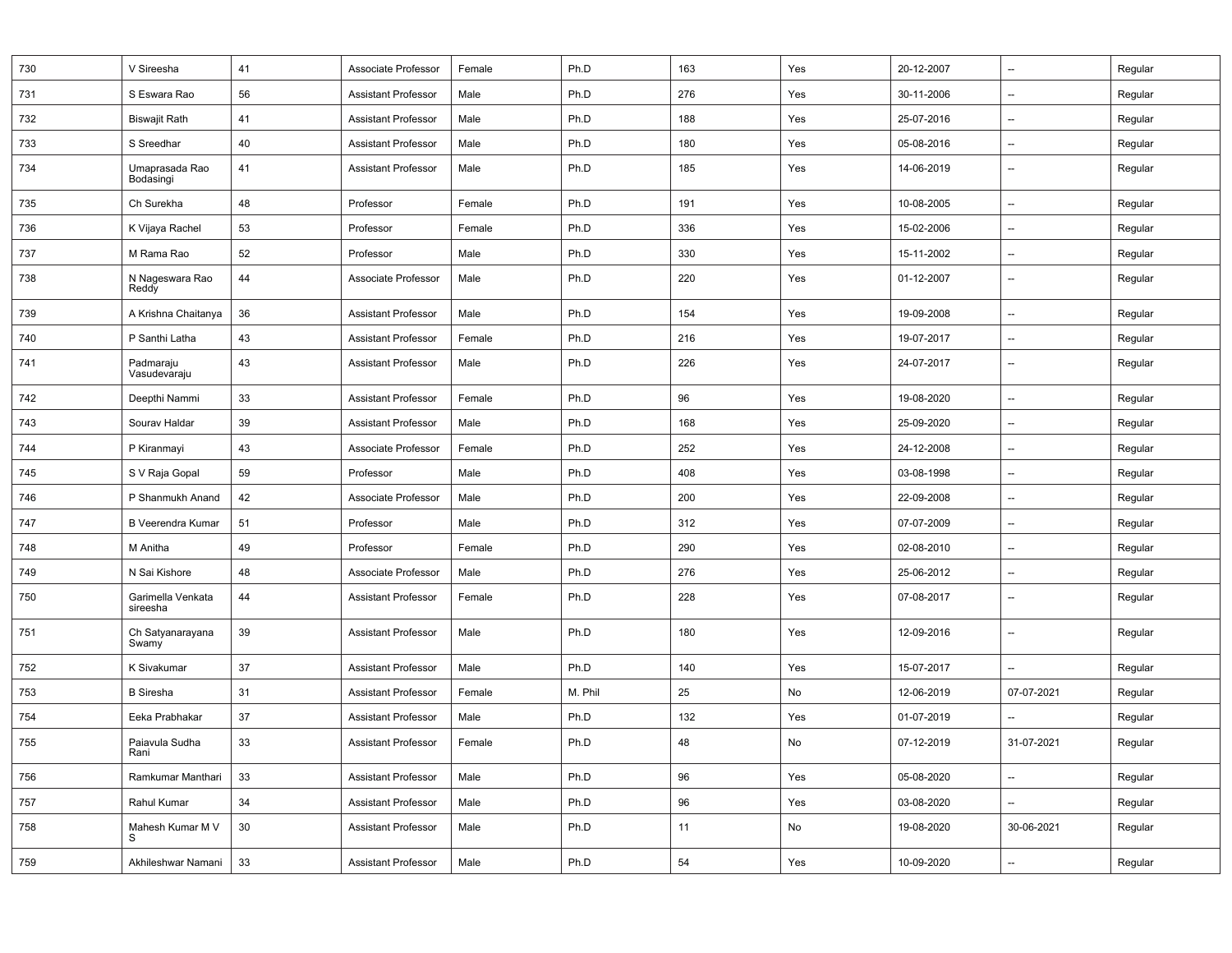| 760 | Gargi Goswami                           | 38 | <b>Assistant Professor</b>                          | Female | Ph.D | 168 | Yes | 25-11-2020 | --                       | Regular |
|-----|-----------------------------------------|----|-----------------------------------------------------|--------|------|-----|-----|------------|--------------------------|---------|
| 761 | Kolli Bala Krishna                      | 37 | <b>Assistant Professor</b>                          | Male   | Ph.D | 132 | Yes | 28-07-2014 | $\overline{a}$           | Regular |
| 762 | <b>AVLNSH</b><br>Hariharan              | 56 | Professor                                           | Male   | Ph.D | 357 | Yes | 08-10-1991 |                          | Regular |
| 763 | Battula Sreenivasa<br>Rao               | 49 | Professor                                           | Male   | Ph.D | 244 | Yes | 19-03-2001 | --                       | Regular |
| 764 | Venkata Satya Venu<br>Gopal Nutalapati  | 51 | Professor                                           | Male   | Ph.D | 312 | Yes | 29-11-2005 | $\overline{\phantom{a}}$ | Regular |
| 765 | Venkata Satya Venu<br>Gopal Nutalapati  | 56 | Professor                                           | Male   | Ph.D | 372 | Yes | 10-07-2009 | --                       | Regular |
| 766 | Chintakula Sudhakar                     | 45 | <b>Assistant Professor</b>                          | Male   | Ph.D | 240 | Yes | 06-10-2006 | $\overline{\phantom{a}}$ | Regular |
| 767 | Ganja Himavathi                         | 51 | <b>Assistant Professor</b>                          | Female | Ph.D | 312 | Yes | 09-10-2006 | $\overline{\phantom{a}}$ | Regular |
| 768 | Shaik Lakshman                          | 50 | <b>Assistant Professor</b>                          | Male   | Ph.D | 300 | Yes | 26-06-2007 | $\overline{\phantom{0}}$ | Regular |
| 769 | Karri Venkata<br>Santhee Devi           | 46 | <b>Assistant Professor</b>                          | Female | Ph.D | 163 | Yes | 20-12-2007 | $\overline{\phantom{a}}$ | Regular |
| 770 | Lakshmi Bavisetti                       | 36 | <b>Assistant Professor</b>                          | Female | Ph.D | 160 | Yes | 10-03-2008 | $\overline{\phantom{a}}$ | Regular |
| 771 | Boddu Veera Swami                       | 43 | <b>Assistant Professor</b>                          | Male   | Ph.D | 216 | Yes | 12-03-2008 | $\overline{\phantom{a}}$ | Regular |
| 772 | Parimi Venkata<br>Subrahmanyam<br>Naidu | 53 | <b>Assistant Professor</b>                          | Male   | Ph.D | 336 | Yes | 20-08-2008 |                          | Regular |
| 773 | Alice Rinky Robert                      | 38 | <b>Assistant Professor</b>                          | Female | Ph.D | 157 | Yes | 23-06-2008 | $\overline{\phantom{0}}$ | Regular |
| 774 | Pamerla Murali Dhar                     | 41 | <b>Assistant Professor</b>                          | Male   | Ph.D | 157 | Yes | 28-06-2008 | $\overline{\phantom{a}}$ | Regular |
| 775 | Abbaraju V D N<br>Kumar                 | 41 | <b>Assistant Professor</b>                          | Male   | Ph.D | 156 | Yes | 05-07-2008 | $\overline{\phantom{a}}$ | Regular |
| 776 | K Ram Mohan Rao                         | 55 | <b>Assistant Professor</b>                          | Male   | Ph.D | 360 | Yes | 03-01-2009 | $\overline{a}$           | Regular |
| 777 | Bethapudi Samuel<br>Anand Andrews       | 53 | <b>Assistant Professor</b>                          | Male   | Ph.D | 340 | Yes | 09-07-2009 | --                       | Regular |
| 778 | Kachireddy Venkata<br>Naga Suresh Reddy | 43 | Associate Professor                                 | Male   | Ph.D | 216 | Yes | 03-06-2013 | $\overline{\phantom{0}}$ | Regular |
| 779 | R Gowri Sankar                          | 40 | <b>Assistant Professor</b>                          | Male   | Ph.D | 180 | Yes | 03-06-2013 | $\overline{a}$           | Regular |
| 780 | Vemulapalli<br>Vandana                  | 48 | <b>Assistant Professor</b>                          | Female | Ph.D | 276 | Yes | 03-06-2013 | --                       | Regular |
| 781 | Santhosh Kumar<br>Alla                  | 35 | <b>Assistant Professor</b>                          | Male   | Ph.D | 120 | Yes | 25-07-2016 | $\overline{\phantom{0}}$ | Regular |
| 782 | M Saratchandra<br>Babu                  | 56 | Dean / Principal /<br>Director / Vice<br>Chancellor | Male   | Ph.D | 357 | Yes | 08-10-1991 | --                       | Regular |
| 783 | K Rama Krishna                          | 60 | Professor                                           | Male   | Ph.D | 420 | No  | 02-11-1995 | 31-07-2021               | Regular |
| 784 | Anima S Dadhich                         | 53 | Professor                                           | Female | Ph.D | 279 | Yes | 07-04-1998 |                          | Regular |
| 785 | Anjali Jha                              | 51 | Professor                                           | Female | Ph.D | 312 | Yes | 01-12-2006 | --                       | Regular |
| 786 | L Vaikunta Rao                          | 57 | Associate Professor                                 | Male   | Ph.D | 384 | Yes | 25-07-2007 | --                       | Regular |
| 787 | D SuryaKala                             | 46 | <b>Assistant Professor</b>                          | Female | Ph.D | 244 | Yes | 08-02-2006 | Щ,                       | Regular |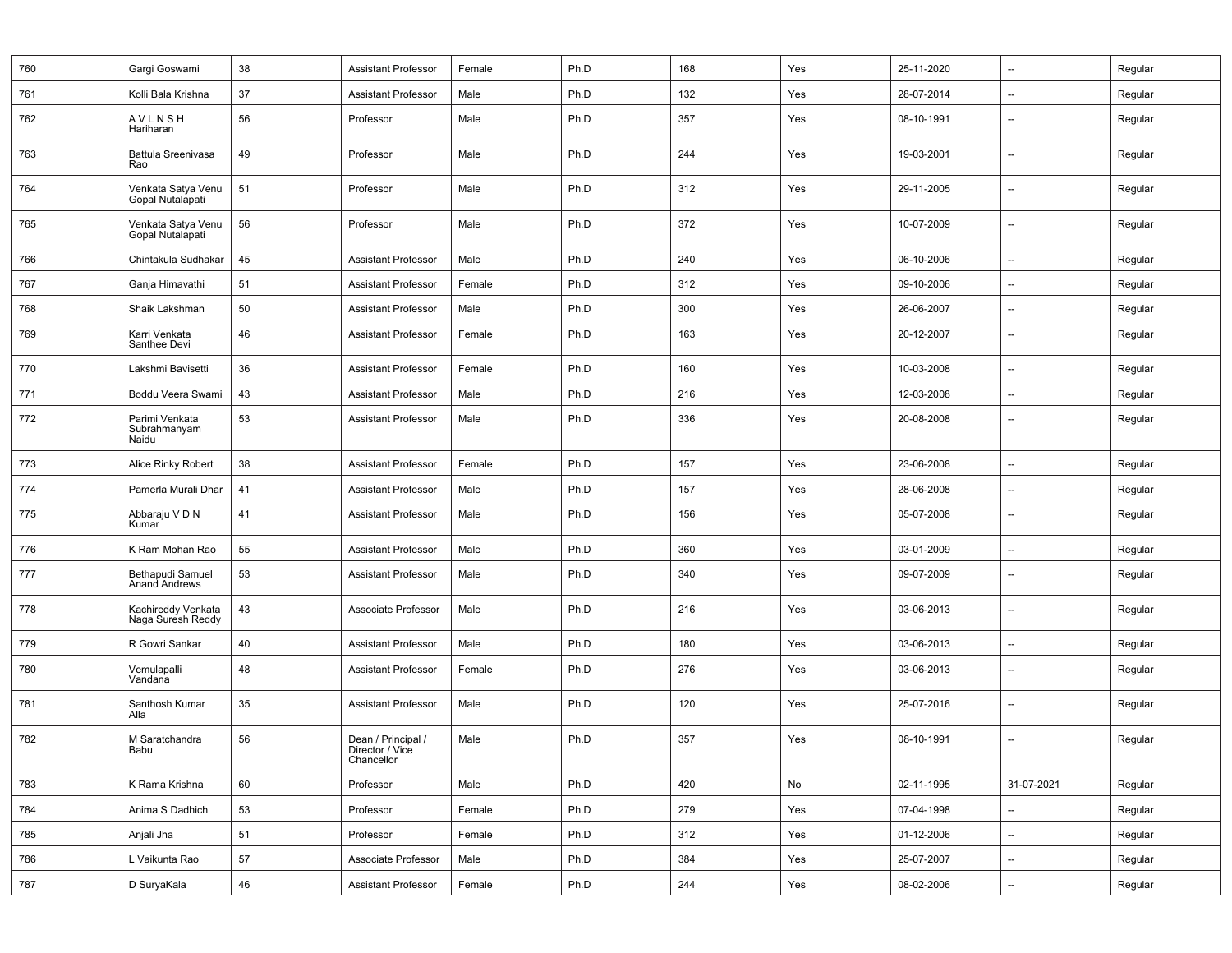| 788 | G Srinivasa Rao                        | 47 | <b>Assistant Professor</b> | Male   | Ph.D        | 264 | Yes | 06-07-2007 | $\overline{\phantom{a}}$ | Regular |
|-----|----------------------------------------|----|----------------------------|--------|-------------|-----|-----|------------|--------------------------|---------|
| 789 | Ravada Kishore                         | 37 | <b>Assistant Professor</b> | Male   | Ph.D        | 144 | Yes | 25-07-2016 | $\overline{\phantom{a}}$ | Regular |
| 790 | M Suresh                               | 41 | <b>Assistant Professor</b> | Male   | Ph.D        | 192 | Yes | 15-07-2017 | $\overline{\phantom{a}}$ | Regular |
| 791 | Ravi Kumar Ganta                       | 35 | <b>Assistant Professor</b> | Male   | Ph.D        | 180 | Yes | 13-06-2019 | $\overline{\phantom{a}}$ | Regular |
| 792 | Anik Sen                               | 36 | <b>Assistant Professor</b> | Male   | <b>PGDM</b> | 124 | Yes | 18-06-2019 | $\qquad \qquad \cdots$   | Regular |
| 793 | Kommaraju M Ch<br>Appa Rao             | 62 | Professor                  | Male   | Ph.D        | 444 | Yes | 13-08-2019 | $\overline{\phantom{a}}$ | Regular |
| 794 | Nambaaru Sailaja                       | 32 | <b>Assistant Professor</b> | Female | M.Sc.       | 48  | No  | 01-08-2020 | 30-06-2021               | Regular |
| 795 | M Logesh                               | 40 | <b>Assistant Professor</b> | Male   | Ph.D        | 180 | Yes | 27-10-2020 | $\overline{\phantom{a}}$ | Regular |
| 796 | K Vedavathi                            | 53 | Professor                  | Male   | Ph.D        | 343 | Yes | 31-12-1992 | $\overline{\phantom{a}}$ | Regular |
| 797 | B Satya Sai Vani                       | 53 | Associate Professor        | Female | M.Tech      | 283 | Yes | 26-12-1997 | $\overline{\phantom{a}}$ | Regular |
| 798 | Venkatesh Muktevi                      | 49 | Associate Professor        | Male   | Ph.D        | 248 | Yes | 01-11-2000 | --                       | Regular |
| 799 | T Uma Devi                             | 48 | Associate Professor        | Female | Ph.D        | 270 | Yes | 18-01-1999 | $\qquad \qquad \cdots$   | Regular |
| 800 | V Naga Lakshmi                         | 55 | Professor                  | Female | Ph.D        | 360 | Yes | 13-11-2000 | $\overline{\phantom{a}}$ | Regular |
| 801 | M Sesha Shayee                         | 54 | <b>Assistant Professor</b> | Female | Ph.D        | 350 | Yes | 09-08-2005 | $\qquad \qquad \cdots$   | Regular |
| 802 | K Vanitha                              | 44 | <b>Assistant Professor</b> | Female | Ph.D        | 216 | Yes | 13-02-2006 | $\overline{\phantom{a}}$ | Regular |
| 803 | <b>B Srinivasa Rao</b>                 | 56 | <b>Assistant Professor</b> | Male   | M.Tech      | 360 | Yes | 20-06-2008 | $\overline{\phantom{a}}$ | Regular |
| 804 | K Yasudha                              | 40 | <b>Assistant Professor</b> | Female | M.Tech      | 167 | Yes | 18-08-2007 | $\overline{\phantom{a}}$ | Regular |
| 805 | M Suresh Kumar                         | 43 | <b>Assistant Professor</b> | Male   | M.Tech      | 216 | Yes | 01-01-2009 | $\overline{\phantom{a}}$ | Regular |
| 806 | G Babu Rao                             | 47 | <b>Assistant Professor</b> | Male   | Ph.D        | 264 | Yes | 02-07-2009 | $\overline{\phantom{a}}$ | Regular |
| 807 | V S Prasad Babu                        | 45 | <b>Assistant Professor</b> | Male   | M.Tech      | 228 | Yes | 06-07-2009 | $\overline{\phantom{a}}$ | Regular |
| 808 | Shaik Althaf<br>Rahaman                | 26 | <b>Assistant Professor</b> | Male   | M.Tech      | 11  | No  | 19-08-2020 | 30-06-2021               | Regular |
| 809 | Davulury<br>Usharajeswari              | 25 | <b>Assistant Professor</b> | Female | M.Tech      | 11  | No  | 19-08-2020 | 30-04-2021               | Regular |
| 810 | Surakasi Padma                         | 26 | <b>Assistant Professor</b> | Female | <b>MCA</b>  | 11  | Yes | 19-08-2020 | $\overline{\phantom{a}}$ | Regular |
| 811 | Neeli Sashi Kiran                      | 25 | <b>Assistant Professor</b> | Male   | M.S         | 11  | No  | 19-08-2020 | 17-12-2020               | Regular |
| 812 | Yasoda Devi Gondi                      | 27 | <b>Assistant Professor</b> | Female | M.Tech      | 11  | No  | 25-08-2020 | 30-06-2021               | Regular |
| 813 | Sree Ramachandra<br>Murty Kokkiragadda | 56 | Associate Professor        | Male   | Ph.D        | 383 | Yes | 18-08-1989 | --                       | Regular |
| 814 | Muktineni Ravi<br>Kumar                | 55 | Professor                  | Male   | Ph.D        | 354 | Yes | 23-01-1992 | $\overline{\phantom{a}}$ | Regular |
| 815 | K V Ramesh                             | 49 | Professor                  | Male   | Ph.D        | 288 | Yes | 21-08-2001 | $\overline{\phantom{a}}$ | Regular |
| 816 | Bonthula Srinivasa<br>Rao              | 44 | <b>Assistant Professor</b> | Male   | Ph.D        | 228 | Yes | 08-11-2005 | $\overline{\phantom{a}}$ | Regular |
| 817 | Majeti Naga Venkata<br>Ramesh          | 39 | <b>Assistant Professor</b> | Male   | Ph.D        | 177 | Yes | 09-10-2006 | --                       | Regular |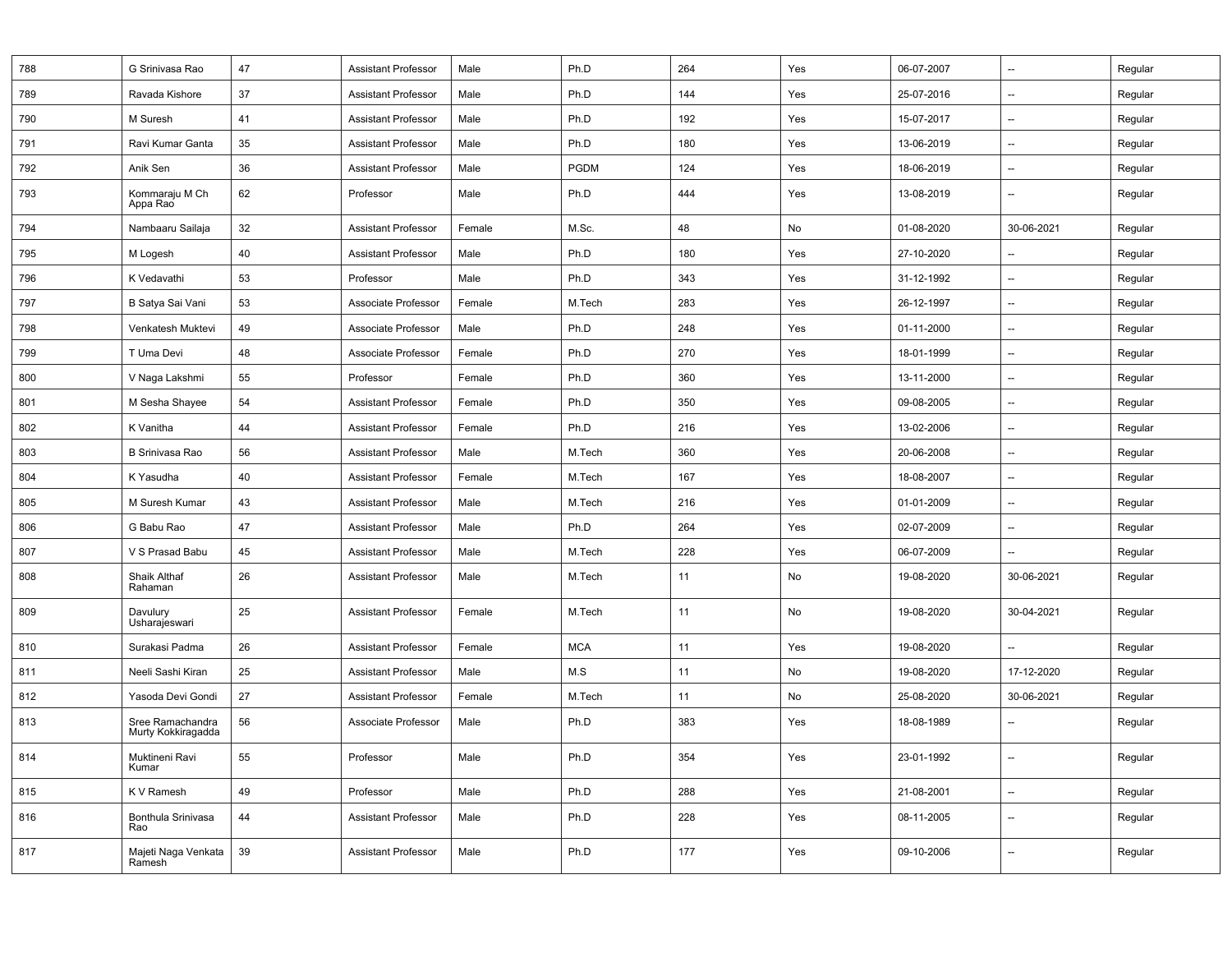| 818 | Sarita Padala                     | 41 | Associate Professor        | Female | Ph.D | 192 | Yes | 01-09-2007 | --                       | Regular |
|-----|-----------------------------------|----|----------------------------|--------|------|-----|-----|------------|--------------------------|---------|
| 819 | Dogiparti Srinivas                | 45 | <b>Assistant Professor</b> | Male   | Ph.D | 228 | Yes | 05-12-2007 | --                       | Regular |
| 820 | Ponnada Tejeswara<br>Rao          | 41 | <b>Assistant Professor</b> | Male   | Ph.D | 180 | Yes | 04-07-2008 | $\overline{\phantom{a}}$ | Regular |
| 821 | D Madhava Prasad                  | 43 | Associate Professor        | Male   | Ph.D | 216 | Yes | 14-07-2008 | $\qquad \qquad -$        | Regular |
| 822 | Goddu Srinivasa<br>Rao            | 47 | <b>Assistant Professor</b> | Male   | Ph.D | 264 | Yes | 02-07-2009 | $\overline{\phantom{a}}$ | Regular |
| 823 | Vasundhara<br>Balireddy           | 56 | <b>Assistant Professor</b> | Female | Ph.D | 370 | Yes | 17-06-2010 | --                       | Regular |
| 824 | Borra Rajesh Kumar                | 38 | <b>Assistant Professor</b> | Male   | Ph.D | 156 | Yes | 01-06-2013 | $\overline{\phantom{a}}$ | Regular |
| 825 | Baggam Spandana                   | 36 | <b>Assistant Professor</b> | Female | Ph.D | 132 | Yes | 29-07-2013 | $\overline{\phantom{a}}$ | Regular |
| 826 | Somayajula<br>Bharadwaj           | 41 | <b>Assistant Professor</b> | Male   | Ph.D | 192 | Yes | 02-07-2014 | $\overline{\phantom{a}}$ | Regular |
| 827 | Chagamreddy<br>Venkata Koti Reddy | 41 | <b>Assistant Professor</b> | Male   | Ph.D | 192 | Yes | 12-07-2014 | $\overline{\phantom{a}}$ | Regular |
| 828 | Mudunuri Chaitanya<br>Varma       | 39 | Associate Professor        | Male   | Ph.D | 168 | Yes | 16-07-2014 | $\overline{\phantom{a}}$ | Regular |
| 829 | G Veereswara<br>Swamy             | 57 | Professor                  | Male   | Ph.D | 309 | Yes | 26-10-1995 | --                       | Regular |
| 830 | Chandu Kavitha                    | 49 | Associate Professor        | Female | Ph.D | 238 | Yes | 07-09-2001 | $\overline{\phantom{a}}$ | Regular |
| 831 | Ch Ravi Shankar<br>Kumar          | 50 | Associate Professor        | Male   | Ph.D | 280 | Yes | 08-11-2002 | $\overline{\phantom{a}}$ | Regular |
| 832 | P Kanaka Raju                     | 41 | <b>Assistant Professor</b> | Male   | Ph.D | 168 | Yes | 05-07-2007 | --                       | Regular |
| 833 | C Mani Kumar                      | 42 | <b>Assistant Professor</b> | Male   | Ph.D | 204 | Yes | 20-07-2010 | $\overline{\phantom{a}}$ | Regular |
| 834 | G Krishna<br>Podagatlapalli       | 40 | Assistant Professor        | Male   | Ph.D | 180 | Yes | 03-08-2016 | $\overline{\phantom{a}}$ | Regular |
| 835 | Angani<br>Chandraseskar           | 40 | <b>Assistant Professor</b> | Male   | Ph.D | 180 | Yes | 12-09-2016 | $\overline{\phantom{a}}$ | Regular |
| 836 | Bhumireddi<br>Sattibabu           | 40 | <b>Assistant Professor</b> | Male   | Ph.D | 180 | Yes | 22-07-2017 | --                       | Regular |
| 837 | Kuna lakshun naidu                | 36 | <b>Assistant Professor</b> | Male   | Ph.D | 132 | Yes | 19-07-2017 | $\overline{\phantom{a}}$ | Regular |
| 838 | Vadavalli Saikiran                | 39 | <b>Assistant Professor</b> | Male   | Ph.D | 168 | Yes | 02-08-2017 | $\overline{\phantom{a}}$ | Regular |
| 839 | Tadisetti Durga rao               | 40 | <b>Assistant Professor</b> | Male   | Ph.D | 180 | Yes | 04-08-2017 | $\overline{\phantom{a}}$ | Regular |
| 840 | Sudip Kumar Garain                | 37 | <b>Assistant Professor</b> | Male   | Ph.D | 144 | Yes | 17-08-2020 | --                       | Regular |
| 841 | Majji Kiranmai<br>Reddy           | 39 | Assistant Professor        | Male   | Ph.D | 168 | Yes | 17-07-2007 |                          | Regular |
| 842 | N Srinivas                        | 55 | Professor                  | Male   | Ph.D | 291 | Yes | 09-04-1997 | $\overline{\phantom{a}}$ | Regular |
| 843 | Ch Rama Krishna                   | 54 | Professor                  | Male   | Ph.D | 342 | Yes | 26-02-2001 | --                       | Regular |
| 844 | V Saritha                         | 42 | Associate Professor        | Female | Ph.D | 179 | Yes | 04-08-2006 | --                       | Regular |
| 845 | K Suresh Kumar                    | 46 | <b>Assistant Professor</b> | Male   | Ph.D | 232 | Yes | 21-03-2002 | $\overline{\phantom{a}}$ | Regular |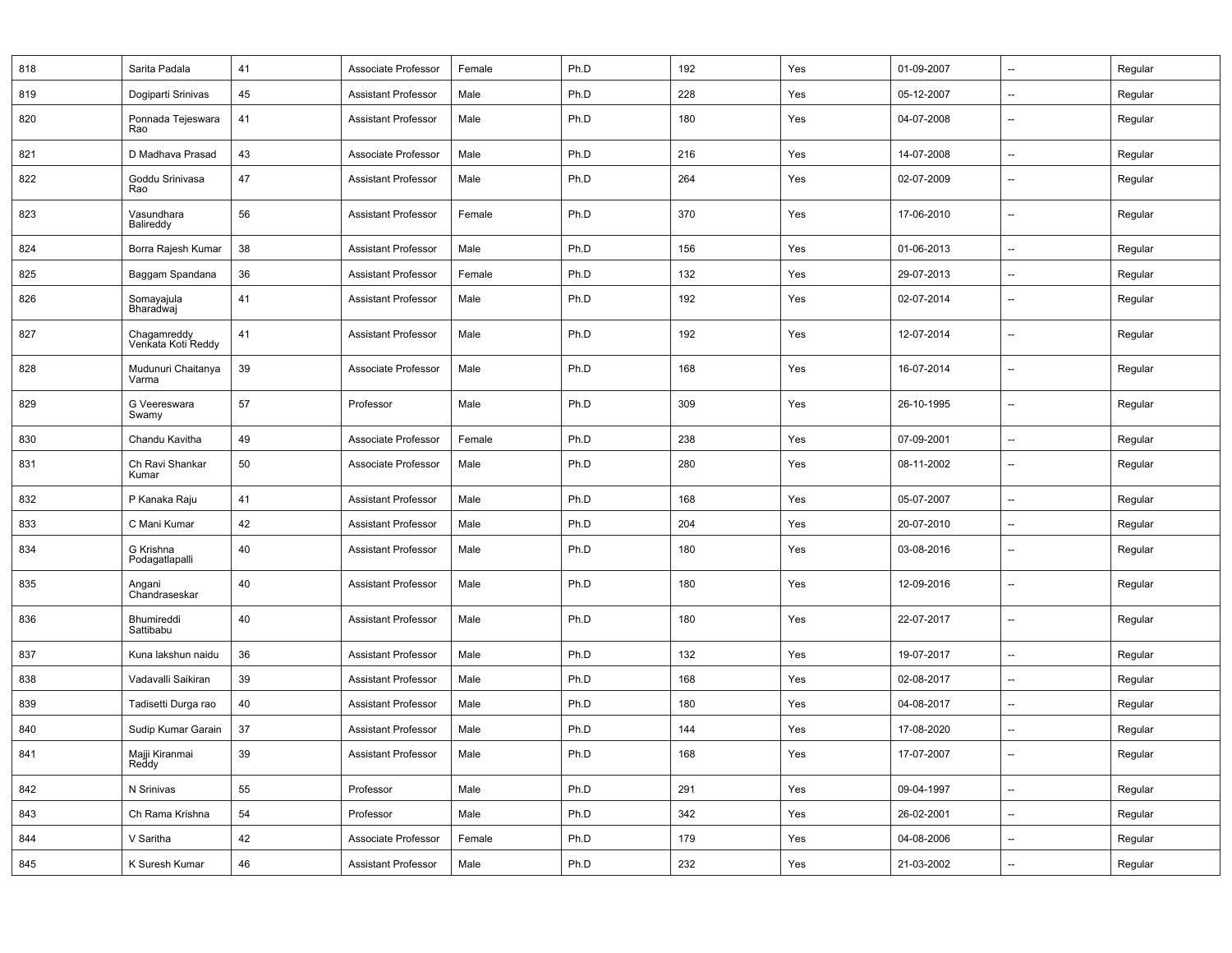| 846 | <b>B</b> Padmavathi                | 41     | <b>Assistant Professor</b>                          | Female | Ph.D  | 168             | Yes | 09-07-2007 | $\overline{\phantom{a}}$ | Regular |
|-----|------------------------------------|--------|-----------------------------------------------------|--------|-------|-----------------|-----|------------|--------------------------|---------|
| 847 | Satyanarayana<br>Yalakala          | 36     | <b>Assistant Professor</b>                          | Male   | Ph.D  | 132             | Yes | 20-11-2017 | $\overline{\phantom{a}}$ | Regular |
| 848 | Gopamma Daka                       | 35     | <b>Assistant Professor</b>                          | Female | Ph.D  | 124             | Yes | 20-08-2020 | --                       | Regular |
| 849 | Bhavya Kavitha D                   | 31     | <b>Assistant Professor</b>                          | Female | Ph.D  | 60              | Yes | 07-09-2020 | $\overline{\phantom{a}}$ | Regular |
| 850 | Kolluru Viswanatha<br>Chaitanya    | 44     | Professor                                           | Male   | Ph.D  | 228             | Yes | 20-07-2009 | --                       | Regular |
| 851 | R Gyana Prasuna                    | 49     | Professor                                           | Female | Ph.D  | 288             | Yes | 27-09-2004 | $\overline{\phantom{a}}$ | Regular |
| 852 | Y Vimala                           | 48     | Associate Professor                                 | Female | Ph.D  | 261             | Yes | 29-10-1999 | --                       | Regular |
| 853 | P Lalitha                          | 39     | <b>Assistant Professor</b>                          | Female | Ph.D  | 191             | Yes | 16-08-2005 | $\overline{\phantom{a}}$ | Regular |
| 854 | Ch Pavana Jyothi                   | 47     | Associate Professor                                 | Female | Ph.D  | 264             | Yes | 30-07-2009 | --                       | Regular |
| 855 | A Rajani chowdary                  | 43     | <b>Assistant Professor</b>                          | Female | Ph.D  | 216             | Yes | 05-11-2012 | $\qquad \qquad \cdots$   | Regular |
| 856 | Poosarla V Giridhar                | 39     | <b>Assistant Professor</b>                          | Male   | Ph.D  | 216             | Yes | 22-07-2017 | $\overline{\phantom{a}}$ | Regular |
| 857 | Peddireddy<br>Vidyullatha          | 43     | <b>Assistant Professor</b>                          | Female | Ph.D  | 216             | Yes | 22-07-2017 | $\overline{\phantom{a}}$ | Regular |
| 858 | Nagaveni Shivshetty                | 38     | <b>Assistant Professor</b>                          | Female | Ph.D  | 156             | Yes | 07-08-2017 | $\overline{\phantom{a}}$ | Regular |
| 859 | Rasheeda Khanam                    | 38     | <b>Assistant Professor</b>                          | Female | Ph.D  | 168             | Yes | 14-06-2019 | $\overline{\phantom{a}}$ | Regular |
| 860 | <b>Balkumar Gurunath</b><br>Marthi | 63     | Professor                                           | Male   | Ph.D  | 456             | Yes | 24-02-2020 | $\overline{\phantom{a}}$ | Regular |
| 861 | Jangala Krishna<br>Pallavi         | 29     | <b>Assistant Professor</b>                          | Female | Ph.D  | 12              | No  | 01-08-2020 | 30-07-2021               | Regular |
| 862 | Brajogopal Samanta                 | 37     | <b>Assistant Professor</b>                          | Male   | Ph.D  | 132             | Yes | 12-08-2020 | $\overline{\phantom{a}}$ | Regular |
| 863 | Pooja Mandlik<br>Pravin            | 26     | <b>Assistant Professor</b>                          | Female | M.Sc. | 10              | No  | 09-09-2020 | 24-12-2020               | Regular |
| 864 | Mrudula Sharma                     | 26     | <b>Assistant Professor</b>                          | Female | M.Sc. | 10 <sub>1</sub> | No  | 09-09-2020 | 30-06-2021               | Regular |
| 865 | A Subrahmanyam                     | 66     | Dean / Principal /<br>Director / Vice<br>Chancellor | Male   | Ph.D  | 456             | Yes | 22-07-2020 | $\overline{\phantom{a}}$ | Regular |
| 866 | N Deepa Mohan                      | 58     | Associate Professor                                 | Female | Ph.D  | 408             | Yes | 22-01-2010 | $\overline{\phantom{a}}$ | Regular |
| 867 | N Jhansi Rani                      | 64     | <b>Assistant Professor</b>                          | Female | Ph.D  | 450             | Yes | 13-05-2013 | --                       | Regular |
| 868 | Kandi Suneetha                     | 49     | Associate Professor                                 | Female | Ph.D  | 288             | Yes | 12-06-2019 | $\qquad \qquad \cdots$   | Regular |
| 869 | Nidhi Mishra                       | 39     | <b>Assistant Professor</b>                          | Female | Ph.D  | 168             | Yes | 03-08-2020 | $\overline{\phantom{a}}$ | Regular |
| 870 | Ravi Shanker Datti                 | 40     | <b>Assistant Professor</b>                          | Male   | Ph.D  | 180             | Yes | 09-08-2017 | $\qquad \qquad \cdots$   | Regular |
| 871 | Valiyamattam<br>Georgitta Joseph   | 32     | <b>Assistant Professor</b>                          | Female | Ph.D  | 84              | Yes | 01-08-2018 | $\overline{\phantom{a}}$ | Regular |
| 872 | P Subrahmanyam                     | 60     | Professor                                           | Male   | Ph.D  | 422             | No  | 18-12-1995 | 31-05-2021               | Regular |
| 873 | Vallamsetty<br>Parimala Venu       | $47\,$ | Associate Professor                                 | Female | Ph.D  | 264             | Yes | 09-11-2005 | $\overline{\phantom{a}}$ | Regular |
| 874 | Chintakayala<br>Pradgna            | 51     | Professor                                           | Female | Ph.D  | 312             | Yes | 03-12-2007 | $\overline{\phantom{a}}$ | Regular |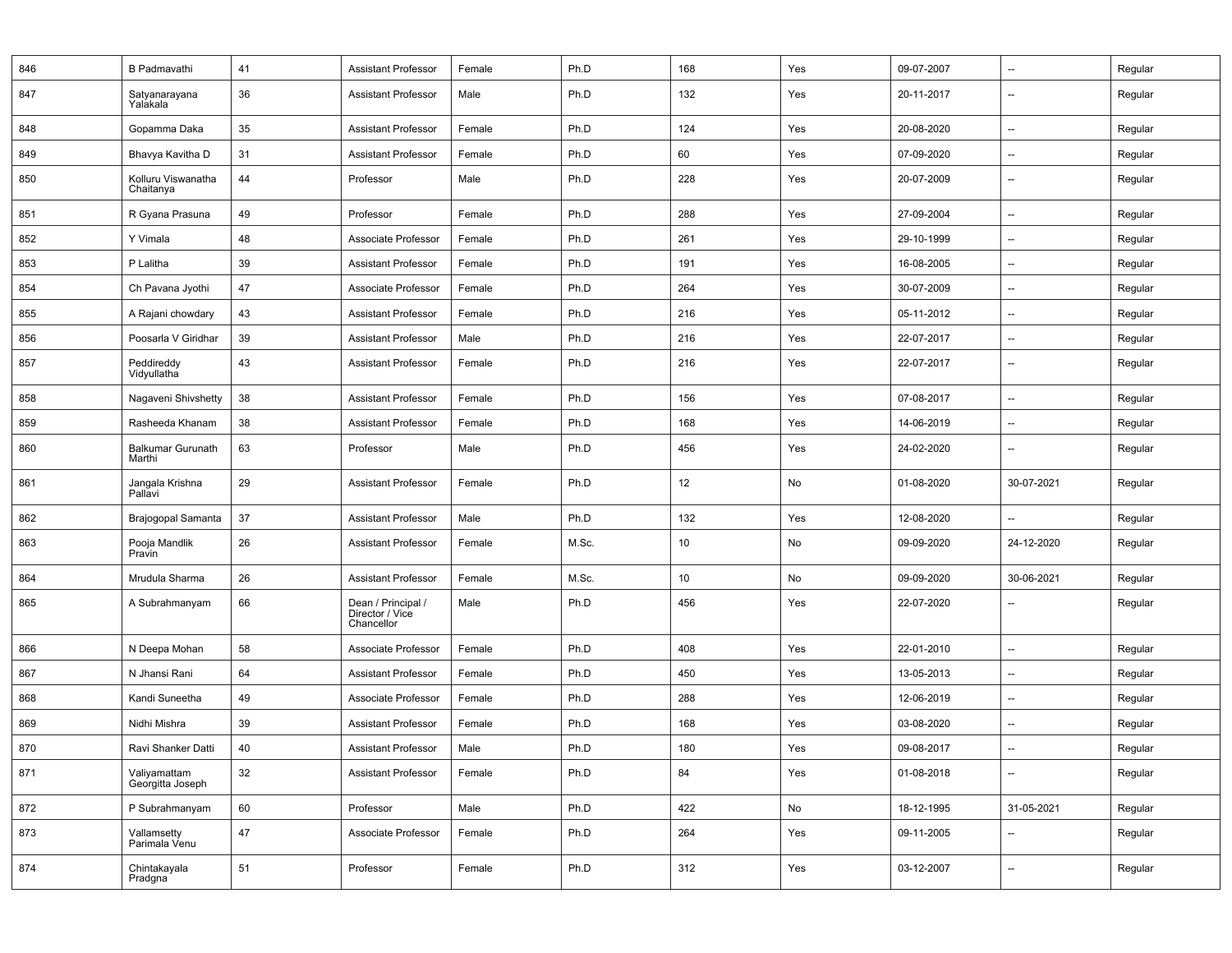| 875 | Polamarasetty Ravi<br>Kumar    | 44 | <b>Assistant Professor</b> | Male   | M. Phil | 228 | Yes | 06-10-2006 | $\overline{\phantom{a}}$ | Regular |
|-----|--------------------------------|----|----------------------------|--------|---------|-----|-----|------------|--------------------------|---------|
| 876 | Borra Venkata<br>Ramnana       | 48 | <b>Assistant Professor</b> | Male   | Ph.D    | 276 | Yes | 14-12-2007 | $\overline{\phantom{a}}$ | Regular |
| 877 | Chintaluri Venkata<br>Padmaja  | 48 | Associate Professor        | Female | Ph.D    | 276 | Yes | 23-06-2008 | --                       | Regular |
| 878 | Palli Ramachandra<br>Rao       | 56 | Assistant Professor        | Male   | Ph.D    | 384 | Yes | 26-06-2008 | -−                       | Regular |
| 879 | Pathivada<br>Padmavathi        | 39 | <b>Assistant Professor</b> | Female | Ph.D    | 180 | Yes | 09-01-2009 | $\overline{\phantom{a}}$ | Regular |
| 880 | Chikkala Swathi                | 38 | <b>Assistant Professor</b> | Female | Ph.D    | 168 | Yes | 15-06-2010 | --                       | Regular |
| 881 | <b>B</b> Sudha Sai             | 51 | Associate Professor        | Female | Ph.D    | 324 | Yes | 17-06-2010 | --                       | Regular |
| 882 | Jinagam Venkata<br>Sunita      | 46 | <b>Assistant Professor</b> | Female | M. Phil | 254 | Yes | 09-08-2010 | --                       | Regular |
| 883 | Nalamari Srinivasa<br>Rao      | 39 | <b>Assistant Professor</b> | Male   | Ph.D    | 180 | Yes | 11-06-2012 | --                       | Regular |
| 884 | Natesh Kumar<br>Nilakantan     | 44 | <b>Assistant Professor</b> | Male   | Ph.D    | 230 | Yes | 14-06-2012 | --                       | Regular |
| 885 | Pydala Sreenivasulu<br>Reddy   | 48 | <b>Assistant Professor</b> | Male   | Ph.D    | 276 | Yes | 19-06-2012 | --                       | Regular |
| 886 | Cheemala<br>Raghavendra        | 42 | <b>Assistant Professor</b> | Male   | Ph.D    | 202 | Yes | 31-07-2013 | --                       | Regular |
| 887 | Ramanadham<br>Ramesh Babu      | 53 | <b>Assistant Professor</b> | Male   | Ph.D    | 336 | Yes | 16-08-2013 | --                       | Regular |
| 888 | Chitra Krishnan                | 56 | <b>Assistant Professor</b> | Female | Ph.D    | 370 | Yes | 14-07-2014 | --                       | Regular |
| 889 | Thriveni Mindi                 | 37 | <b>Assistant Professor</b> | Female | Ph.D    | 144 | Yes | 17-06-2015 | --                       | Regular |
| 890 | P Asha                         | 49 | <b>Assistant Professor</b> | Female | Ph.D    | 288 | Yes | 15-11-2007 | --                       | Regular |
| 891 | Rositta Joseph<br>Valiyamattam | 34 | <b>Assistant Professor</b> | Female | Ph.D    | 85  | No  | 25-06-2014 | 02-07-2021               | Regular |
| 892 | Siva satyanarayana<br>Jagarapu | 40 | <b>Assistant Professor</b> | Male   | Ph.D    | 180 | Yes | 25-07-2016 | --                       | Regular |
| 893 | S Sushma Raj                   | 39 | Associate Professor        | Female | Ph.D    | 180 | Yes | 27-01-2009 | $\overline{\phantom{a}}$ | Regular |
| 894 | Ganeswara Rao Ch               | 39 | <b>Assistant Professor</b> | Male   | Ph.D    | 180 | Yes | 10-06-2019 | --                       | Regular |
| 895 | Sruthy B                       | 33 | <b>Assistant Professor</b> | Female | Ph.D    | 96  | Yes | 14-08-2017 | --                       | Regular |
| 896 | Jaipal Das Karanam             | 31 | <b>Assistant Professor</b> | Male   | M. Phil | 72  | Yes | 02-01-2019 | --                       | Regular |
| 897 | Sangeeta<br>Bhamidipati        | 47 | <b>Assistant Professor</b> | Female | Ph.D    | 253 | Yes | 04-08-2016 |                          | Regular |
| 898 | A S Sasikala                   | 37 | Assistant Professor        | Female | Ph.D    | 154 | Yes | 29-11-2016 | Щ.                       | Regular |
| 899 | Chintagada Ramjee              | 34 | <b>Assistant Professor</b> | Male   | Ph.D    | 108 | Yes | 15-06-2019 | --                       | Regular |
| 900 | Jayesh G                       | 41 | <b>Assistant Professor</b> | Male   | Ph.D    | 204 | Yes | 09-12-2019 | $\overline{\phantom{a}}$ | Regular |
| 901 | Pushia K P                     | 39 | <b>Assistant Professor</b> | Female | Ph.D    | 180 | Yes | 03-08-2020 | --                       | Regular |
| 902 | Priyabrata Satpathy            | 32 | <b>Assistant Professor</b> | Male   | Ph.D    | 84  | Yes | 01-09-2020 | --                       | Regular |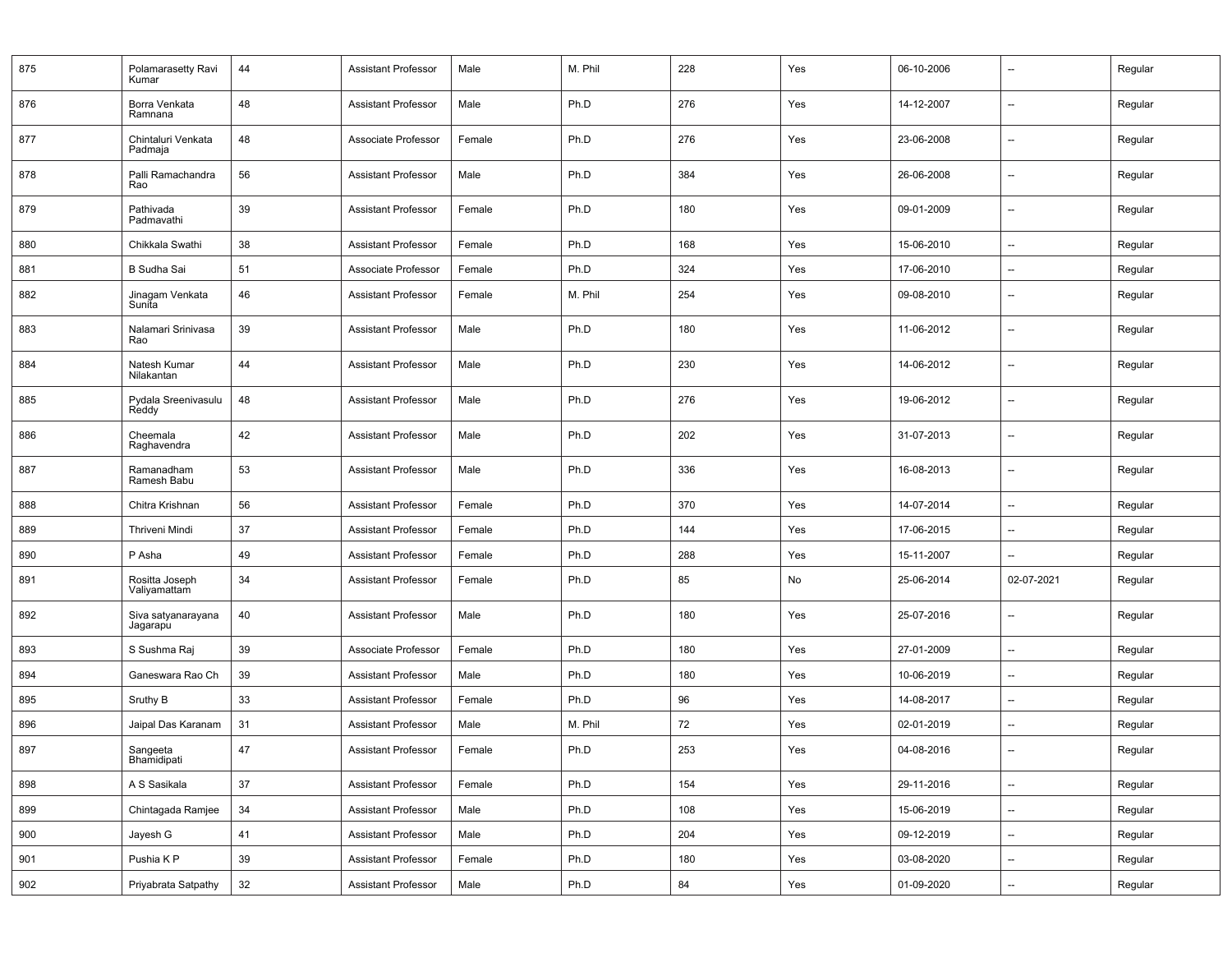| 903 | Junuguru Srinivas          | 32 | <b>Assistant Professor</b> | Male   | Ph.D    | 84  | Yes | 28-08-2017 | $\qquad \qquad \cdots$   | Regular |
|-----|----------------------------|----|----------------------------|--------|---------|-----|-----|------------|--------------------------|---------|
| 904 | Atmakuri Vamsi<br>Krushna  | 38 | <b>Assistant Professor</b> | Male   | Ph.D    | 168 | Yes | 25-06-2018 | $\overline{\phantom{a}}$ | Regular |
| 905 | Bijayashree<br>Satpathy    | 35 | <b>Assistant Professor</b> | Female | Ph.D    | 120 | No  | 28-06-2018 | 26-10-2021               | Regular |
| 906 | Pankojini Mulia            | 31 | <b>Assistant Professor</b> | Female | Ph.D    | 72  | Yes | 23-07-2018 | $\overline{\phantom{a}}$ | Regular |
| 907 | <b>B</b> Nalini            | 47 | Professor                  | Female | Ph.D    | 264 | Yes | 02-07-2009 | $\overline{\phantom{a}}$ | Regular |
| 908 | M Rama Lakshmi             | 58 | <b>Assistant Professor</b> | Female | M.Sc.   | 286 | Yes | 29-09-1997 | $\overline{\phantom{a}}$ | Regular |
| 909 | Ramesh D                   | 31 | <b>Assistant Professor</b> | Male   | M.Sc.   | 74  | No  | 06-05-2019 | 31-05-2020               | Regular |
| 910 | Gangaraju Gedda            | 31 | <b>Assistant Professor</b> | Male   | Ph.D    | 74  | No  | 06-05-2019 | 31-05-2020               | Regular |
| 911 | Nirmala S                  | 45 | <b>Assistant Professor</b> | Female | M. Phil | 254 | Yes | 31-08-2020 | $\overline{\phantom{a}}$ | Regular |
| 912 | Jinesh Mathew              | 40 | <b>Assistant Professor</b> | Male   | Ph.D    | 180 | Yes | 03-09-2020 | $\overline{\phantom{a}}$ | Regular |
| 913 | Lakshmoji Kosuru           | 29 | <b>Assistant Professor</b> | Male   | Ph.D    | 54  | No  | 10-08-2020 | 01-10-2020               | Regular |
| 914 | Subimal Deb                | 39 | <b>Assistant Professor</b> | Male   | Ph.D    | 180 | No  | 14-07-2012 | 18-09-2020               | Regular |
| 915 | Jadav Ganesh               | 41 | <b>Assistant Professor</b> | Male   | Ph.D    | 202 | Yes | 01-01-2021 | $\overline{\phantom{a}}$ | Regular |
| 916 | <b>B</b> M Naidu           | 55 | Professor                  | Male   | Ph.D    | 362 | Yes | 01-01-2021 | --                       | Regular |
| 917 | <b>Sumit Mohanty</b>       | 39 | <b>Assistant Professor</b> | Male   | Ph.D    | 180 | Yes | 01-01-2021 | --                       | Regular |
| 918 | Subbar Pavankumar          | 44 | <b>Assistant Professor</b> | Male   | Ph.D    | 232 | Yes | 05-08-2020 | $\overline{\phantom{a}}$ | Regular |
| 919 | Naveenkumar S H            | 35 | <b>Assistant Professor</b> | Male   | Ph.D    | 134 | No  | 05-08-2020 | 25-11-2021               | Regular |
| 920 | Swamy Bairi                | 37 | <b>Assistant Professor</b> | Male   | Ph.D    | 168 | Yes | 01-06-2020 | $\overline{\phantom{a}}$ | Regular |
| 921 | M Karuna Prasad            | 32 | <b>Assistant Professor</b> | Male   | Ph.D    | 84  | Yes | 05-08-2020 | $\overline{\phantom{a}}$ | Regular |
| 922 | Pooja Rhine                | 35 | <b>Assistant Professor</b> | Female | Ph.D    | 132 | Yes | 01-06-2021 | $\overline{\phantom{a}}$ | Regular |
| 923 | Sonnegowda K               | 31 | <b>Assistant Professor</b> | Male   | M.Tech  | 74  | Yes | 02-09-2020 | $\overline{\phantom{a}}$ | Regular |
| 924 | Katari Akhilesh<br>Kumar   | 27 | <b>Assistant Professor</b> | Male   | M. Phil | 12  | No  | 24-08-2020 | 09-09-2021               | Regular |
| 925 | Tenkayala Navya<br>Kumari  | 34 | <b>Assistant Professor</b> | Female | M.Sc.   | 102 | Yes | 01-06-2021 | $\overline{\phantom{a}}$ | Regular |
| 926 | K Uma Maheswari            | 62 | Professor                  | Female | Ph.D    | 425 | Yes | 01-06-2021 | $\overline{\phantom{a}}$ | Regular |
| 927 | G Niharika                 | 32 | <b>Assistant Professor</b> | Female | Ph.D    | 84  | Yes | 01-06-2021 | $\qquad \qquad \cdots$   | Regular |
| 928 | Ramarao Chevula            | 41 | <b>Assistant Professor</b> | Male   | Ph.D    | 192 | Yes | 01-06-2020 | $\overline{\phantom{a}}$ | Regular |
| 929 | Deepthy D                  | 40 | Assistant Professor        | Female | Ph.D    | 180 | Yes | 02-09-2020 | --                       | Regular |
| 930 | Gudimella<br>Krishnakanthi | 34 | <b>Assistant Professor</b> | Male   | M. Phil | 102 | Yes | 05-08-2020 | $\overline{\phantom{a}}$ | Regular |
| 931 | Anil Babu<br>Tadiboyina    | 40 | <b>Assistant Professor</b> | Male   | Ph.D    | 180 | Yes | 05-09-2020 | $\overline{\phantom{a}}$ | Regular |
| 932 | Jogarao Gunda              | 37 | <b>Assistant Professor</b> | Male   | Ph.D    | 144 | Yes | 29-08-2020 | --                       | Regular |
| 933 | Sakshi Yadav               | 28 | <b>Assistant Professor</b> | Female | M.A     | 36  | Yes | 08-09-2020 | $\overline{\phantom{a}}$ | Regular |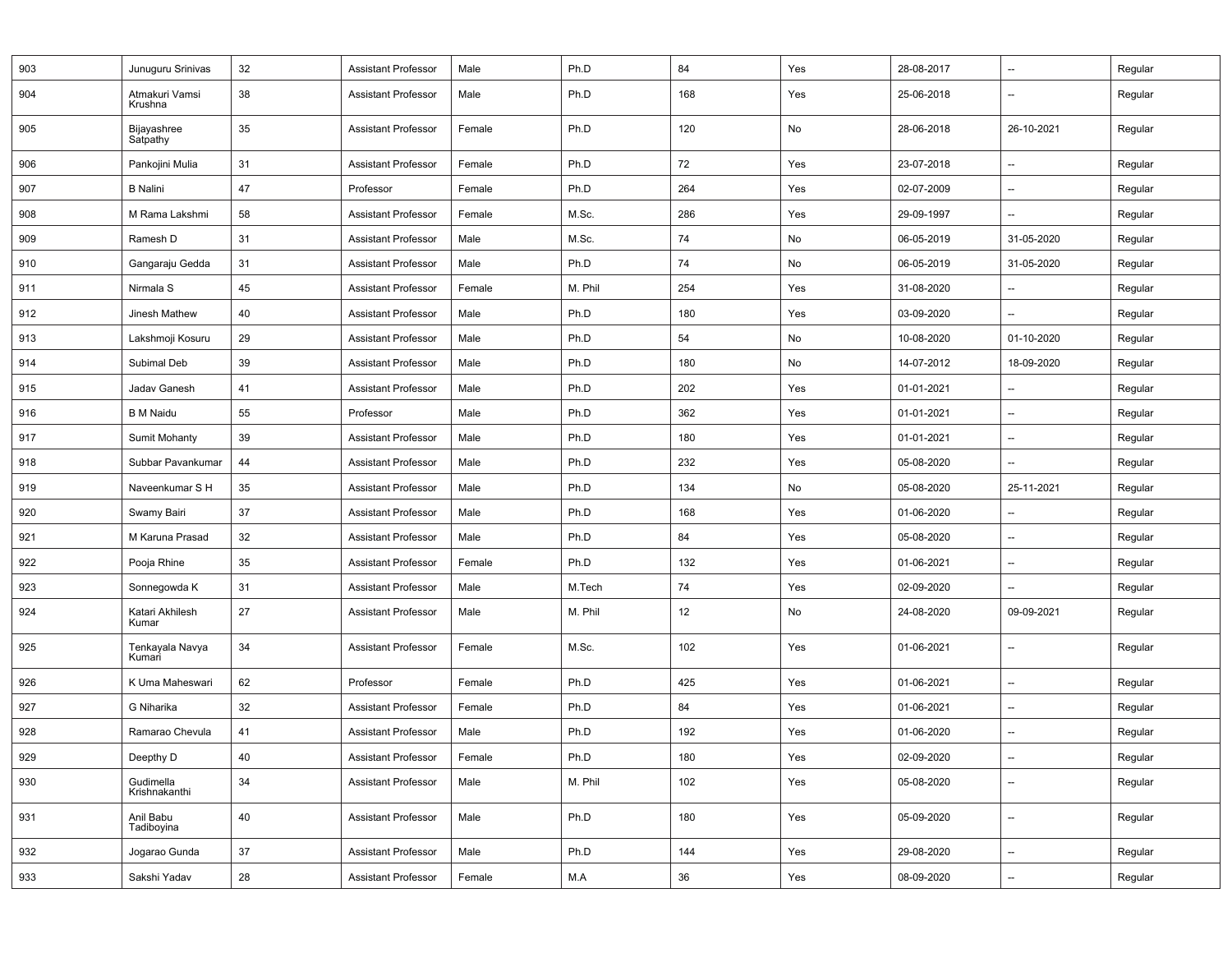| 934 | <b>Bullard Sujeevan</b><br>Kumar    | 30 | <b>Assistant Professor</b>                          | Male   | M.Sc.   | 60  | Yes | 02-11-2020 | $\overline{\phantom{a}}$ | Regular |
|-----|-------------------------------------|----|-----------------------------------------------------|--------|---------|-----|-----|------------|--------------------------|---------|
| 935 | Tata Vidyullatha                    | 43 | <b>Assistant Professor</b>                          | Female | M.A     | 216 | No  | 20-08-2020 | 30-04-2021               | Regular |
| 936 | Boddu Vikas                         | 32 | <b>Assistant Professor</b>                          | Male   | M.Tech  | 84  | Yes | 30-08-2014 | $\overline{\phantom{a}}$ | Regular |
| 937 | Kothuru Mahesh                      | 32 | <b>Assistant Professor</b>                          | Male   | M.Tech  | 96  | Yes | 08-07-2016 | $\overline{\phantom{a}}$ | Regular |
| 938 | Chennupati<br>Sumanth Kumar         | 48 | Dean / Principal /<br>Director / Vice<br>Chancellor | Male   | Ph.D    | 288 | Yes | 05-11-2003 | --                       | Regular |
| 939 | Mohammed Khwaja<br>Muinuddin Chisti | 37 | <b>Assistant Professor</b>                          | Male   | M.Tech  | 156 | Yes | 17-06-2010 | --                       | Regular |
| 940 | Battula<br>Suryanarayana<br>Murthy  | 46 | Professor                                           | Male   | Ph.D    | 264 | Yes | 25-06-2007 | $\overline{a}$           | Regular |
| 941 | Bhagavatula<br>Lakshmipathi Raju    | 45 | <b>Assistant Professor</b>                          | Male   | Ph.D    | 240 | Yes | 22-12-2008 | $\overline{a}$           | Regular |
| 942 | Chintada Anil Kumar                 | 32 | <b>Assistant Professor</b>                          | Male   | M.E.    | 84  | Yes | 24-07-2013 | $\overline{\phantom{a}}$ | Regular |
| 943 | Gurumoorthy<br>Gangadharan          | 52 | Dean / Principal /<br>Director / Vice<br>Chancellor | Male   | M.Tech  | 186 | Yes | 25-04-2016 | $\overline{\phantom{0}}$ | Regular |
| 944 | <b>B Ravi Kumar</b>                 | 48 | Associate Professor                                 | Male   | M.Tech  | 288 | Yes | 02-08-2006 | $\overline{a}$           | Regular |
| 945 | Gopala Krishna<br>Gokeda            | 45 | Associate Professor                                 | Male   | M.S     | 240 | Yes | 09-11-2016 | $\overline{\phantom{0}}$ | Regular |
| 946 | Raja Prabu R                        | 54 | Dean / Principal /<br>Director / Vice<br>Chancellor | Male   | Ph.D    | 350 | Yes | 01-01-2021 | $\overline{\phantom{a}}$ | Regular |
| 947 | <b>VVL Divakar</b><br>Allavarapu    | 38 | <b>Assistant Professor</b>                          | Male   | M.Tech  | 145 | Yes | 01-08-2009 | --                       | Regular |
| 948 | Shaik Shamshuddin                   | 47 | <b>Assistant Professor</b>                          | Male   | Ph.D    | 213 | Yes | 23-11-2005 | $\overline{\phantom{a}}$ | Regular |
| 949 | P Sobha Rani                        | 42 | <b>Assistant Professor</b>                          | Female | Ph.D    | 190 | Yes | 11-10-2006 | $\overline{\phantom{a}}$ | Regular |
| 950 | T Geeta Madhuri<br>Naidu            | 43 | <b>Assistant Professor</b>                          | Female | M. Phil | 253 | Yes | 25-07-2007 | --                       | Regular |
| 951 | V Gowri Lakshmi                     | 45 | <b>Assistant Professor</b>                          | Female | Ph.D    | 254 | Yes | 19-06-2008 | $\overline{\phantom{a}}$ | Regular |
| 952 | S Anjani Devi                       | 44 | <b>Assistant Professor</b>                          | Female | Ph.D    | 265 | Yes | 04-07-2008 | $\overline{\phantom{a}}$ | Regular |
| 953 | S G Rama Rao                        | 41 | <b>Assistant Professor</b>                          | Male   | Ph.D    | 158 | Yes | 03-06-2013 | $\overline{\phantom{a}}$ | Regular |
| 954 | K Rama Mohana<br>Rao                | 47 | <b>Assistant Professor</b>                          | Male   | M. Phil | 232 | Yes | 03-04-2017 | $\overline{\phantom{a}}$ | Regular |
| 955 | T Sowdamini                         | 40 | <b>Assistant Professor</b>                          | Female | Ph.D    | 205 | Yes | 03-07-2017 | $\overline{\phantom{a}}$ | Regular |
| 956 | K Srinivasa Rao                     | 46 | Assistant Professor                                 | Male   | Ph.D    | 217 | Yes | 06-07-2017 | $\overline{\phantom{a}}$ | Regular |
| 957 | M Kamakshaiah                       | 45 | Assistant Professor                                 | Male   | Ph.D    | 281 | Yes | 18-03-2016 | $\overline{\phantom{a}}$ | Regular |
| 958 | Annamdevula<br>Subrahmanyam         | 37 | Associate Professor                                 | Male   | Ph.D    | 152 | Yes | 05-12-2016 | $\overline{\phantom{a}}$ | Regular |
| 959 | M Venkata<br>Suryanarayana          | 46 | Assistant Professor                                 | Male   | Ph.D    | 254 | Yes | 13-06-2019 | $\overline{\phantom{a}}$ | Regular |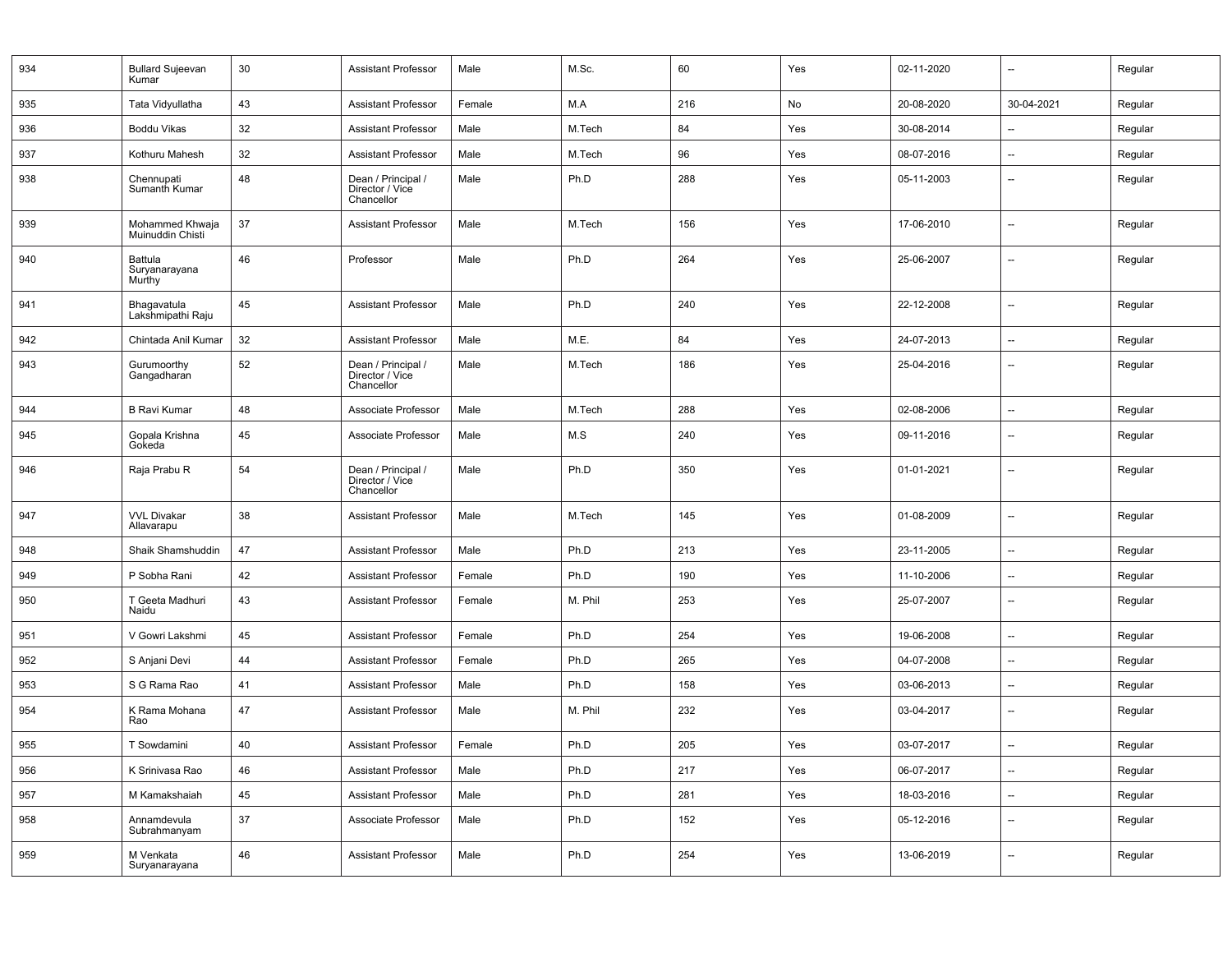| 960 | Palisetti Giribabu            | 46 | <b>Assistant Professor</b> | Male   | Ph.D       | 225            | Yes | 16-08-2017 | --                       | Regular |
|-----|-------------------------------|----|----------------------------|--------|------------|----------------|-----|------------|--------------------------|---------|
| 961 | G N P V Babu                  | 40 | <b>Assistant Professor</b> | Male   | Ph.D       | 206            | Yes | 17-06-2019 | --                       | Regular |
| 962 | Kondamudi Sivaji<br>Ganesh    | 48 | <b>Assistant Professor</b> | Male   | Ph.D       | 296            | Yes | 19-06-2019 | --                       | Regular |
| 963 | Kothapalli Madhava<br>Rao     | 44 | <b>Assistant Professor</b> | Male   | Ph.D       | 217            | Yes | 04-07-2019 | --                       | Regular |
| 964 | Kopparthi Tirumala<br>Reddy   | 27 | <b>Assistant Professor</b> | Male   | M.Tech     | 56             | Yes | 02-12-2019 | --                       | Regular |
| 965 | Shubhi Gupta                  | 30 | <b>Assistant Professor</b> | Female | Ph.D       | 66             | Yes | 12-10-2015 | --                       | Regular |
| 966 | Fakhruddin Sheik              | 42 | <b>Assistant Professor</b> | Male   | <b>MBA</b> | 140            | Yes | 25-04-2011 | --                       | Regular |
| 967 | Guthi Radha Krishna<br>Prasad | 62 | Associate Professor        | Male   | M. Phil    | 298            | Yes | 25-01-2016 | --                       | Regular |
| 968 | Akram Pasha                   | 46 | <b>Assistant Professor</b> | Male   | <b>MBA</b> | 135            | Yes | 03-07-2020 | $\overline{\phantom{a}}$ | Regular |
| 969 | <b>Bishetti Ramesh</b>        | 50 | <b>Assistant Professor</b> | Male   | Ph.D       | 255            | Yes | 25-06-2019 | --                       | Regular |
| 970 | Anitha Kumari<br>Pinapati     | 43 | <b>Assistant Professor</b> | Female | Ph.D       | 217            | Yes | 03-06-2013 | --                       | Regular |
| 971 | M V Rama Prasad               | 54 | Professor                  | Male   | Ph.D       | 292            | Yes | 21-02-1990 | --                       | Regular |
| 972 | Usha Rani J                   | 28 | <b>Assistant Professor</b> | Female | M.COM      | 36             | Yes | 01-05-2021 | --                       | Regular |
| 973 | Vijaya Kumar V M              | 31 | <b>Assistant Professor</b> | Male   | M.COM      | 24             | Yes | 01-05-2021 | --                       | Regular |
| 974 | Nithyashree R                 | 30 | <b>Assistant Professor</b> | Female | M.COM      | 57             | Yes | 01-05-2021 | --                       | Regular |
| 975 | Satheesh G                    | 33 | <b>Assistant Professor</b> | Male   | <b>MBA</b> | 84             | Yes | 01-05-2021 | --                       | Regular |
| 976 | Ramegowda K V                 | 36 | <b>Assistant Professor</b> | Female | <b>MBA</b> | 96             | Yes | 01-05-2021 | --                       | Regular |
| 977 | Ketan Mulchandani             | 39 | Associate Professor        | Male   | Ph.D       | $\overline{4}$ | Yes | 01-02-2021 | --                       | Regular |
| 978 | Navneeth krishnan             | 29 | <b>Assistant Professor</b> | Male   | <b>MBA</b> | $\overline{4}$ | Yes | 19-07-2021 | $\overline{\phantom{a}}$ | Regular |
| 979 | Debraj<br>Bhattacharjee       | 31 | <b>Assistant Professor</b> | Male   | M.Tech     | 10             | Yes | 01-07-2021 | --                       | Regular |
| 980 | Vijaya Baskar M               | 40 | <b>Assistant Professor</b> | Male   | Ph.D       | 200            | Yes | 08-12-2020 | --                       | Regular |
| 981 | Girish Chandra Dey            | 33 | <b>Assistant Professor</b> | Male   | Ph.D       | 40             | Yes | 15-04-2021 | --                       | Regular |
| 982 | K N Rekha                     | 40 | <b>Assistant Professor</b> | Female | Ph.D       | 18             | Yes | 01-07-2021 | $\overline{\phantom{a}}$ | Regular |
| 983 | Kolli Nithin Sai              | 29 | <b>Assistant Professor</b> | Male   | Ph.D       | 48             | Yes | 01-05-2021 | --                       | Regular |
| 984 | Chandrabhanu Das              | 40 | <b>Assistant Professor</b> | Male   | Ph.D       | 19             | Yes | 01-07-2021 | --                       | Regular |
| 985 | Manoj Kumar Sabat             | 28 | Assistant Professor        | Male   | CA         | 38             | Yes | 01-06-2021 |                          | Regular |
| 986 | K Ramesh                      | 33 | <b>Assistant Professor</b> | Male   | MBA        | $\overline{2}$ | Yes | 01-06-2021 | $\overline{\phantom{a}}$ | Regular |
| 987 | V V Devi Prasad<br>Kotni      | 39 | Associate Professor        | Male   | Ph.D       | 205            | Yes | 06-07-2021 | --                       | Regular |
| 988 | Manish Mohan Baral            | 29 | <b>Assistant Professor</b> | Male   | MBA        | 37             | Yes | 15-07-2021 | $\overline{\phantom{a}}$ | Regular |
| 989 | Venugopal Merugu              | 32 | <b>Assistant Professor</b> | Male   | Ph.D       | $47\,$         | Yes | 06-08-2020 | --                       | Regular |